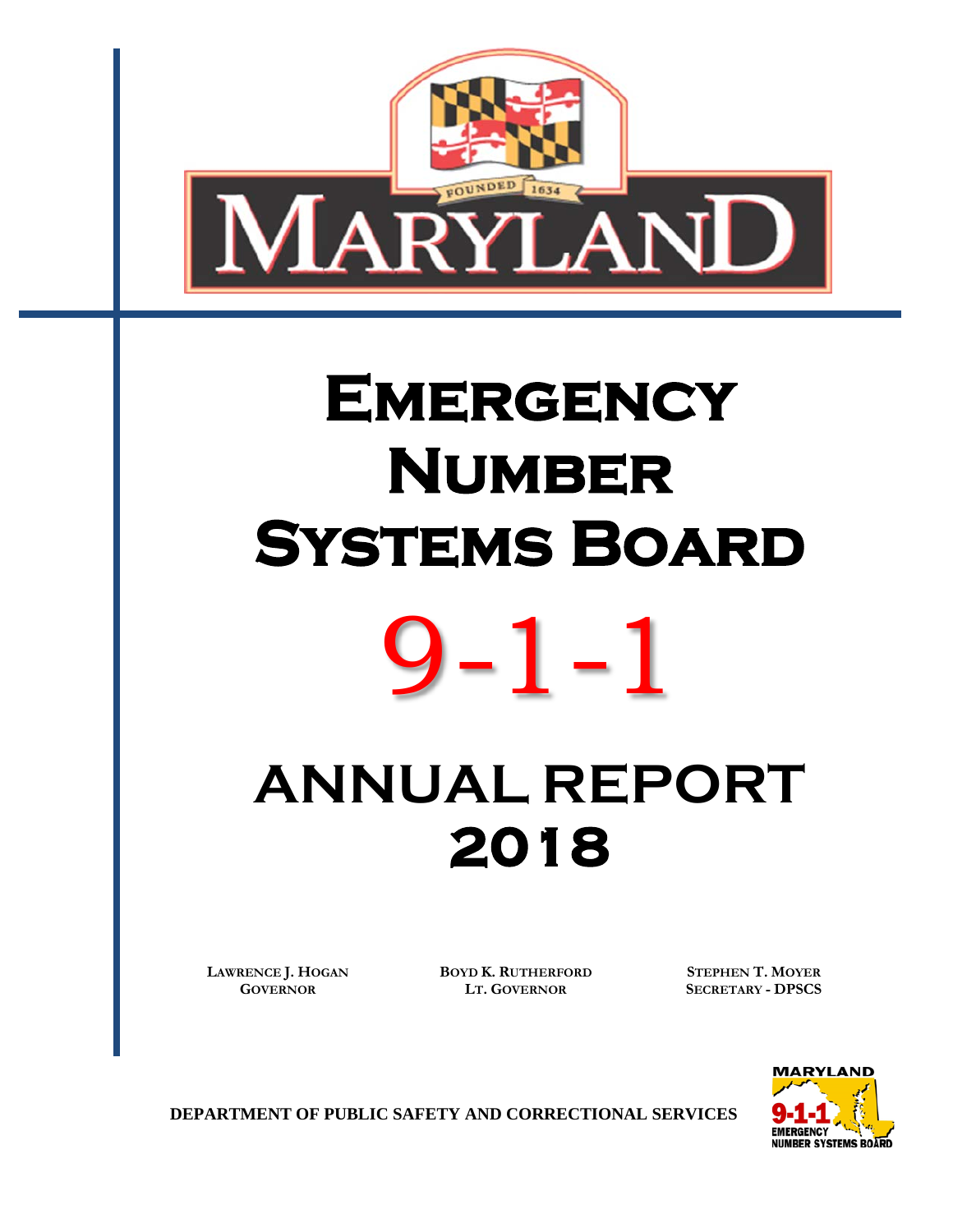

**STATE OF MARYLAND**

LAWRENCE J HOGAN, JR. GOVERNOR

BOYD K. RUTHERFORD LT. GOVERNOR

ROBERT L. GREEN **SECRETARY** 

RACHEL SESSA CHIEF OF STAFF

ANTHONY MYERS CHAIRMAN

SCOTT ROPER EXECUTIVE DIRECTOR

JUMARY WEST FISCAL COORDINATOR

# **Department of Public Safety and Correctional Services**

**Emergency Number Systems Board** 300 E. Joppa Road, Suite 1000, Towson, MD 21286-3068 (410) 339-6383 • FAX (410) 339-6306 • www.dpscs.state.md.us/ensb/

August 1, 2019

Secretary Robert L. Green Department of Public Safety and Correctional Services 300 East Joppa Road - Suite 1000 Baltimore, MD 21286

Dear Secretary Green:

I am pleased to provide you with the Annual Report of the Emergency Number Systems Board (ENSB or Board) for Fiscal Year 2018. The Board has convened monthly, and more frequently in sub-committees, to consider a variety of 9-1-1 related issues and projects. The attached report outlines the collective efforts of the Board and the larger 9-1-1 community in making Maryland a safer place for its residents, businesses and visitors.

Maryland continues to benefit from an effective 9-1-1 system. Recent Board statewide efforts include working with Verizon, Maryland PSAP personnel and the Maryland Public Service Commission to review the implementation of policies and standards adopted by the Federal Communications Commission and ENSB to minimize disruptions to 9-1-1 service caused by power outages and network failures. Ongoing Board activities include providing a vigorous 9-1-1 training program throughout the state, working with vendors to improve 9-1-1 service delivery, and continuing research, planning and implementation of "Next Generation" technologies.

The Board remains focused on the enhancement of 9-1-1 and the critical role it plays in public safety. On behalf of the members of the Emergency Number Systems Board and the more than nine hundred call takers around the State, I thank you for your support and the diligent assistance your staff routinely provides.

The attached document and appendices constitute the 2018 Annual Report of the Emergency Number Systems Board as required by the Public Safety Article.

Sincerely,

Q Myrs

Anthony Myers, Chairman Emergency Numbers Systems Board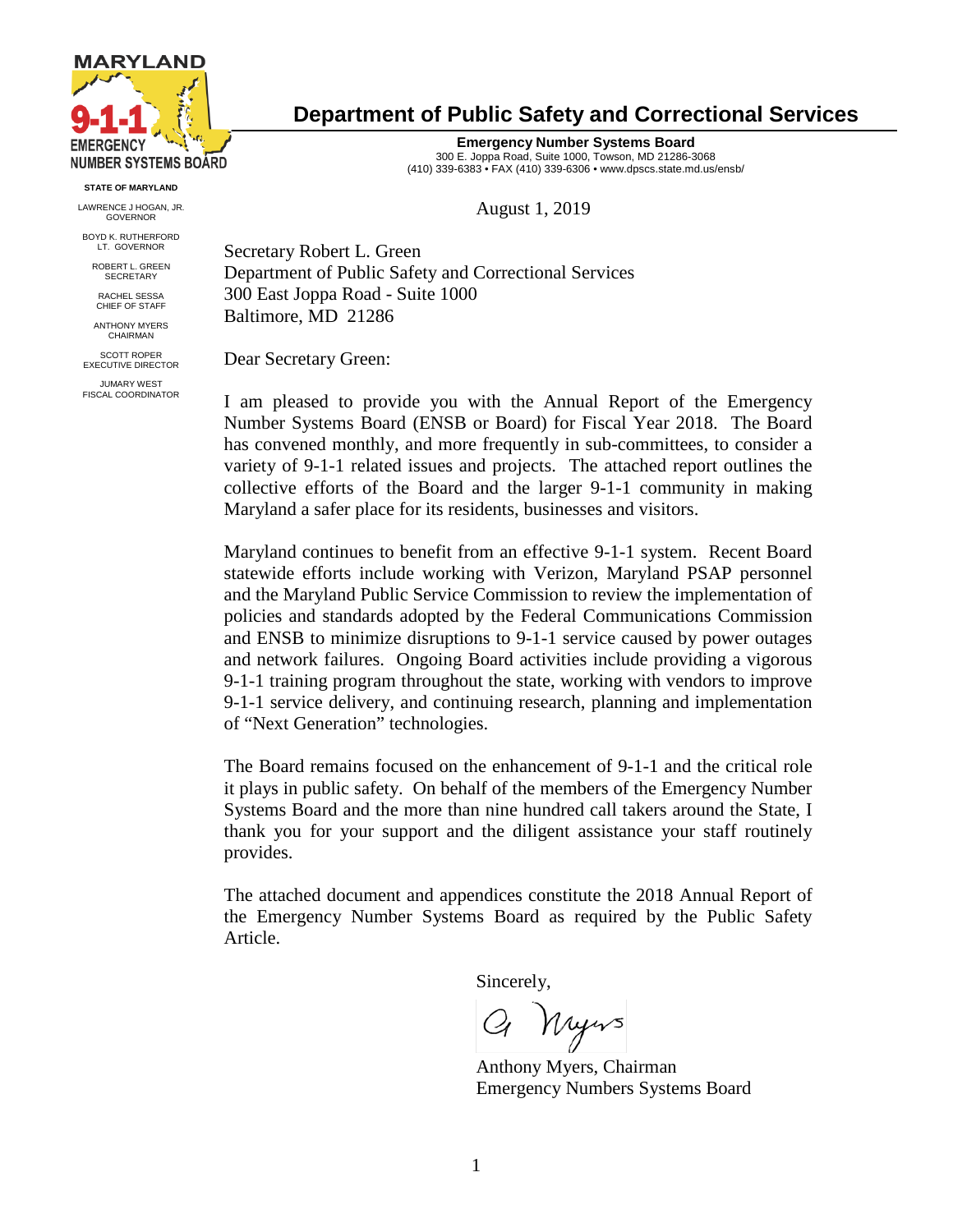# **TABLE OF CONTENTS**

| 3 |
|---|
|   |
|   |
|   |
|   |
|   |
|   |
|   |
|   |
|   |
|   |
|   |
|   |
|   |
|   |
|   |
|   |
|   |

# **APPENDIX**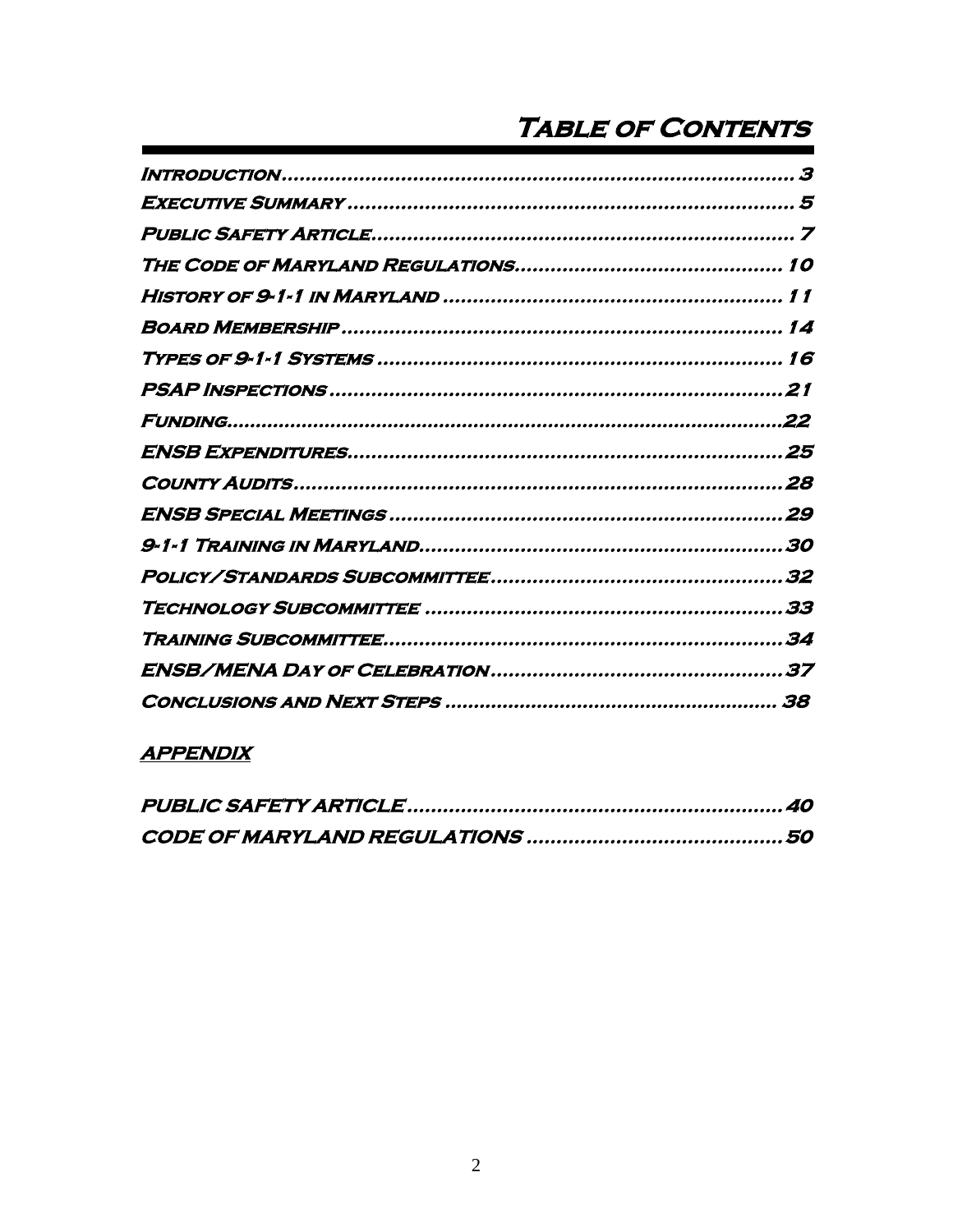# **ENSB MISSION STATEMENT**

<span id="page-3-0"></span>**The Emergency Number Systems Board works cooperatively with the counties to provide an effective and efficient Maryland 9-1-1 system through the administration of the 9-1-1 Trust Fund revenues.** 

**The Board achieves its goals through implementation of the following principles:**

# **ENSB VISION STATEMENT**

**The Emergency Number Systems Board is dedicated to ensuring Maryland's 9-1-1 system remains robust and responsive to the public-safety needs of our citizens and visitors. The Board is committed to providing fiscally responsive funding to maintain a technologically advanced 9-1-1 system staffed with appropriately trained emergency operators. Through a partnership with the 9-1-1 community, the Board will provide leadership and guidance for Maryland to be recognized nationally for excellence in providing 9-1-1 service.**

The Emergency Number Systems Board's (ENSB or Board) duties are defined by Sections §1-301 through §1-314 of the Public Safety Article of the Annotated Code of Maryland. Further clarity of direction and explicit responsibilities of the Board are provided in the Code of Maryland Regulations (COMAR) Title 12, Subtitle 11, Chapter 03. Those duties include coordinating the enhancement of County 9-1-1 systems and the oversight of the 9-1-1 Trust Fund. This report details the activities of the Board during calendar year 2018 and Trust Fund expenditures of fiscal year 2018 (July 1, 2017 to June 30, 2018).

The Public Safety Article requires that the following six topics be included in the annual report:

- **1. Types of 9-1-1 Systems in Operation Page 16**
- **2. Total State and County Fees Charged Page 24**
- **3. Funding Formula in Effect by County Page 23**
- **4. Statutory or Regulatory Violations by County None Noted**
- **5. Efforts to Establish an Enhanced 911 System Page 16**
- **6. Any Suggested Changes to this Subtitle Page 9**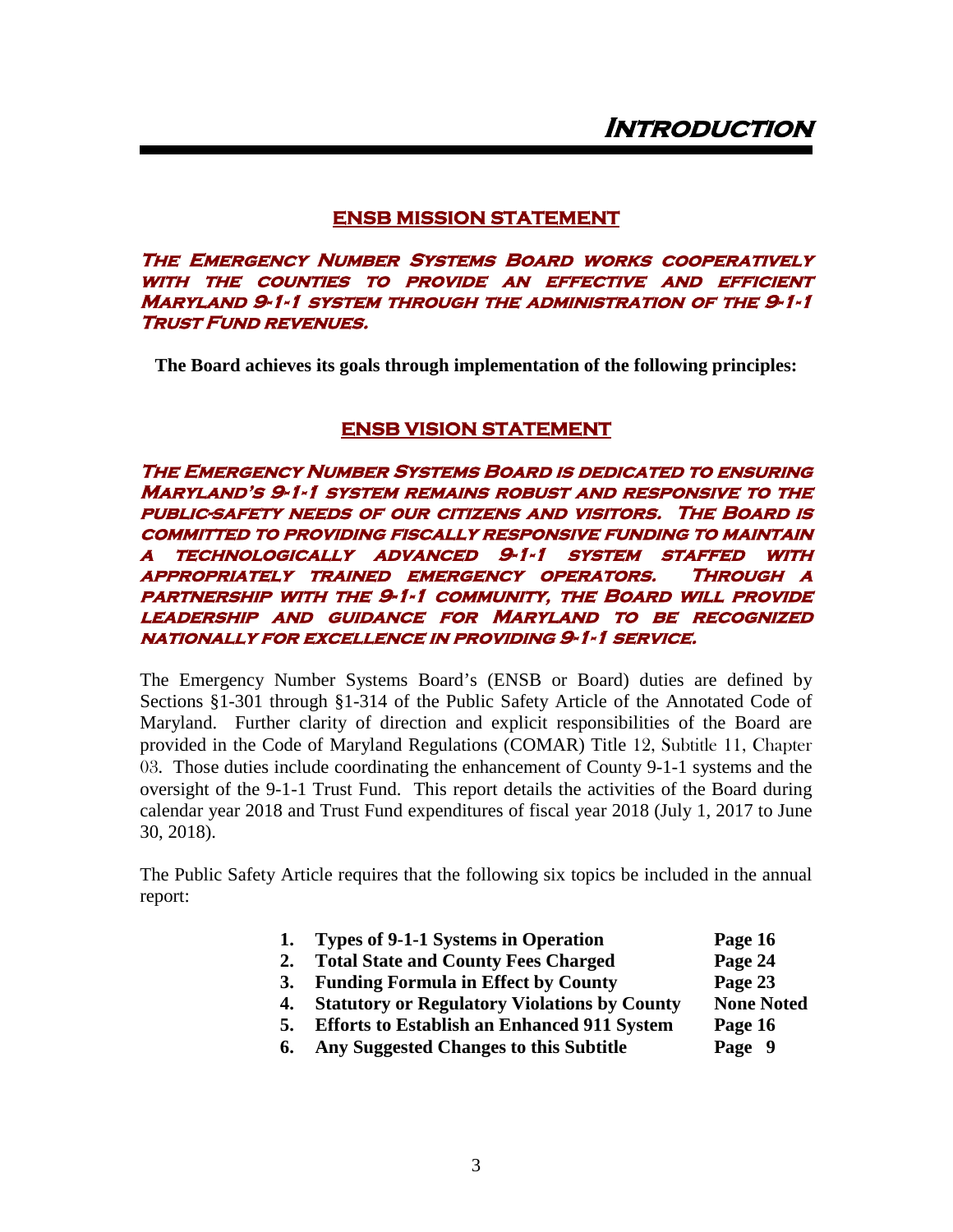This report goes significantly beyond these six areas in an effort to provide additional understanding into the work of the Emergency Number Systems Board. As the communications industry introduces new technological enhancements, Maryland's 9-1-1 system continues to evolve to ensure that Maryland's citizens and visitors are afforded a robust and responsive system when they call 9-1-1.

The current direction of the Board is to evaluate and fund local, regional and statewide plans for enhancements consistent with the Public Safety Article, Board guidelines, the availability of 9-1-1 Trust Fund dollars, and technological advancements. The Board is examining the following current issues:

- Integrating "Next Generation (NG)" Internet Protocol (IP) based 9-1-1 service delivery of voice, text, data, and video messaging into the 9-1-1 System;
- Examining current local and national policies, standards and legislation to identify best practices evolving from governance, planning, regulatory, policy and funding issues arising from a statewide transition to a NG 9-1-1 environment;
- Working with our 9-1-1 System service providers to establish standards, policies and procedures that will enhance the redundancy, resiliency and survivability of 9-1-1 service in Maryland;
- Funding emergency dispatch protocol training and software enhancements that promote the standardization of 9-1-1 call processing throughout the state;
- Exploring advancements in geographical information systems (GIS) to enhance 9-1-1 related mapping, caller location, prioritized call answering and emergency response routing methodologies;
- Examining cybersecurity threats and best practices;
- Implementing remote 9-1-1 workstations at secondary PSAPs to provide enhanced caller information associated with transferred 9-1-1 calls; and
- Examining technological advancements that permit regional sharing of 9-1-1 related equipment for call delivery to primary, back-up and secondary PSAPs in an IP network environment.

The engagement of local leadership has created a positive and constructive working relationship among Maryland's PSAP community, its legislative delegations, its first responder community, and the Department of Public Safety and Correctional Services to collectively address these issues.

Questions regarding this report and its content should be forwarded to the ENSB Office of the Executive Director at 300 E. Joppa Road – Suite 1000, Towson, Maryland 21286.

The ENSB web site is: [www.dpscs.maryland.gov/ensb](http://www.dpscs.maryland.gov/ensb)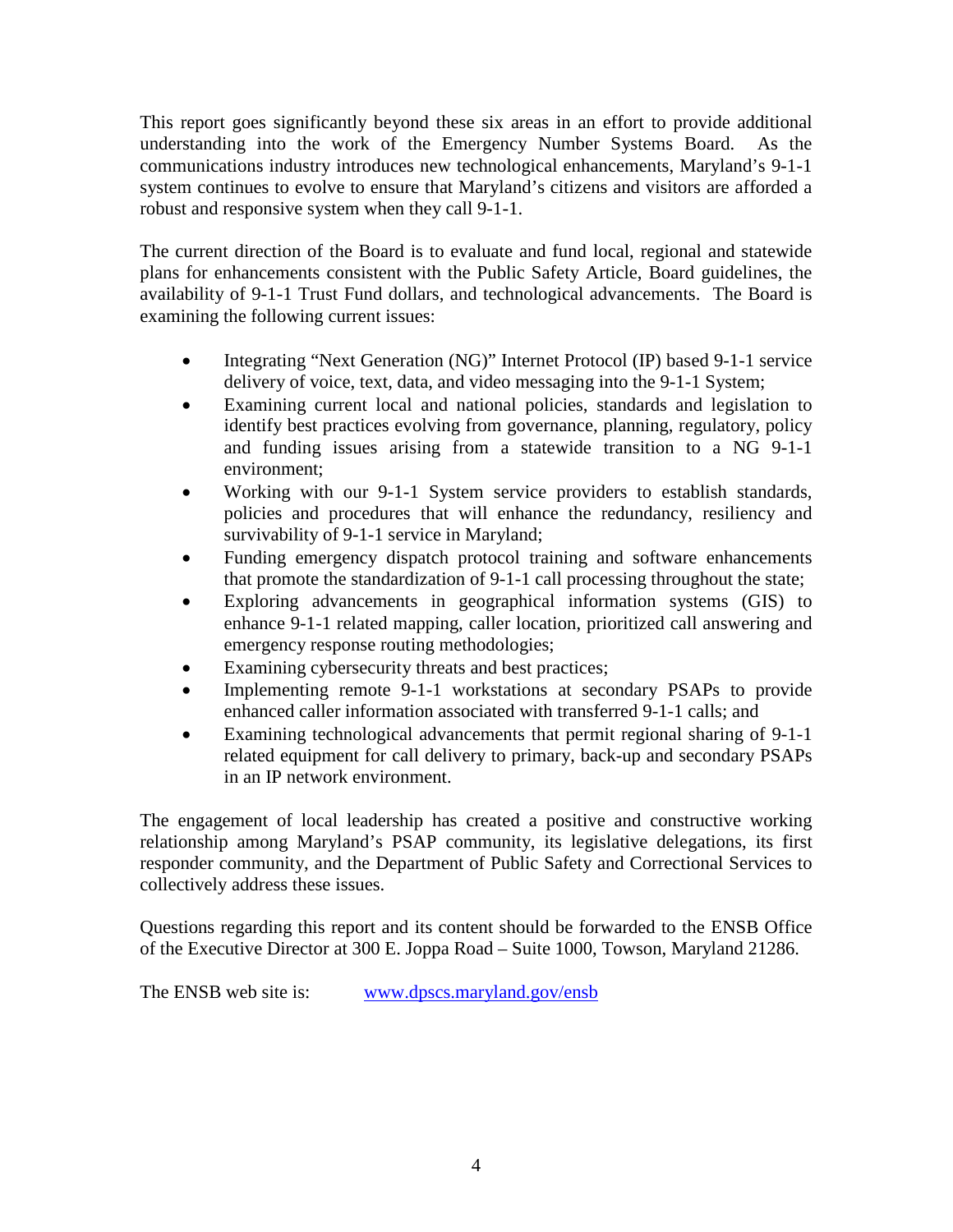# **Executive Summary**

<span id="page-5-0"></span>Maryland's Public Safety Article §1-305 defines the membership of the seventeen member Emergency Number Systems Board. Board members are drawn from private and public sectors representing various aspects of public safety and the people they serve. The current membership of the Board includes a diverse group of police, fire, emergency management, regulatory and communications industry professionals. The members serve a Governor appointed, Senate confirmed four-year term without compensation. While only required to meet quarterly, the ENSB meets monthly to examine current trends in 9- 1-1, and the funding needs of Maryland's Public Safety Answering Points (PSAP).

The existing 9-1-1 infrastructure has performed admirably for decades; however, new data rich communications devices and services are driving the existing 9-1-1 infrastructure towards its operational limits. Consumers are increasingly relying on enhanced wireless and IP-based communications technologies, which offer expanded data capabilities such as text, picture and video messaging. Many public-safety related service providers are also seeking to share crash notification data, personal health, family and other pertinent information with emergency responders utilizing the 9-1-1 system.

The Board continues to monitor and study national standards surrounding the development of Next Generation 9-1-1 system elements that would capture the benefits of expanding mobile and data communications technologies, as well as continuing to provide or enhance existing 9-1-1 functionality.

Some of the more prominent achievements and current activities of the ENSB include:

- $\triangleright$  Developing technical requirements, and defining the costs associated with the delivery and processing of Next Generation 9-1-1 services (NG 9-1-1) to our primary and secondary PSAPs;
- Partnering with Frederick County to fund a multi-county project to provide Next Generation 9-1-1 procurement assessment and consulting services for the entire State of Maryland;
- Working with PSAP personnel, Verizon and other carrier representatives to review circumstances surrounding 9-1-1 service disruptions, augment notification procedures, improve customer service issues, and seek enhancements that will improve Maryland's 9-1-1 Systems;
- $\triangleright$  Providing funding to upgrade and refresh 9-1-1 enhanced IP enabled phone systems or equipment for three (3) primary  $\&$  backup PSAPs and four (4) secondary PSAPs;
- $\triangleright$  Providing funding to construct diverse broadband fiber connectivity for the transport of 9-1-1 calls and data for one (1) primary PSAP and f (5) secondary PSAPs;
- Providing back-up power equipment (generator and/or UPS) for three (3) primary PSAPs and one (1) backup PSAP;
- Providing ongoing training on new 9-1-1 technologies and evolving 9-1-1 service delivery techniques by offering 72 training sessions attended by 1113 students;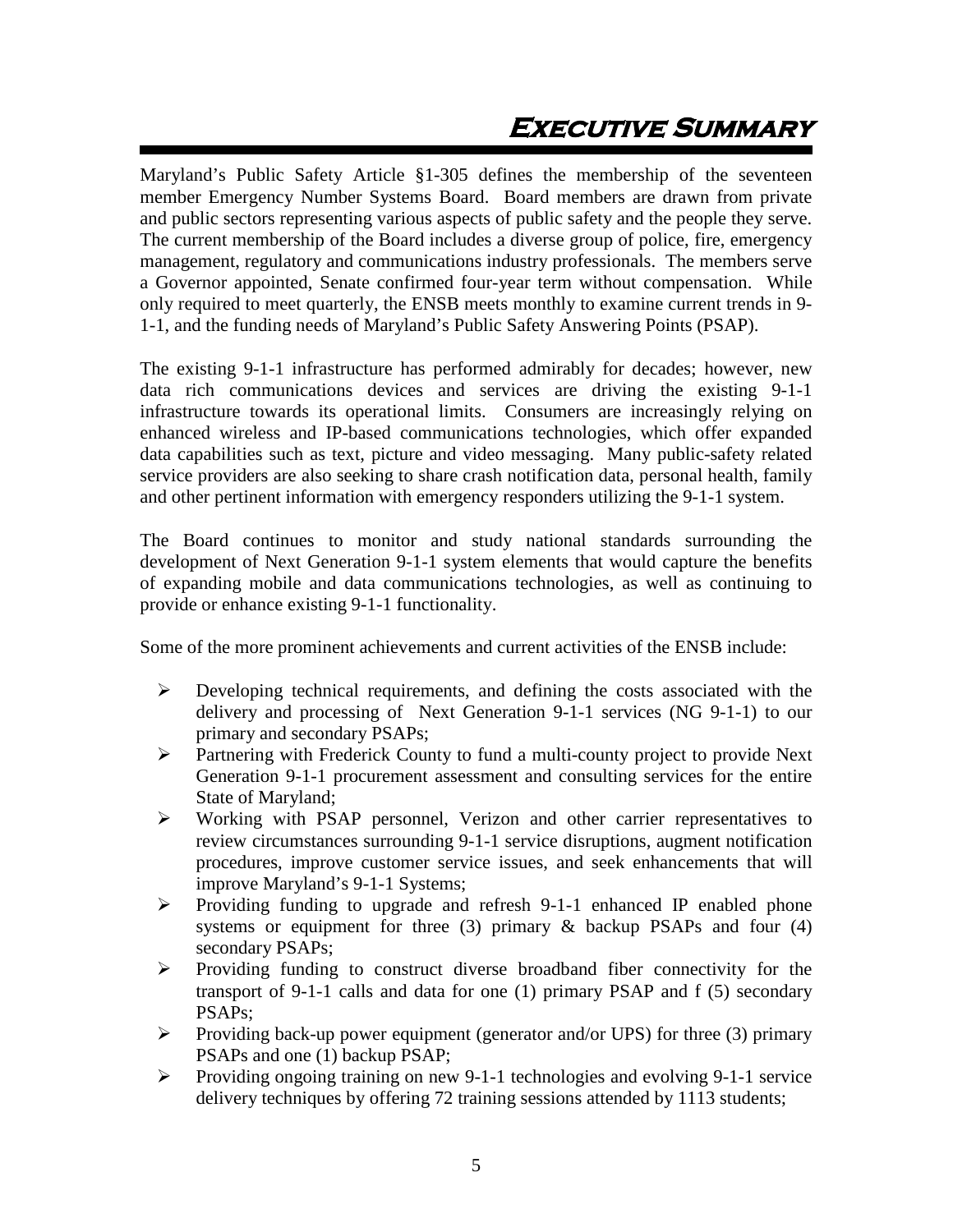- $\triangleright$  Securing statewide regulatory compliance through annual PSAP inspections;
- $\triangleright$  Interacting with federal agencies and national organizations to study evolving 9-1-1 issues, develop service standards, understand the impact of social media, and explore funding resources;
- $\triangleright$  Encouraging counties to secure additional funding resources to augment the 9-1-1 Trust Fund; and
- Assisting Maryland counties to update and maintain the accuracy of their mapping capacity by providing new ortho-photography, which is being renewed on a three year cycle.

To further facilitate the execution of the mission of the ENSB, the Board established several sub-committees comprised of Board members and supporting consultative membership from outside the Board. These subcommittees include:

- **Training and Education** to provide and enhance entrance level and in-service training opportunities for 9-1-1 call takers;
- **Policy/Standards** to recommend policy and funding guidance for ENSB membership and PSAP Directors and to make recommendations for Legislative changes; and
- **Technology**  to investigate and educate the Board on current and future technological advancements impacting the delivery of 9-1-1 services.

By statutory requirement, the Board also enjoys membership and actively participates on the following Maryland Board:

 **Statewide Emergency Medical Systems Advisory Council (SEMSAC) –** to assist the SEMSAC Board, comprised of representatives from organizations involved in providing emergency medical care services.

The ENSB remains committed to enhancing Maryland's 9-1-1 system and taking advantage of proven technological advances in service delivery. Maryland continues to be a national leader in providing enhanced emergency wireline, wireless and VoIP services. With the advancements made in IP based telephony equipment, Maryland is again poised to embrace new technology, and work towards a smooth transition as Next Generation 9-1-1 system and related service is realized.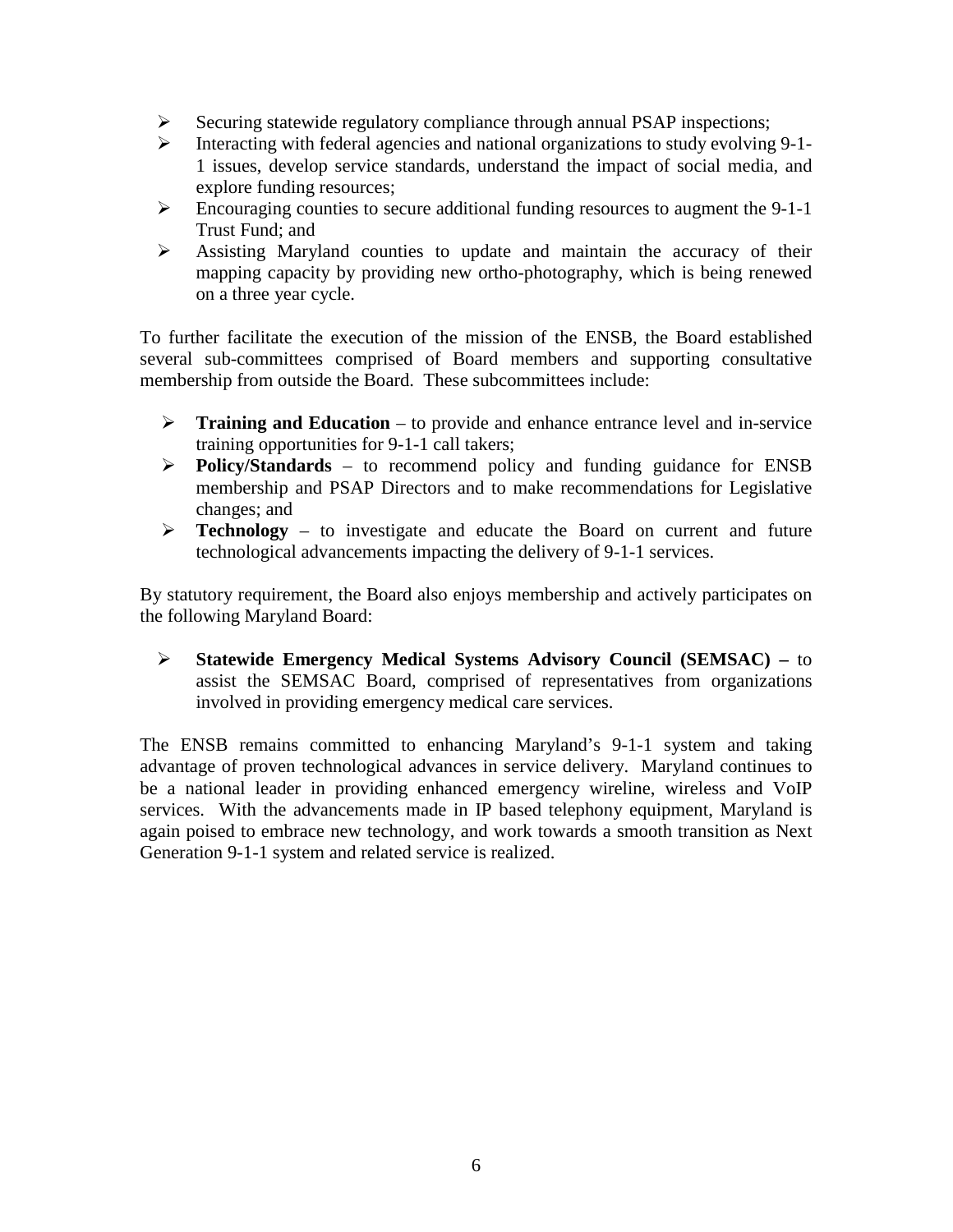<span id="page-7-0"></span>The Maryland Public Safety Article (Title-1, Subtitle-3) is the enabling legislation that established the 9-1-1 Trust Fund and the Emergency Number Systems Board. It was originally crafted to create a funding mechanism and oversight Board to provide for the orderly installation, maintenance and operation of 9-1-1 systems in Maryland, and to establish the three-digit number, 9-1-1, as the primary emergency telephone number to summon emergency assistance. The Public Safety Article remains responsive to the needs of the Maryland's citizens.

The legislation established the Maryland 9-1-1 Surcharge, derived from a monthly surcharge levied on each telephone bill, to provide a constant funding source for enhancing and maintaining Maryland's 9-1-1 system. The 9-1-1 Surcharge was initially comprised of two separate fees designated to offset 9-1-1 related capital and operational costs. The first portion of the Maryland 9-1-1 Surcharge is the "9-1-1 State Fee." The State Fee is distributed to the Maryland counties at the discretion of the Emergency Number Systems Board in response to county 9-1-1 system enhancement requests. The second portion of the Maryland 9-1-1 Surcharge is the "Additional Charge." The level of the "Additional Charge" is determined by each county through local resolution. The Public Safety Article limits the Additional Charge to a maximum of \$0.75. Legislation requires that the amount of the "Additional Charge" received may not exceed a level necessary to cover the total eligible maintenance and operation costs of the county. The Public Safety Article further defines that maintenance and operation costs may include telephone company charges, equipment costs, equipment lease charges, repairs, utilities, personnel costs, and appropriate carryover costs from previous years. To ensure compliance, the Board provides for an audit of each county's expenditures for the maintenance and operation of the county's 9-1-1 system. All Maryland counties have taken advantage of this legislative authority and have passed local resolutions establishing an "Additional Charge."

In 2003, the Public Safety Article was updated to provide the mandate and fiscal support for Maryland's 9-1-1 call takers to receive the callback phone number and location information of wireless callers (defined as "enhanced wireless 9-1-1"). This milestone was achieved in June 2005 when Maryland became only the eighth state in the nation to receive and display enhanced wireless information at all primary Maryland PSAPs when provided by a wireless carrier.

The 2003 revisions also expanded the definition of "9-1-1 accessible service" to include "telephone service or another communications service that connects an individual dialing the digits 9-1-1 to an established public safety answering point." This new definition expanded the communication service providers required to collect and remit the 9-1-1 surcharge to include carriers utilizing Voice over Internet Protocol (VoIP) technology for voice connectivity to 9-1-1 centers.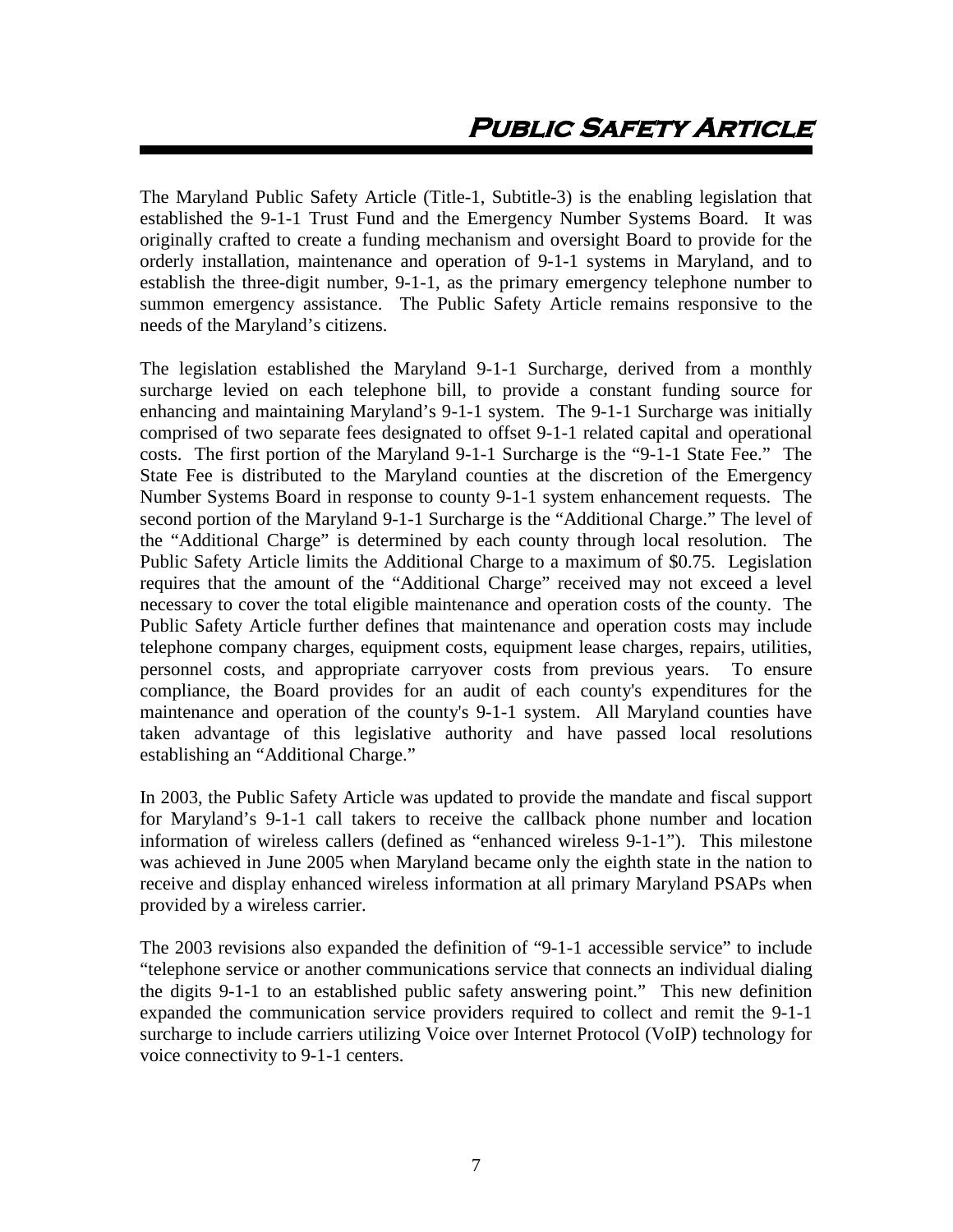In 2008, this legislation was revised to increase the membership of the Board from 15 to 17 members. Responding to technological advancements in geographical information systems (GIS) and the integration of wireless location technology into the 9-1-1 system, this legislation established a new Board position to represent Maryland's GIS community. Since 2001, the role and capacity of local emergency management services (EMS) and nationwide homeland security efforts have increased significantly. Because 9-1-1 plays a vital role in identifying incidents where emergency management services are to be deployed, the Public Safety Article was amended to increase the emergency management services representation on the Board from one to two positions.

In 2012, this legislation was expanded to include a definition of Next Generation 9-1-1 services as an Internet Protocol (IP) based system comprised of hardware, software, data, and operational policies and procedures, that:

- $\triangleright$  provides standardized interfaces from emergency call and message services to support emergency communications;
- $\triangleright$  processes all types of emergency calls, including voice, text, data, and multimedia information;
- $\triangleright$  acquires and integrates additional emergency call data useful to call routing and handling;
- $\triangleright$  delivers the emergency calls, messages, and data to the appropriate public safety answering point and other appropriate emergency entities;
- $\triangleright$  supports data or video communications needs for coordinated incident response and management; and
- $\triangleright$  provides broadband service to public safety answering points or other first responder entities.

This legislative change also tasked the Board with establishing planning guidelines for next generation 9–1–1 services system plans and deployment of next generation 9–1–1 services in accordance with this subtitle.

In 2012, Senate Bill 1301 changed how 9-1-1 Trust Fund interest is to be accrued. The new language amended the State Finance and Procurement Article Section §6-226 to include that "net interest on all State money allocated by the State Treasurer under this section to special funds or accounts, and otherwise entitled to receive interest earnings, as accounted for by the Comptroller, shall accrue to the General Fund of the State."

In 2013, Senate Bill 745 codified a third portion of the fee by extending the collection of the Maryland 9-1-1 Surcharge Fee (\$0.60 per transaction) to the sales of pre-paid wireless service to be collected at the point of sale (Maryland Pre-Paid Wireless E9-1-1 Fee). The amounts collected in this manner, minus a processing fee retained by retailors (3%), are deposited to the State's 9-1-1 Trust Fund. The Maryland Pre-Paid Wireless E9-1-1 Fees collected will be utilized to fund 9-1-1 enhancement projects and offset PSAP recurring operational and maintenance costs in the same fashion as currently collected 9-1-1 fees.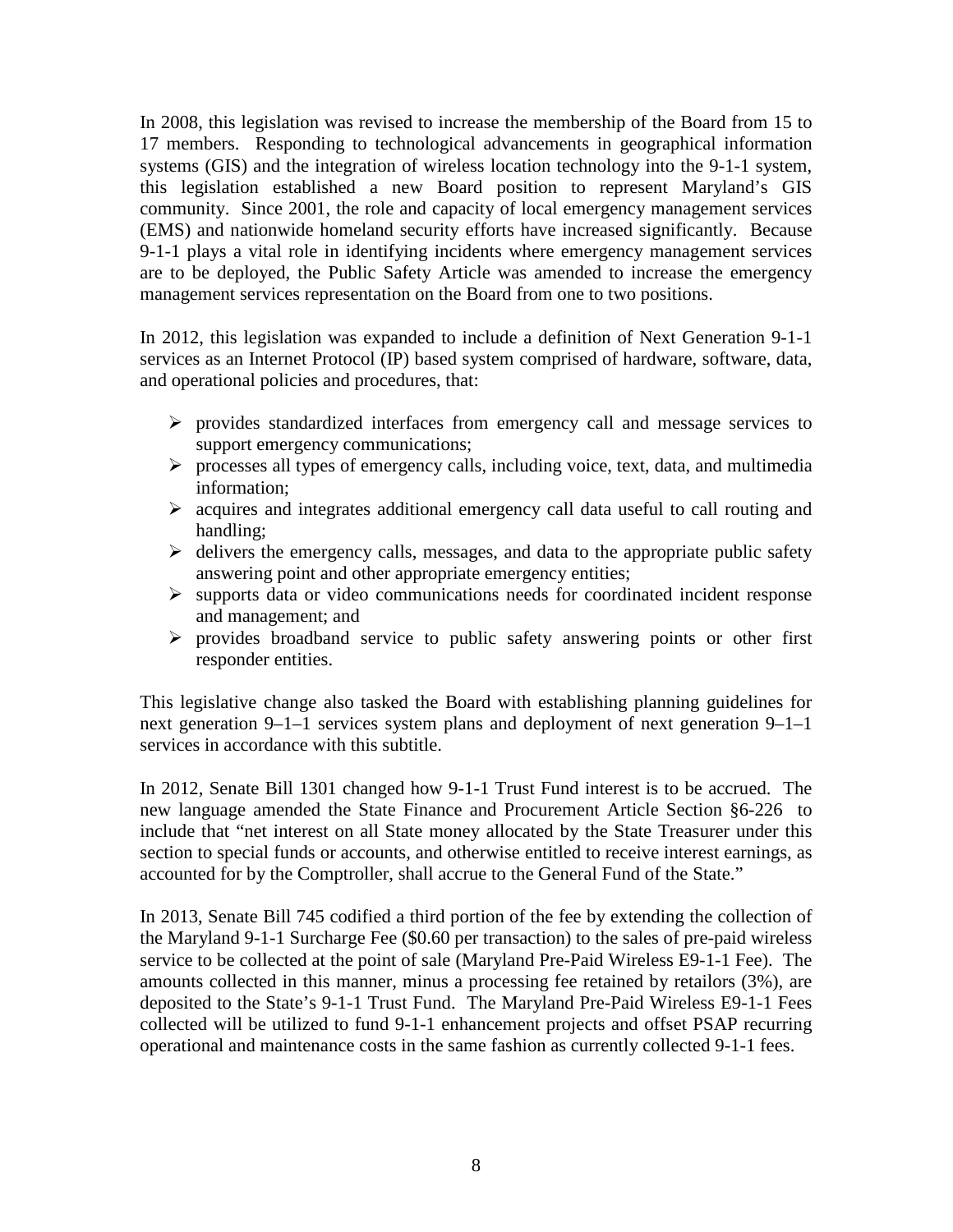In 2015, Senate Bill 576 (cross-filed with House Bill 1080) required those who own or maintain a multi-line telephone system (MLTS) allow for the direct dialing of 9-1-1 without having to take an additional step to access the public switch telephone network (PSTN). According to the National Association of State 9-1-1 Administrators, Maryland is the first state to pass this legislation, which is known nationally as "Kari's Law."

In 2018, Senate Bill 285 (cross-filed with House Bill 634) created the Commission to Advance Next Generation 9-1-1 Across Maryland. The Commission's legislative charge is to make recommendations to the Maryland General Assembly and the Governor regarding the implementation of Next Generation 9-1-1 technologies and service in Maryland, and how the transition to Next Generation 9-1-1 should be funded. The Commission has an interim report due in December 2018 and a final report due in December 2019.

<span id="page-9-0"></span>**The ENSB, through the Commission to Advance Next Generation 9-1-1, has endorsed select legislative initiatives for the 2019 General Assembly session. It is understood that these changes will help to implement Next Generation 9-1-1 service throughout the state.**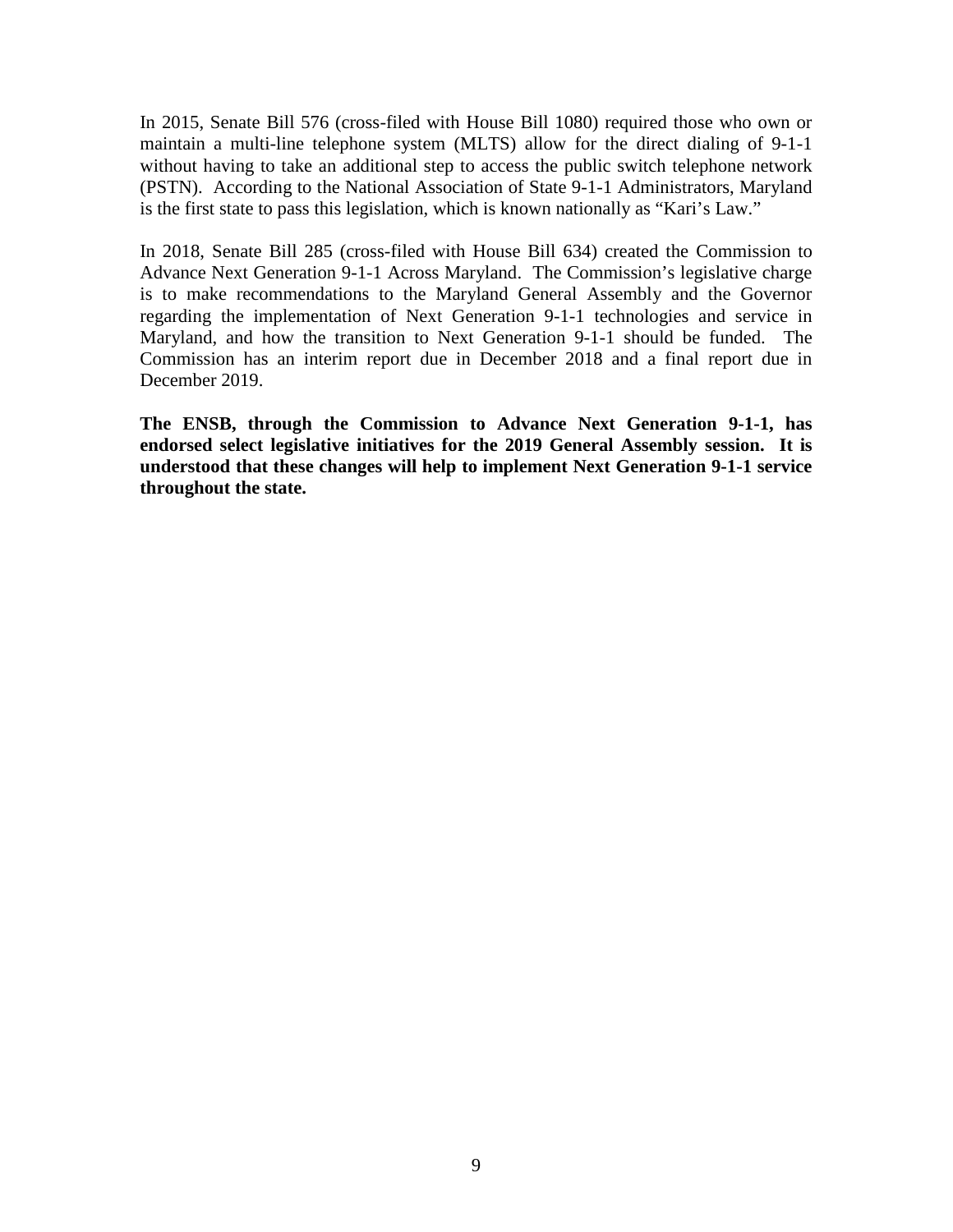# **The Code of Maryland Regulations**

The Code of Maryland Regulations (COMAR) Title 12, Subtitle 11, Chapter 03 further codifies the activities of the Board, and describes in detail its essential functions, responsibilities and training standards. Previous recommendations made by the Emergency Number Systems Board's Policy Subcommittee for updating COMAR were adopted. Significant updates include:

- Redundant wording of items appearing in COMAR that were verbatim to the Public Safety Article were removed and language added to reference the reader back to the appropriate section of the Public Safety Article;
- $\triangleright$  The Board requires a majority of confirmed members to be present at a meeting to constitute a quorum;
- PSAPs shall provide access to services for individuals who do not speak or understand the English language<sup>[1](#page-10-0)</sup>;
- PSAPs shall have sufficient call takers and equipment to consistently answer incoming calls on a daily average of 10 seconds or less<sup>[2](#page-10-1)</sup>;
- Within six months of hiring a Public Safety Answering Point call taker, a county shall train the new call taker using a curriculum adopted or approved by the Board<sup>[3](#page-10-2)</sup>;
- $\triangleright$  A county shall provide a Public Safety Answering Point call taker with yearly in-service training using a curriculum adopted or approved by the Board<sup>[4](#page-10-3)</sup>; and
- $\triangleright$  In requesting funding from the Board, the county shall ensure that the county's procurement laws and policies are followed.

**COMAR is sufficient in its current content to be responsive to the needs of Maryland's 9-1-1 community and no further changes are recommended. The deployment of Next Generation 9-1-1 in Maryland, and proposed legislation for the 2019 General Assembly session may necessitate revisions to COMAR to keep pace with legislative, technical and operational changes that may occur.** 

<span id="page-10-0"></span><sup>&</sup>lt;sup>1</sup> All PSAPs provide immediate language assistance to persons who are limited in English proficiency

through contractual translation services.<br>
<sup>2</sup> Through the annual inspection process, all PSAPs were found to be compliant with this regulation.<br>
<sup>3</sup> ibid

<span id="page-10-2"></span><span id="page-10-1"></span>

<span id="page-10-3"></span> $4$  ibid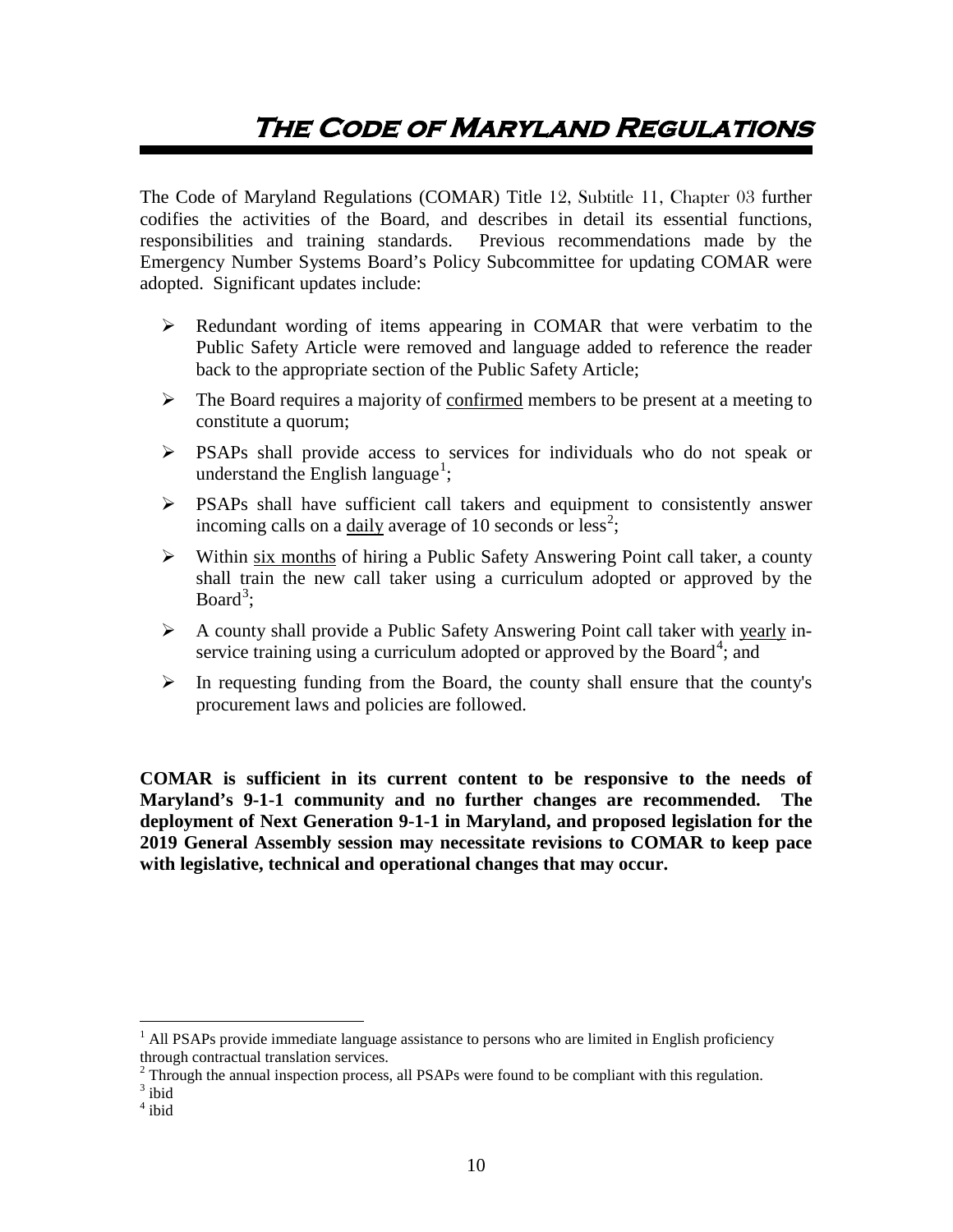## <span id="page-11-0"></span>**1970s and 1980s**

- $\triangleright$  In March 1973, the White House's Office of Telecommunications issued a national policy statement that recognized the benefits of 9-1-1, encouraged the nationwide adoption of 9-1-1, and provided for the establishment of a Federal Information Center to assist units of government in planning and implementation.
- $\triangleright$  In 1972, Charles County was the first county in Maryland to adopt 9-1-1, followed by Prince George's County in 1973 and Montgomery County in 1974.
- $\triangleright$  In 1979, Maryland became the second state in the nation to adopt 9-1-1 as the statewide universal number for emergency services access. The Emergency Number Systems Board, the first of its kind in the nation, was established to coordinate 9-1-1 implementation efforts.
- $\triangleright$  The emergency communications industry established standards for automatic number information (ANI) and automatic location information (ALI) to be presented with each 9-1-1 call. This automatic ANI/ALI data delivery to 9-1-1 call takers was designed to streamline the information gathering/dispatch processes and allow locating persons who are unable to identify their location or to verbally communicate with the 9-1-1 call taker.
- $\triangleright$  Maryland established a \$0.10 phone bill surcharge to fund 9-1-1 development efforts.
- $\triangleright$  The statute enabling the ENSB was amended to include the authority for counties to charge an "Additional Fee" assessed on monthly phone bills to offset 9-1-1 operational expenses.

#### **1990s**

- By 1995, all Maryland counties had implemented enhanced wireline 9-1-1 service with ANI/ALI displayed for each 9-1-1 call.
- $\triangleright$  The 9-1-1 Surcharge fee was modified to encompass wireless telecommunication services, and the ENSB was expanded to include a member of the wireless industry.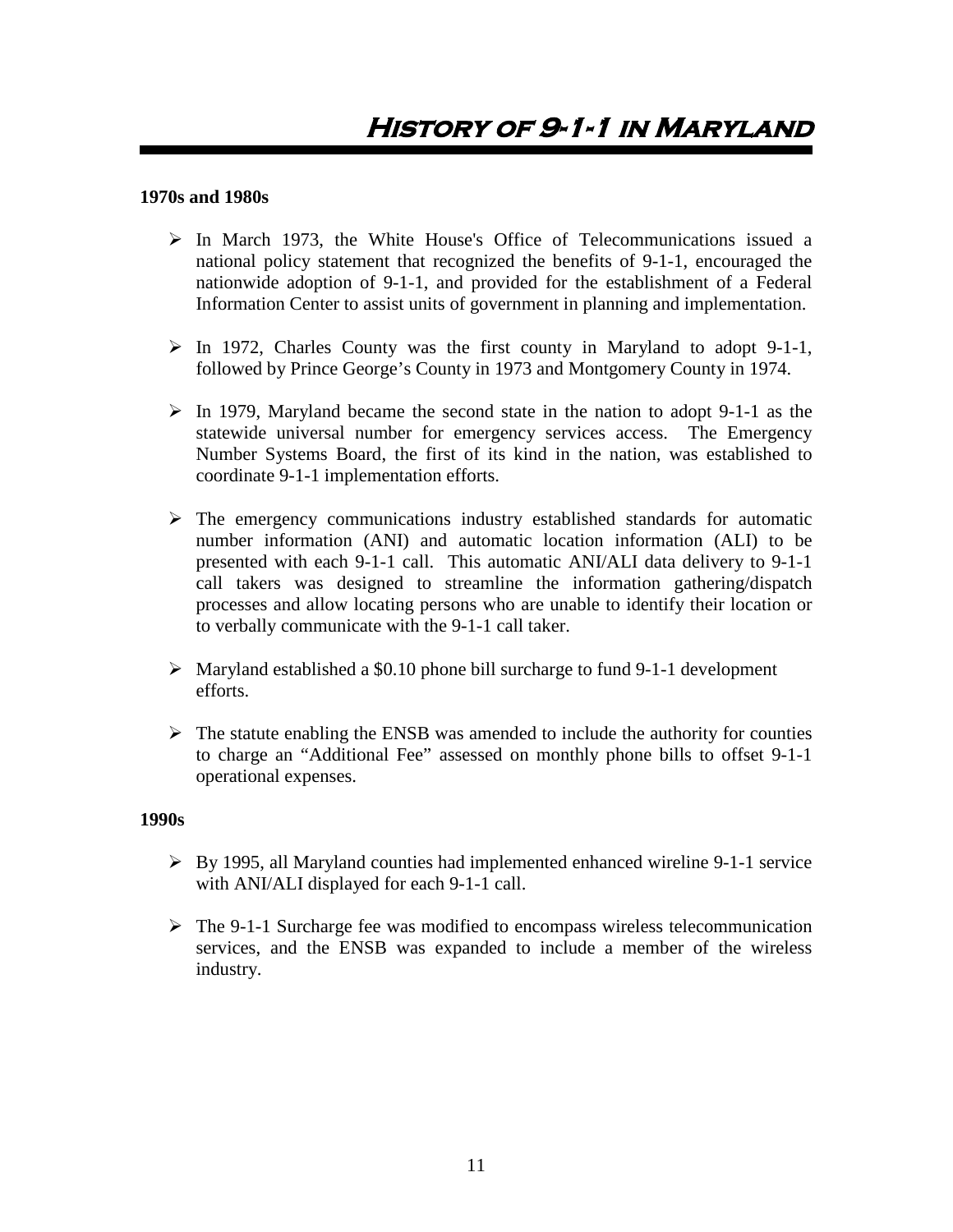- $\triangleright$  In 2002, Anne Arundel County is selected as the State's test site for providing enhanced wireless service and becomes Wireless Phase I operational (call back number displayed).
- $\triangleright$  In 2003, the 9-1-1 Surcharge is increased to \$0.25 per bill per month and the County "Additional Fee" is increased from a maximum of \$0.50 per bill per month to \$0.75. Board membership increased to 15 by adding representatives from the Maryland Emergency Number Association (MENA), a large county (population greater than 200,000), and a small county (population less than 200,000), while eliminating a public-at-large position.
- $\triangleright$  By 2004, more than 50 percent of all 9-1-1 calls originated from wireless callers in most Maryland counties.
- By June 2005, all of Maryland's primary PSAPs are Wireless Phase II operational (ANI/ALI with all wireless calls), making Maryland the eighth state in the nation to reach this milestone<sup>[5](#page-12-0)</sup>.
- $\triangleright$  In response to Homeland Security Core Goals established by the Governor, the Board established "back-up" PSAP criteria in the event that a primary PSAP is not able to fulfill its role due to power outages, telephone system interruptions, building evacuations, or other natural or manmade disasters. The Board began providing funding for each county PSAP to have a viable back-up facility to meet Board established standards.
- $\triangleright$  The Board encourages and funds the utilization of Emergency Dispatch Protocol Systems to provide a standardized means to consistently query and process information from 9-1-1 callers. Currently, all Maryland primary PSAPs utilize emergency medical dispatch protocols, while 96% of primary PSAPs use emergency fire and/or police dispatch protocols.
- $\triangleright$  In 2008, Board membership is increased to 17 members, adding a representative from the Geographical Information Systems (GIS) community, and an additional representative from Emergency Management Services.
- $\triangleright$  In 2009, Board established a policy to fund remote workstations at Maryland's secondary PSAPs, which receive transferred 9-1-1 calls. The Frederick City Police Department completed the first installation utilizing the Frederick County PSAP phone equipment and IP connectivity between the two facilities. Through this effort, the Board intends to advance the dissemination of enhanced 9-1-1 data to secondary PSAPs.

<span id="page-12-0"></span><sup>&</sup>lt;sup>5</sup> Source: The National Emergency Number Association (NENA).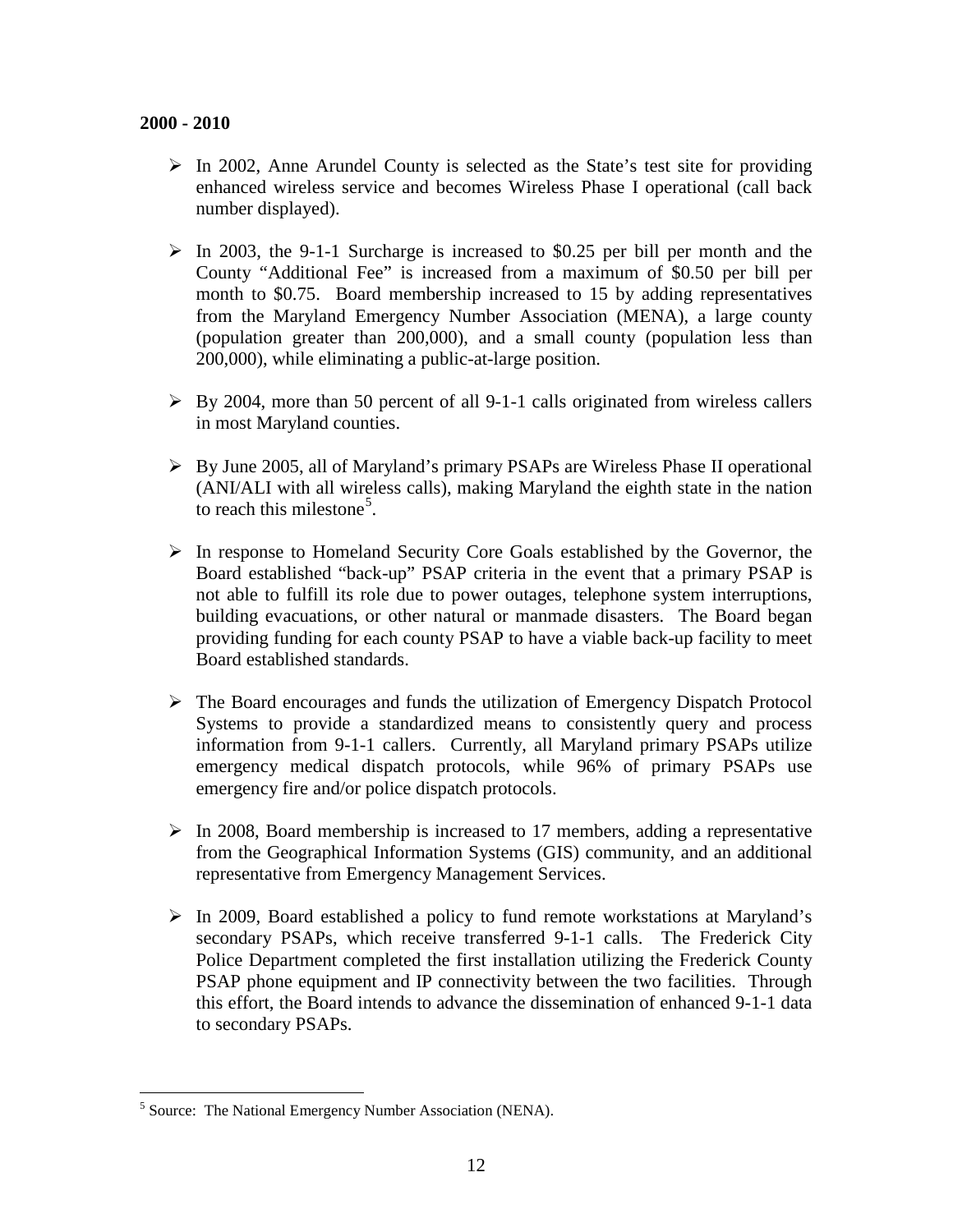$\triangleright$  In 2009, the Harford County PSAP became the first PSAP in the nation to be recognized by the International Academies of Emergency Dispatch as an accredited "Center of Excellence" in all protocol disciplines (police, fire and medical).

## **2011 - Present**

- $\triangleright$  In 2012, the enabling legislation was amended to include a definition of Next Generation 9-1-1 services and tasking the Board with developing guidelines for NG 9-1-1 deployment.
- $\triangleright$  In 2013, the enabling legislation was amended providing for the 9-1-1 Surcharge to be applied to the sale of pre-paid wireless service to be collected at the point of sale (Maryland Pre-Paid Wireless E9-1-1 Fee).
- In 2013, Frederick County participated in a national pilot and offered text-to-9-1- 1 services to Verizon Wireless customers located within Frederick County. Texts were sent to the Frederick County PSAP via a web-portal system provided by TeleCommunication Systems (TCS), a Maryland based company.
- $\triangleright$  In 2015, Maryland became the first state to require those who own or maintain a MLTS allow for the direct dialing of 9-1-1 without having to take an additional step to access the PSTN.
- $\triangleright$  In 2016, Maryland, through Frederick County as part of a multi-county project, hired a consultant to guide the state through the NG 9-1-1 procurement process.
- $\triangleright$  In 2018, the Department of Public Safety and Correctional Services entered into a contract with Comtech/TCS to provide text-to-911 service across the state.
- $\triangleright$  In 2018, the Board approved and funded four Maryland counties to implement Next Generation 9-1-1 services within their counties.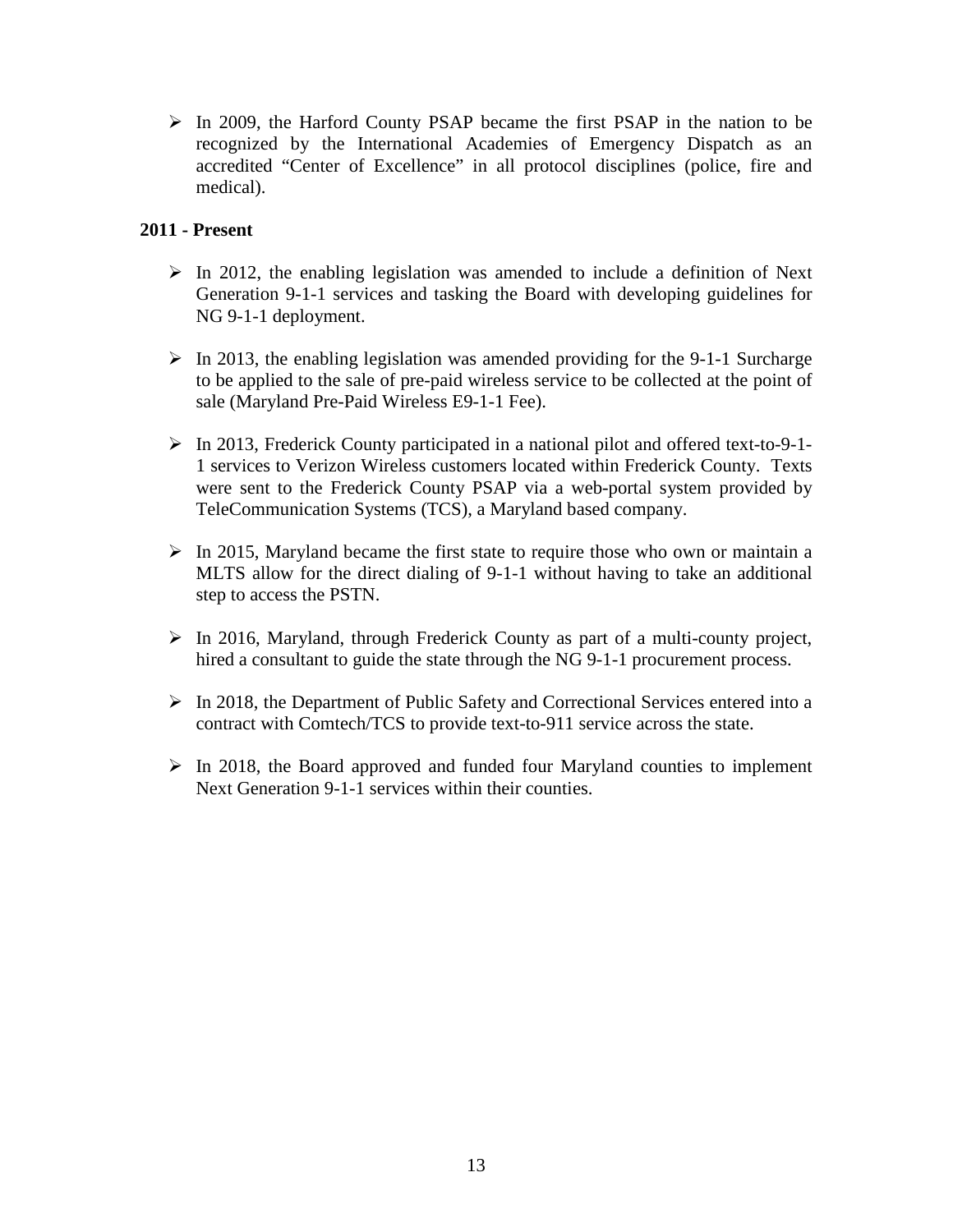<span id="page-14-0"></span>The membership of the ENSB includes a diverse and technically astute group of professionals from the emergency services, communications and public safety industries, as well as the public-at-large. The members serve a Governor appointed, Senate confirmed four-year term. While only required to meet quarterly, the ENSB meets at least monthly to examine current trends and needs of the twenty-four county managed PSAPs.

The Board enjoys the support of the Department of Public Safety and Correctional Services (DPSCS or Department) fiscal offices in providing auditing and accounting support. In recognition of time demands, the ENSB through DPSCS has employed a full time fiscal coordinator and an accountant to support the ENSB's efforts in administering the 9-1-1 Trust Fund.

The Board recognizes the need for entrance-level and in-service training for 9-1-1 call takers and supervisors. The Department established an administrative assistant position, working directly for the Office of the Executive Director, to advance the training efforts described in COMAR, and for handling special projects as assigned.

The following page outlines Board membership and the organization each member represents.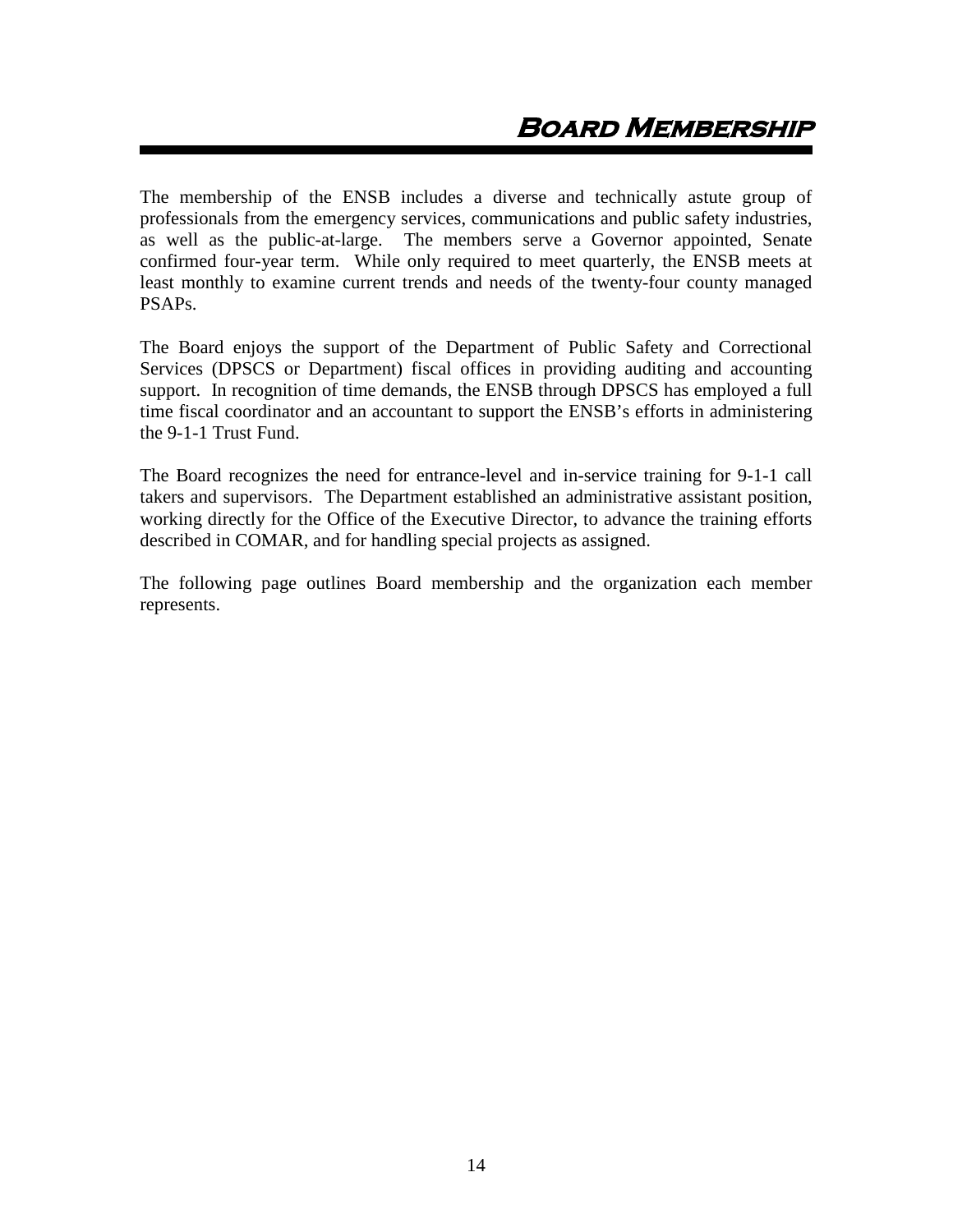# **DEPARTMENT OF PUBLIC SAFETY AND CORRECTIONAL SERVICES**

# **Emergency Number Systems Board**

# **Board Member Listings**

| <b>Representing</b>                 | <b>Member Name</b>          |  |
|-------------------------------------|-----------------------------|--|
| <b>Public Service Commission</b>    | <b>Anthony Myers</b>        |  |
| MIEMSS <sup>6</sup>                 | <b>Richard Berg</b>         |  |
| <b>Volunteer Fire Service</b>       | Bryan C. Ebling             |  |
| <b>Career Fire Service</b>          | Captain Colleen O'Neill     |  |
| Public-At-Large                     | <b>Steve Souder</b>         |  |
| <b>Emergency Management Systems</b> | <b>Scott Brillman</b>       |  |
| Telephone Utility                   | E. Colton O'Donoghue, Jr.   |  |
| APCO <sup>7</sup>                   | Susan E. Greentree          |  |
| <b>Maryland State Police</b>        | Lt. Colonel Laura L. Herman |  |
| <b>Police Services</b>              | Major Peter Lazich          |  |
| Public-At-Large                     | Vacant                      |  |
| <b>Large County</b>                 | Vacant                      |  |
| Wireless Industry                   | Vacant                      |  |
| <b>Small County</b>                 | <b>Wayne Darrell</b>        |  |
| $NENA8 - Maryland Chapter$          | William A. Frazier          |  |
| <b>Emergency Management Systems</b> | John E. Markey              |  |
| Geographical Information Systems    | Julia Fischer               |  |

<span id="page-15-0"></span> <sup>6</sup> Maryland Institute for Emergency Medical Services Systems

<span id="page-15-1"></span> $^7$  Association of Public-Safety Communications Officials  $^8$  National Emergency Number Association

<span id="page-15-2"></span>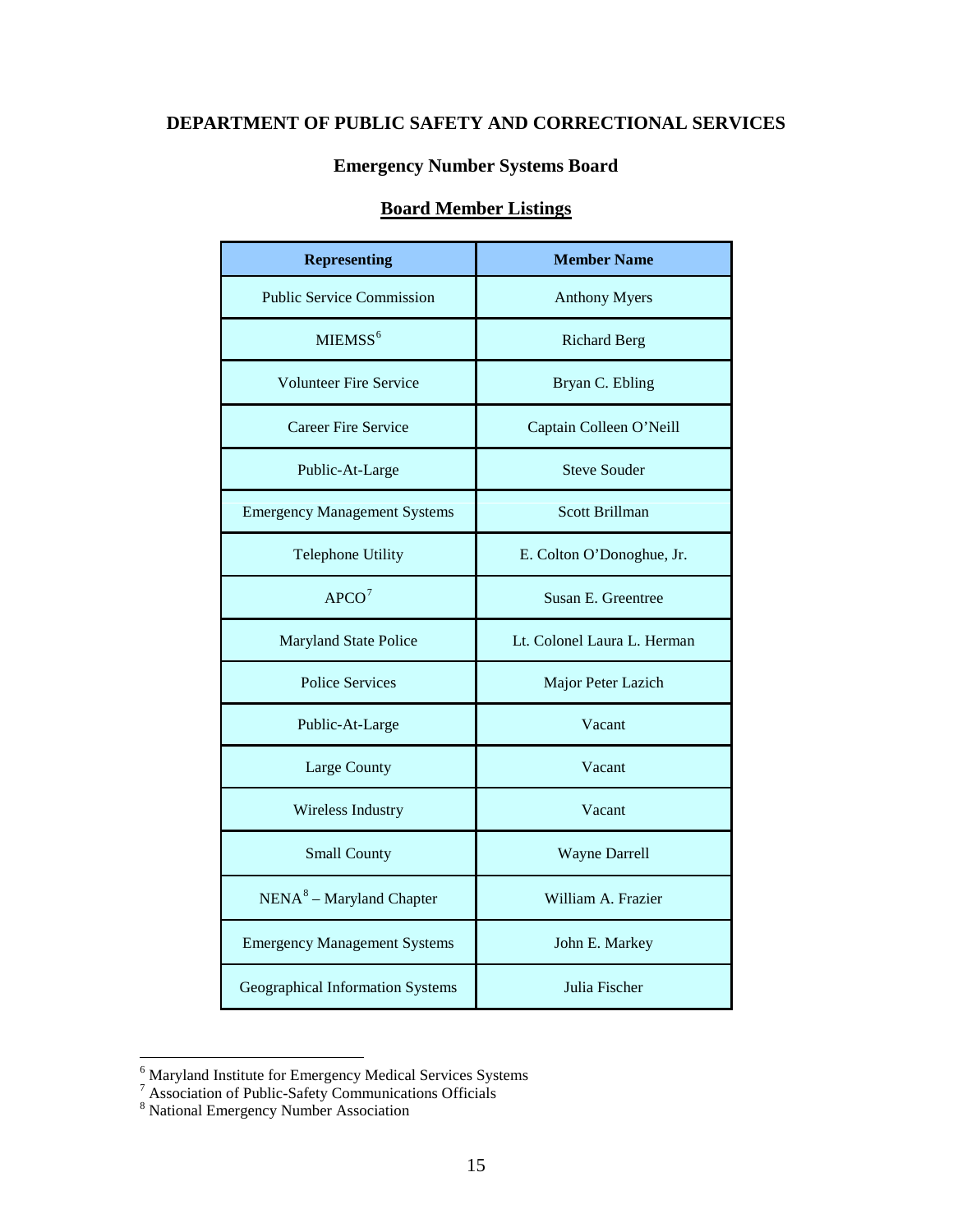<span id="page-16-0"></span>In the mid-1990s, all Maryland PSAPs achieved "enhanced" capability when each became able to display Automatic Number Information (ANI) and Automatic Location Information (ALI) for wireline 9-1-1 calls. Previously, emergency services were requested through unique local phone exchanges to police and fire service agencies, or by dialing "0" for the telephone company operator. The caller's phone number and address were not displayed to the call taker.

The advent and proliferation of wireless communications caused the public safety community to demand the same "enhanced" capability provided by their wireline counterparts. The Federal Communications Commission (FCC) required the wireless industry to provide the ANI/ALI data of a wireless caller to the PSAP. Today, the wireless industry is in compliance with the FCC regulations and has been able to provide enhanced wireless service to technologically capable PSAPs. In June 2005, Maryland became only the eighth state in the nation to have all 24 primary PSAPs receive and display the ANI and ALI information from wireless 9-1-1 calls.

During 2018, the Board continued to approve project funding to update various PSAP phone systems and mapping capacity to receive and display enhanced wireless data. The caller location information (ALI) provided through enhanced wireless service is received at the PSAP in measurements of latitude and longitude. Mapping of this information is required to facilitate meaningful application in processing the 9-1-1 call. The Board, working with the Maryland Department of Information Technology (DoIT) obtained statewide aerial-photography to assist Maryland counties to update and maintain the accuracy of their mapping capacity. This collaborative effort of providing current statewide aerial-photography to PSAPs is ongoing.

In coordination with the Board, Voice over Internet Protocol (VoIP) and Telematics emergency 9-1-1 services are now being directed through the Verizon selective router to the appropriate PSAP in the same fashion as traditional communication services, with caller related emergency information displayed to the call taker.

## **Next Generation 9-1-1**

The Emergency Number Systems Board (Board) adopted a non-binding recommendation that each county uses an existing contract for migrating to an IP network-based 9-1-1 system for receiving voice, data, text, pictures and video messaging; known as Next Generation 9-1-1 (NG 9-1-1). Each county should meet its procurement requirements for contracting for these services. NG 9-1-1 is a system that includes network, hardware, software, database services, and operational policies and procedures. Each of these parts needs to be fully vetted, established and, most importantly, funds need to be identified to provide for the initial capital expenditures and for the ongoing expenses.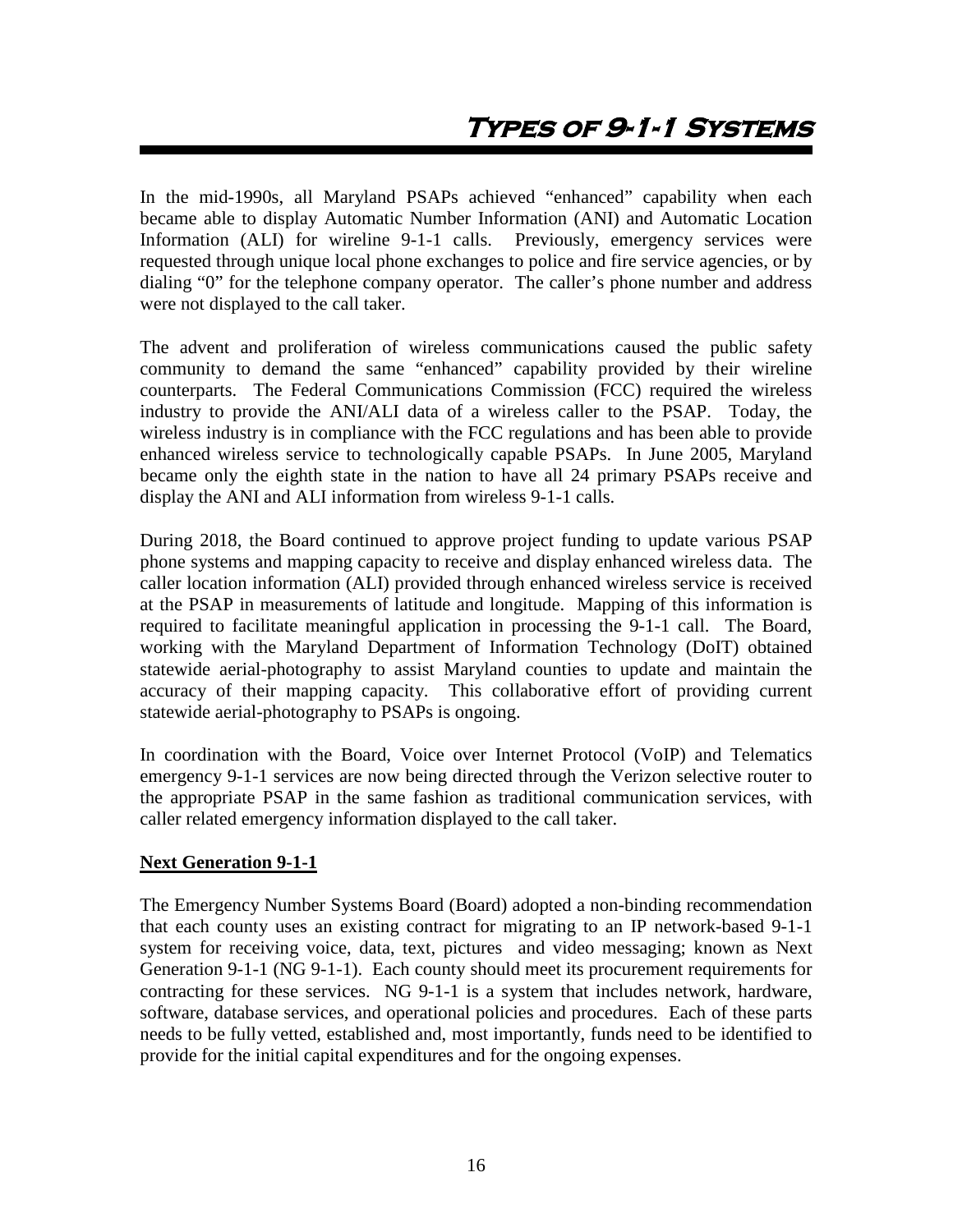In anticipation of this transition, all of the phone system hardware currently being funded by the Board is IP-enabled and ready for transitioning to an established NG 9-1-1 environment. These NG 9-1-1 phone systems provide the ability to geo-diversely locate core hardware connected via an IP network to share operational data and functionality with remotely connected workstations that can be located at multiple sites using a common network. These technologically advanced phone systems provide greater resiliency, redundancy and back-up facilities for Maryland's 9-1-1 System.

It is also the goal of the Board that as these new phone systems are locally implemented, the counties with secondary PSAPs that receive transferred 9-1-1 calls from a primary PSAP be eligible to receive funding for the purchase and installation of remote 9-1-1 workstations. These workstations will be connected via an IP network to the local 9-1-1 phone system core and receive all the functionality and data that is available at the primary PSAP. Eventually, this local IP network connectivity from primary PSAPs to their local secondary PSAPs will be incorporated into the overall statewide Emergency Service IP Network (ESInet).

In March 2013, Frederick County was selected as part of a national pilot to provide texting-to-9-1-1 services. Frederick County worked with Verizon Wireless, TeleCommunication Systems (TCS) and the Board to become the first jurisdiction in the State of Maryland, and one of the first in the nation, to be able to provide text-to-9-1-1 service to county residents and visitors that subscribe to Verizon Wireless services. The pilot project's success helped the State of Maryland determine the impact of texting on a 9-1-1 center, identify operational "best practices," and provide the framework for other wireless carriers to implement text-to-9-1-1 solutions. This pilot has also discovered location accuracy issues surrounding 9-1-1 texting, and the impact of providing 9-1-1 texting services on the deaf community (Frederick County is home to the Maryland School for the Deaf, and has a large speech and hearing impaired population).

By May 2014, the FCC ordered that all major wireless carriers (Verizon, T-Mobile, Sprint and AT&T) be able to provide text-to-9-1-1 services for all of their customers and to provide delivery to those PSAPs requesting to receive text-to-9-1-1 messages. Although text-to-9-1-1 will be offered by the wireless carriers by May 2014, it will take some time for the wireless carriers to implement the service as it will need to be rolled out on a PSAP by PSAP basis to account for PSAP boundaries and the routing of the messages. The Board is working with DPSCS and DoIT to develop a request for proposals (RFP) to implement consistent text-to-9-1-1 service in Maryland.

Efforts by the federal government to create a nationwide public safety network, identified as the FirstNet Project, are also being monitored. The Board has participated in regional FirstNet efforts.

NG 9-1-1 delivery of services will be geographically based and will require a transition from current address based data to new geo-based location technology. The Board and local counties are working with DoIT and its GIS department to coordinate the creation of this required geographic database. This process is on-going.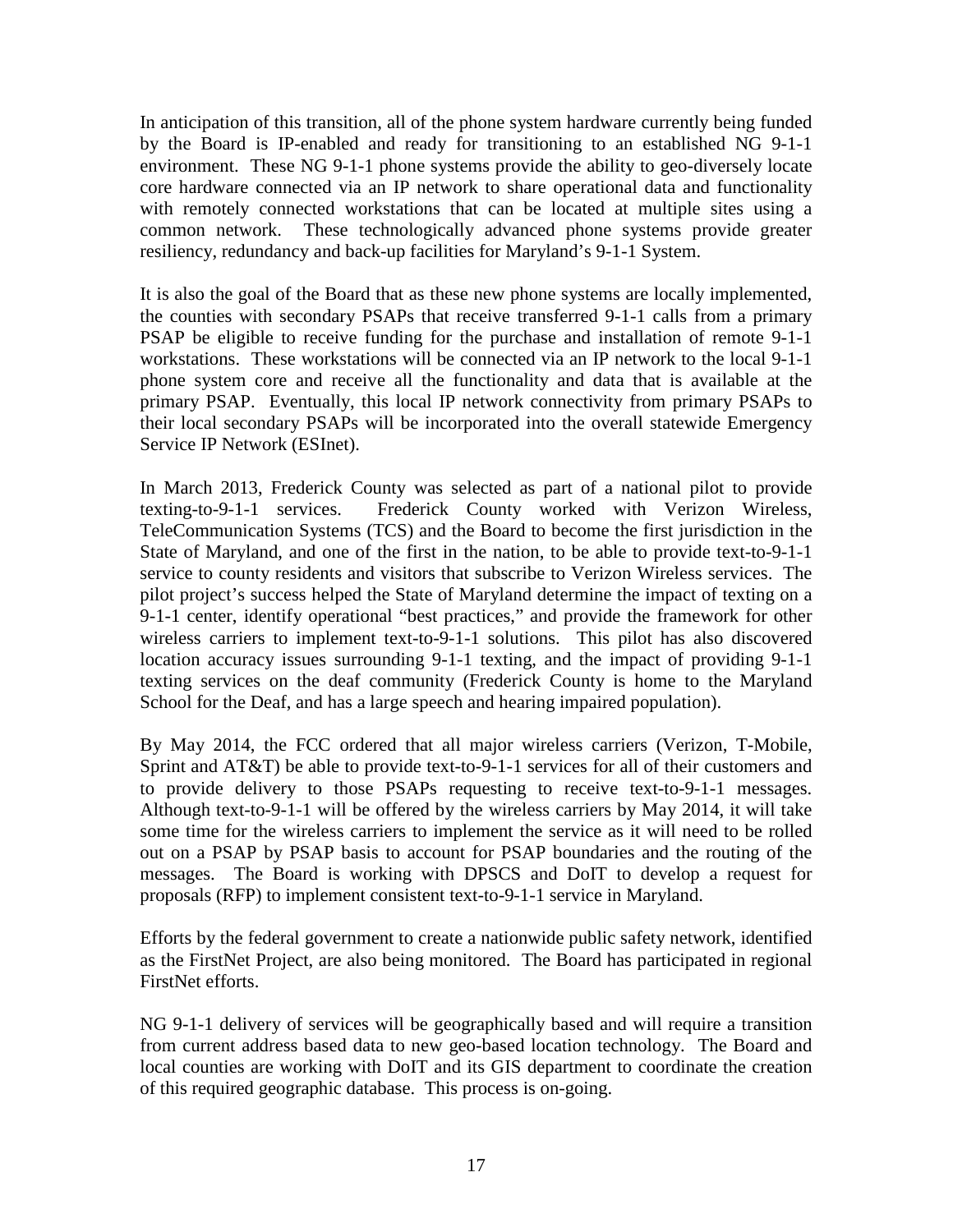The Board is discovering that a significant impediment to implementing NG 9-1-1 in Maryland will be the recurring cost associated with securing an IP network with sufficient bandwidth, reliability and redundancy for transport of 9-1-1 calls and data. Because of its design, NG 9-1-1 will cause a significant shift in one-time up-front (capital) and recurring monthly (expense) costs. Today, the ENSB funds capital projects while the PSAPs fund recurring expenses. The estimated cost for Next Generation 9-1-1 service statewide is estimated to be between \$9 million to \$13 million, which is a significant increase to the cost of legacy service of \$7.2 million. At this point, it is not determined how local government will absorb a potential increase in network related costs.

Nationally, the standards and policies surrounding the transmission and delivery of pictures and video have not yet been established, nor has the FCC directed the carriers to provide that service by any identified date. Once available, PSAPs will need to interface this new data in their computer-aided dispatch (CAD) and recording systems before receiving photos and video. PSAPs will also need to develop policies on handling these ancillary call resources.

Utilizing the current legacy 9-1-1 system, PSAPs are able to receive 9-1-1 related calls, data, and eventually text messaging without having to transition to an IP Network. The capital and recurring costs associated with the current Maryland 9-1-1 System are known and are part of local and state ongoing budgetary projections. The cost associated with providing NG 9-1-1 services must be clearly identified and implemented with fiscal input from county and state entities. For fiscal planning, the Board and PSAP management must demand that a cost-benefit analysis be conducted for all requested and planned changes.

The Board will continue its strategy of adhering to standards adopted and recommended by the National Emergency Number Association (NENA) and the Association of Public Safety Communications Officials, International (APCO). Both organizations represent 9- 1-1. It is expected that these organizations will continue their leadership role in defining NG 9-1-1 services. The Board's strict adherence to national standards will assist in the avoidance of unnecessary expenses that could be associated with the replacement of nonstandard software and hardware when transitioning to a NG 9-1-1 environment.

Considering the change in funding resources required in a NG 9-1-1 environment, the Board has begun the process of evaluating Maryland's current funding structure established by legislation. The current legislation may need to be amended to address fiscal deficiencies once recurring network related costs are identified.

In addition to the technological changes and funding needs, the Board has recognized that the staff of each PSAP will be affected by the shift to NG 9-1-1. To that end, the Board has formed a NG 9-1-1 PSAP Impact Work Group that will examine issues such as personnel selection, training and skill sets needed to process calls for service in a NG 9-1- 1 environment. While this does not fall strictly within the Board's statutory charge, the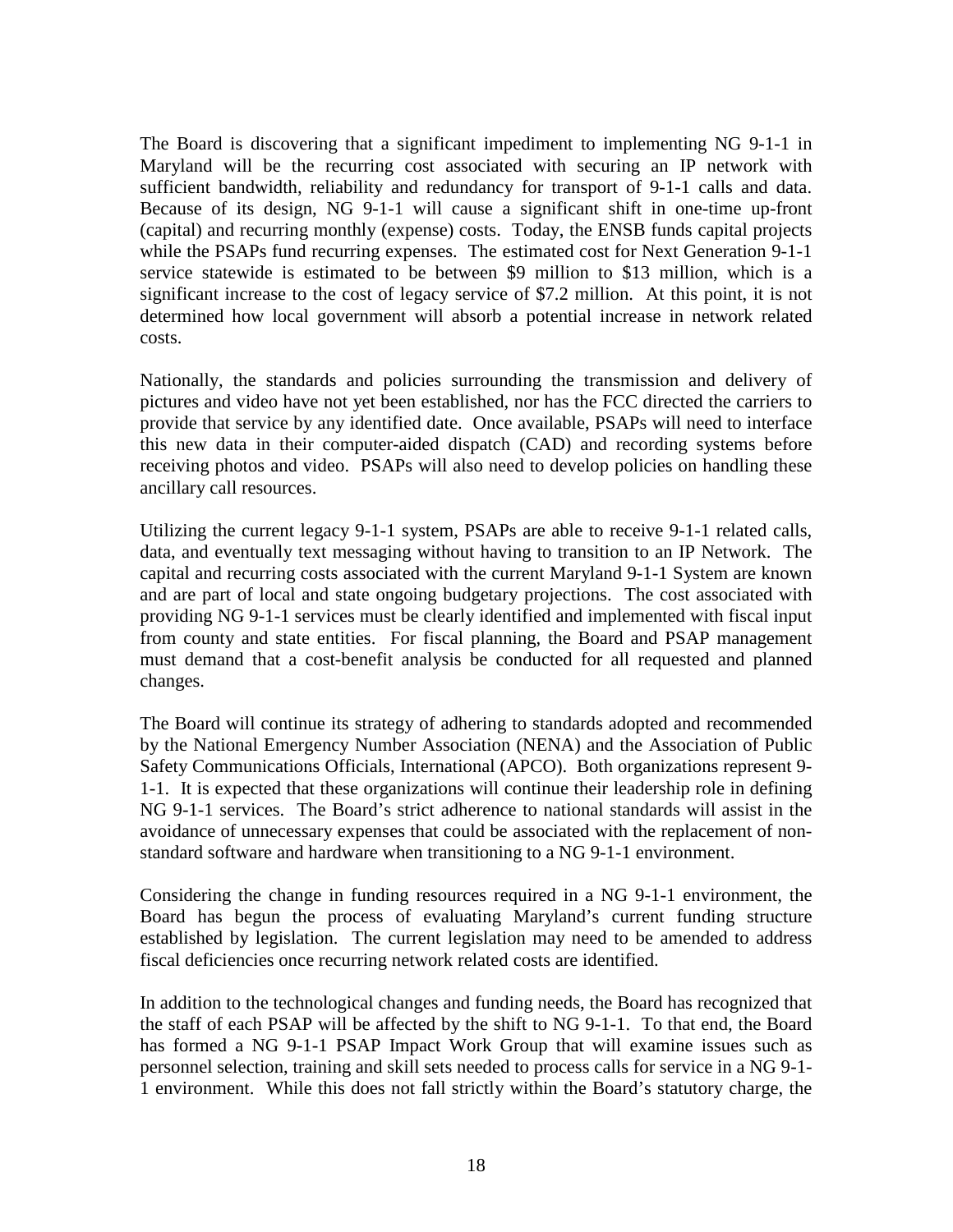Board recognizes that the migration to NG 9-1-1 will not occur in a vacuum, and will have an impact on each PSAP's staffing, recruiting and retention of qualified personnel.

In summary, the Board will continue to plan for NG 9-1-1. Shortly, we will be working with wireless carriers to deliver text-to-9-1-1 services to all Maryland PSAPs. It is anticipated that we will be looking for opportunities to utilize Network Maryland in a test environment to examine its network viability for 9-1-1 purposes. The Board is participating in the efforts of the Metropolitan Washington Council of Governments (COG) as it moves forward with its procurement of an ESInet. Lessons learned and best practices identified through these efforts will better prepare Maryland as we migrate to NG 9-1-1 services.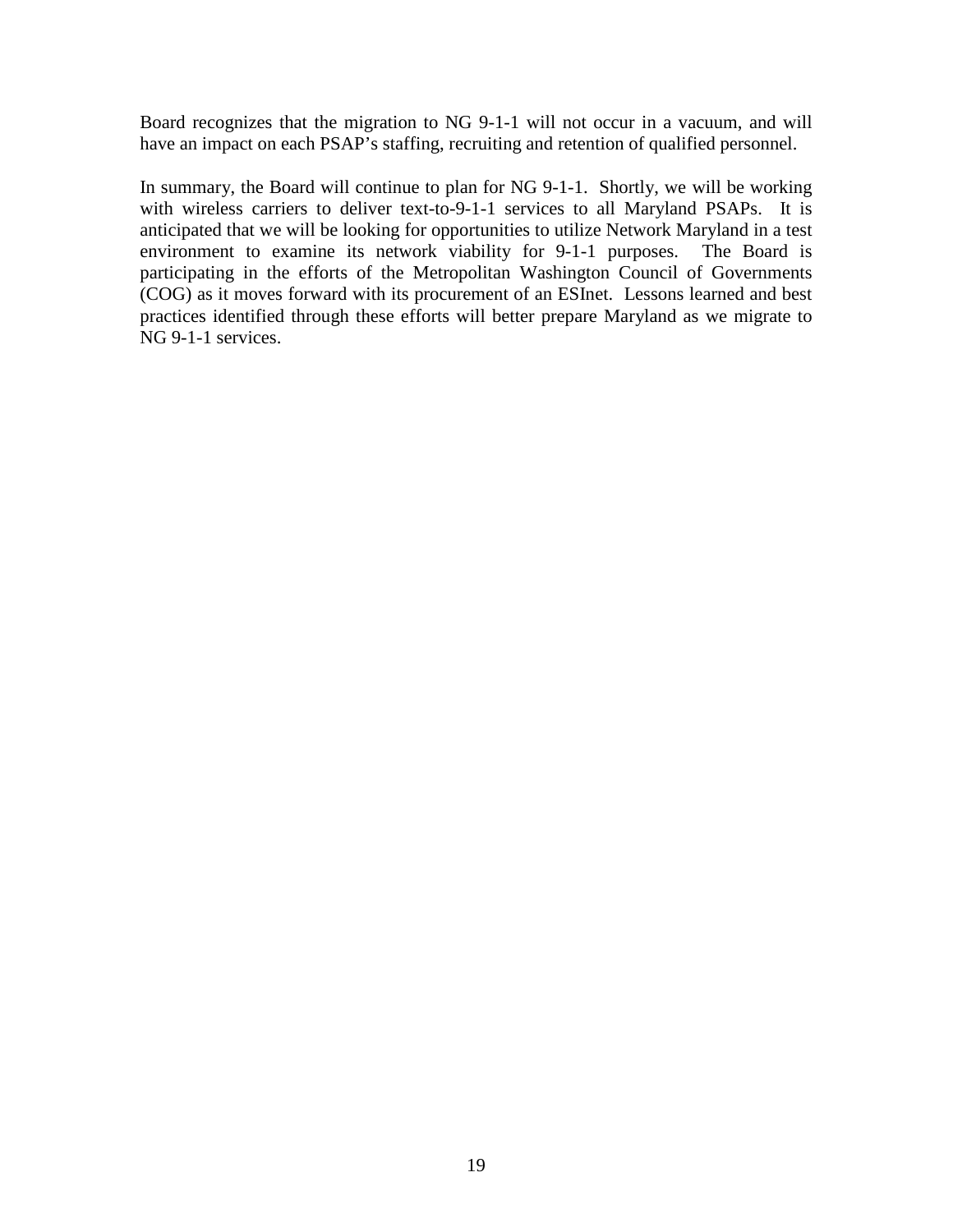# **Maryland 2018 PSAP Statistics[9](#page-20-0)**

# **9-1-1 Calls**

| <b>County</b>         | <b>Director</b>          | <b>Wireline</b> | <b>Wireless</b> | <b>Total</b> |
|-----------------------|--------------------------|-----------------|-----------------|--------------|
| Allegany              | <b>Roger Bennett</b>     | 10,412          | 30,744          | 41,156       |
| <b>Anne Arundel</b>   | Lt. John McAndrew        | 120,142         | 288,391         | 408,533      |
| <b>Baltimore City</b> | Scott Brillman           | 476,337         | 938,668         | 1,415,005    |
| <b>Baltimore</b>      | <b>Tammy Price</b>       | 154,428         | 443,036         | 597,464      |
| Calvert               | <b>Yvette Myers</b>      | 8,061           | 25,955          | 34,016       |
| Caroline              | <b>Bryan Ebling</b>      | 2,896           | 12,502          | 15,398       |
| Carroll               | <b>Jack Brown</b>        | 17,002          | 39,643          | 56,645       |
| Cecil                 | <b>Richard Brooks</b>    | 13,379          | 44,316          | 57,695       |
| Charles               | <b>Tony Rose</b>         | 17,484          | 54,625          | 72,109       |
| Dorchester            | Anna Sierra              | 3,637           | 14,881          | 18,518       |
| Frederick             | John Woelfel             | 22,276          | 79,945          | 102,221      |
| Garrett               | <b>Kenneth Collins</b>   | 34,057          | 8,414           | 42,471       |
| Harford               | <b>Ross Coates</b>       | 23,993          | 77,852          | 101,845      |
| Howard                | Lt. Jayson Janowich      | 31,880          | 101,122         | 133,002      |
| Kent                  | <b>Wayne Darrell</b>     | 2,088           | 7,008           | 9,096        |
| Montgomery            | <b>Bill Ferretti</b>     | 123,011         | 343,927         | 466,938      |
| Prince George's       | <b>Charlynn Flaherty</b> | 238,830         | 1,269,061       | 1,507,891    |
| Queen Anne's          | <b>Scott Haas</b>        | 3,749           | 21,147          | 24,896       |
| Somerset              | <b>Yvette Cross</b>      | 7,963           | 35,153          | 43,116       |
| St. Mary's            | <b>Robert Kelly</b>      | 3,217           | 11,725          | 14,942       |
| Talbot                | <b>Clay Stamp</b>        | 3,558           | 11,132          | 14,690       |
| Washington            | <b>Bardona Woods</b>     | 15,402          | 74,032          | 89,434       |
| Wicomico              | David Shipley            | 5,838           | 43,253          | 49,091       |
| Worcester             | <b>Fred Webster</b>      | 7,357           | 31,360          | 38,717       |

# **Maryland Total 9-1-1 Calls 1,346,997 4,007,892 5,354,889**

Percent Wireline 9-1-1 Calls: 25.15%

Percent Wireless 9-1-1 Calls: 74.85%

<span id="page-20-0"></span> <sup>9</sup> **As reported by each County's PSAP Director**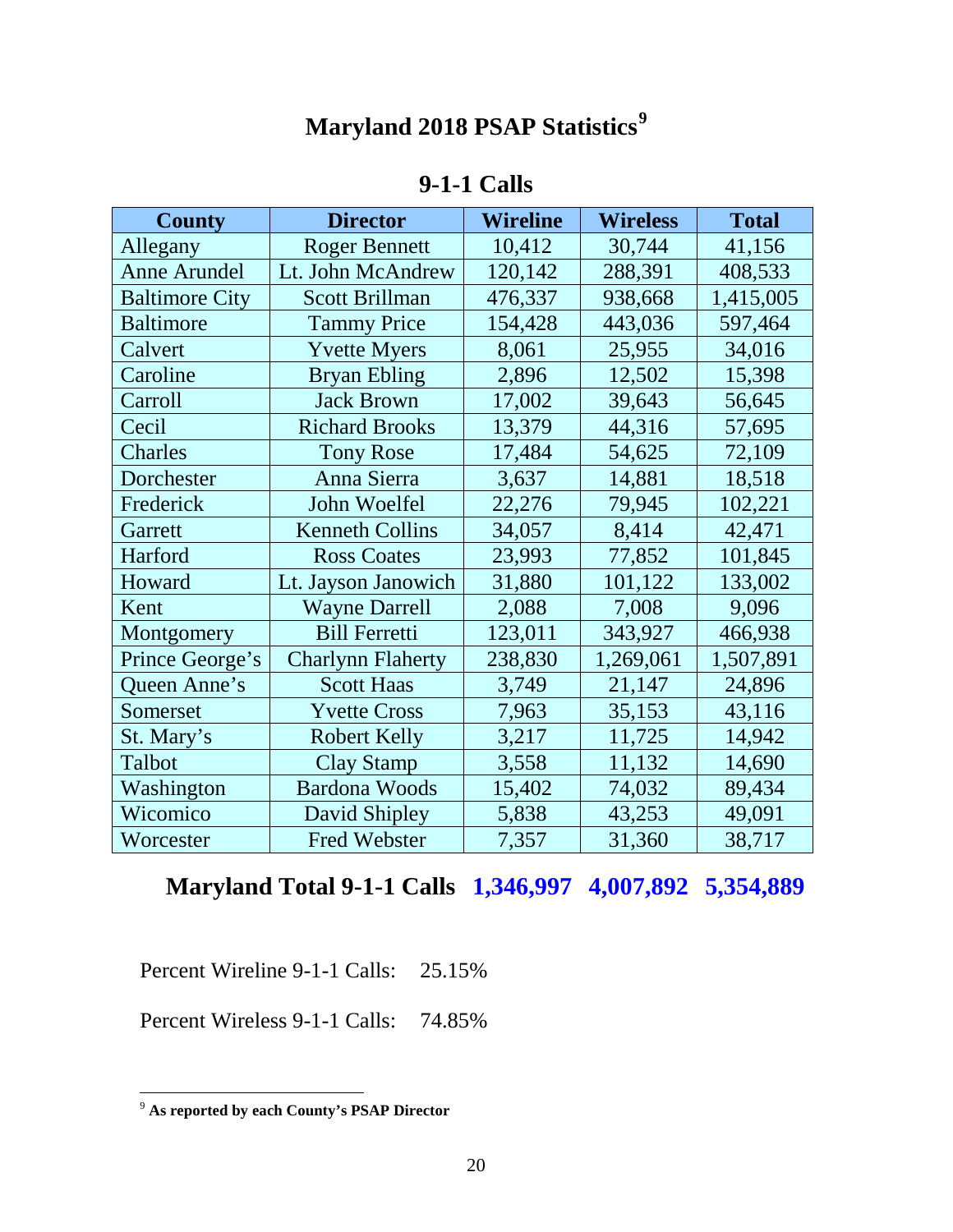<span id="page-21-0"></span>In 2018, the Office of the Executive Director inspected each of Maryland's 24 PSAPs. Inspections are conducted annually to ensure each county's compliance with COMAR, to determine what areas need to be improved, and to learn about new trends in call handling that may have statewide implications.

Areas reviewed during the inspection process:

- $\triangleright$  The state of each county's mapping of wireless 9-1-1 calls;
- $\triangleright$  A review of each county's back-up power capabilities (uninterruptable power supply (UPS) and generator), electrical grounding and remote power monitoring/alarming;
- A review of each county's Continuity of Operations Plans;
- $\triangleright$  A review of Verizon service issues and concerns;
- A review of each county's Verizon *9-1-1 System Outage Notification List* to ensure that all contacts are up to date;
- $\triangleright$  A discussion of disaster planning exercises offered by Verizon;
- $\triangleright$  A discussion of 9-1-1 call delivery issues resulting from other service providers;
- A discussion of ongoing efforts to implement Next Generation 9-1-1 technologies;
- $\triangleright$  Other sources of funding the counties may have used for communications related projects (radio, CAD, 9-1-1, mapping, etc.);
- $\triangleright$  A check of PSAP equipment at both the primary and back-up (if applicable) locations to make certain that the equipment at each site meets COMAR requirements;
- $\triangleright$  A review of 9-1-1 call metrics to see if each county meets the COMAR requirement of answering 9-1-1 calls on a daily average of 10 seconds or less on a consistent basis;
- $\triangleright$  A discussion of staffing concerns;
- $\triangleright$  A review of each county's three-year plan;
- $\triangleright$  A review of training records to determine if each county meets the COMAR standards for entrance-level and annual in-service training;
- A review of ENSB funded Emergency Telecommunicator Course (ETC) certifications of 9-1-1 operators;
- Any suggestions by the county to improve ENSB processes and training offered.

No deficiencies were noted at any of Maryland's PSAPs during the inspection process.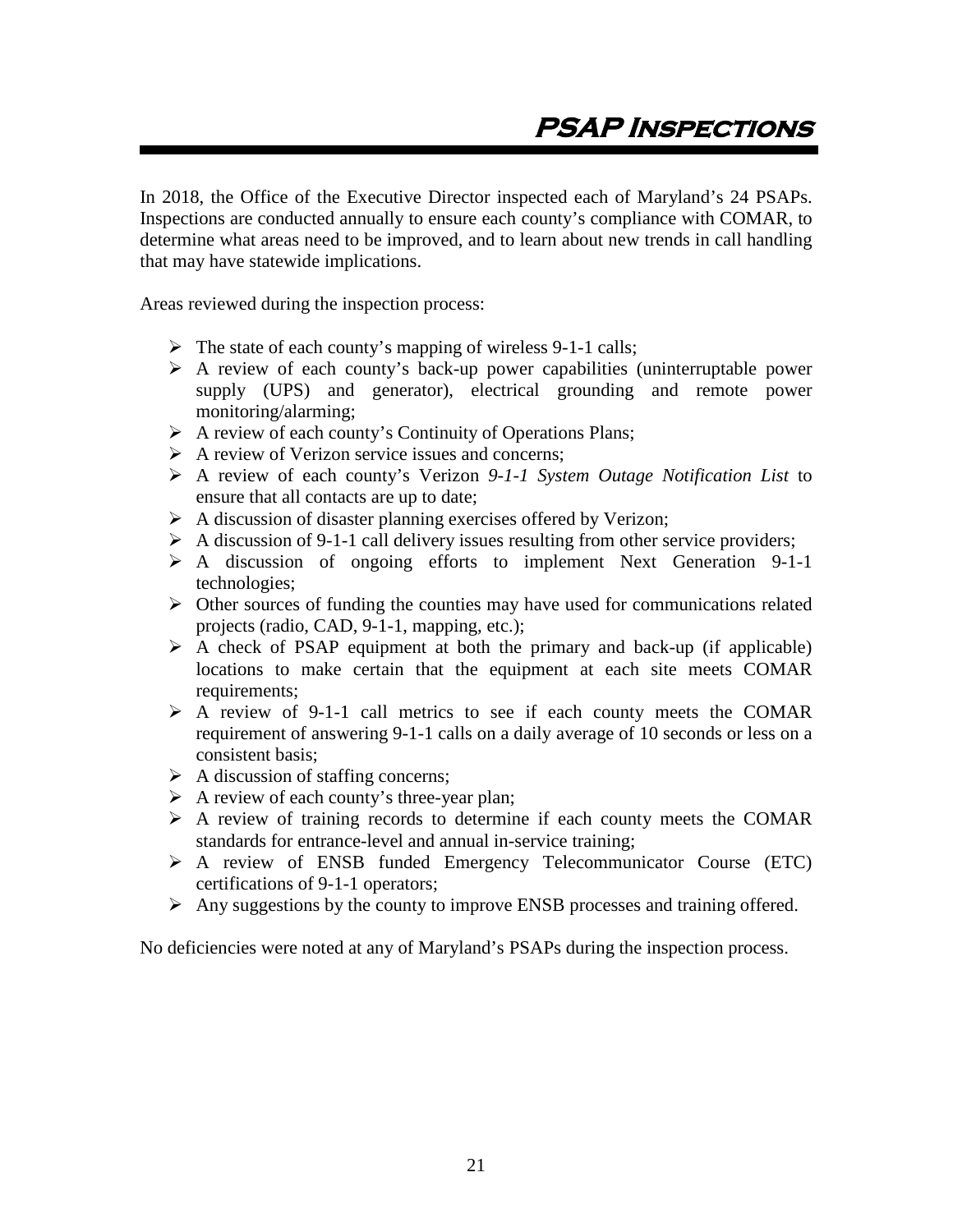The Maryland Public Safety Article (§*1-310 & §1-311*) initially established two funding streams that support 9-1-1. The first is the State "9-1-1 Fee," which is \$0.25 per subscriber per month. The second is the County "Additional Charge" in an amount determined by each county, and set by local ordinance up to maximum of \$0.75 per bill per month. All Maryland counties and Baltimore City currently have passed local ordinances establishing the "Additional Charge" at \$0.75. Telephone companies, wireless carriers, and other 9-1-1 accessible service providers, collect and remit both portions of the 9-1-1 Surcharge to the State Comptroller, monthly, for deposit into the 9- 1-1 Trust Fund. A third funding source was codified, effective July 1, 2013, when the Maryland Public Safety Article was amended extending the collection of the Maryland 9- 1-1 Surcharge Fee to the sales of pre-paid wireless service (\$0.60 per transaction), collected at the point of sale (Maryland Pre-Paid Wireless E9-1-1 Fee).

Quarterly, the county "Additional Charge" fee and the county portion of the Maryland Pre-Paid Wireless E9-1-1 Fee remittances are distributed to each county prorated in accordance with the level of fees collected in each jurisdiction (*Public Safety Article §1- 309 & §1-313*). Annually, the Secretary of the Department of Public Safety and Correctional Services requests a budget appropriation from the 9-1-1 Trust Fund in an amount sufficient to carry out the purposes of the enabling legislation, pay administrative costs, and reimburse counties for the cost of enhancing their 9-1-1 system (*Public Safety Article §1-309*). Through this budget appropriation process, the State "9-1-1 Fee" is distributed from the 9-1-1 Trust Fund to the Maryland counties at the discretion of the Emergency Number Systems Board in response to county 9-1-1 enhancement requests.

Maryland has established written criteria identifying the allowable uses of all 9-1-1 related funds collected. Money collected from the State "9-1-1 Fee" and 25% of all collected Maryland Pre-Paid Wireless E9-1-1 Fee may be used to reimburse counties for the cost of enhancing Maryland's 9-1-1 system through payment to a third party contractor (*Public Safety Article §1-308*). COMAR (*12.11.03.12*) further defines equipment qualifying for funding or reimbursement. Money distributed quarterly to the counties from the collection of the county "Additional Charge" fee and Maryland Pre-Paid Wireless E9-1-1 Fee may be spent on the installation, enhancement, maintenance, and operation of a county or multi-county 9-1-1 system. Maintenance and operation costs may include telephone company charges, equipment costs, equipment lease charges, repairs, utilities, personnel costs, and appropriate carryover costs from previous years (*Public Safety Article §1-312*).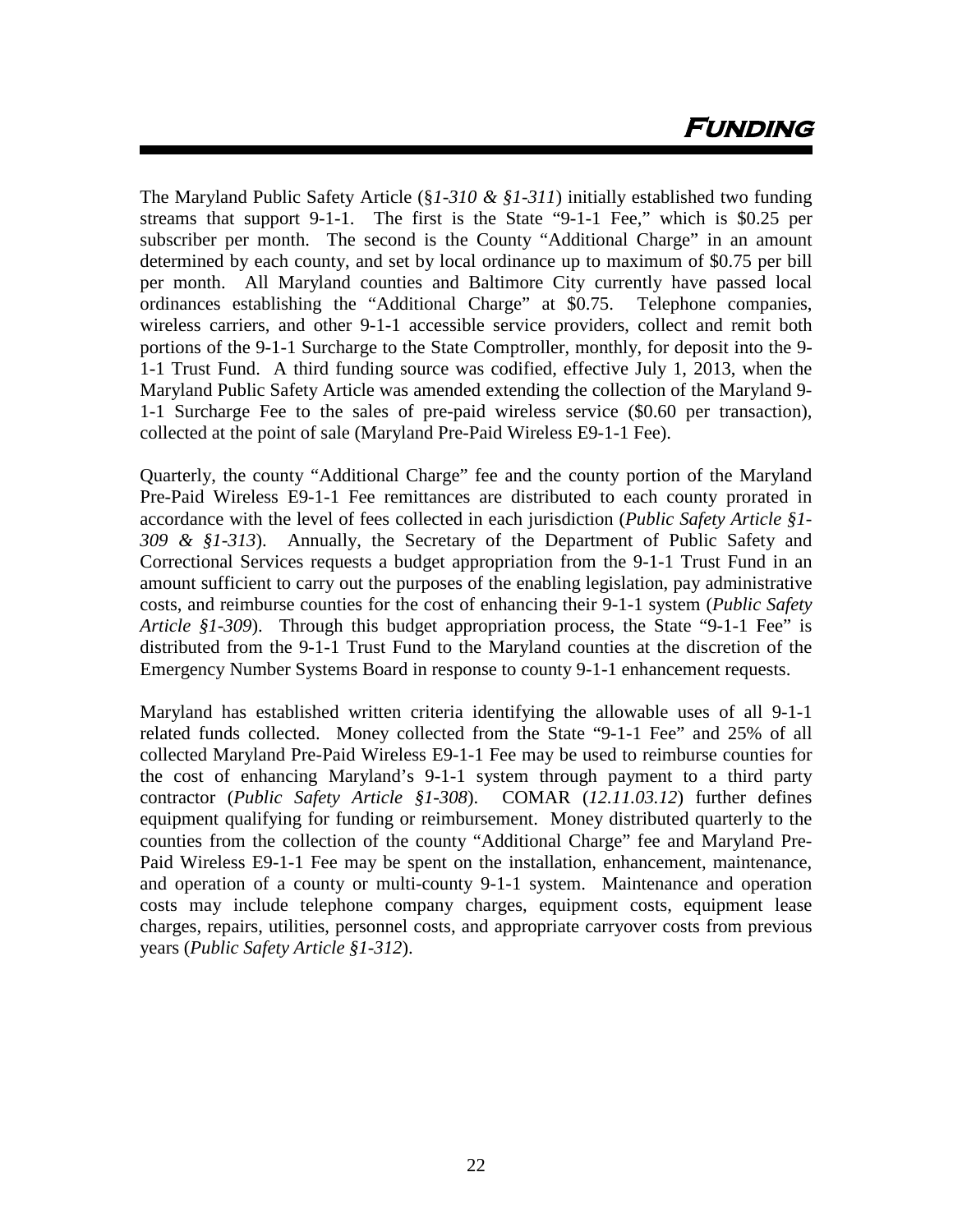The following chart indicates the 9-1-1 Surcharge fees associated with each jurisdiction and the date of resolution modifying the county fee (i.e., additional fee).

| <b>County</b>         | <b>State</b><br>$\text{Fe}^{10}$ | <b>County</b><br><b>Additional</b><br>$\text{Fe}^{11}$ | <b>Pre-Paid</b><br>Wireless <sup>12</sup> | <b>Effective Date</b> <sup>13</sup> |
|-----------------------|----------------------------------|--------------------------------------------------------|-------------------------------------------|-------------------------------------|
| Allegany              | \$0.25                           | \$0.75                                                 | \$0.60                                    | October 1, 2003                     |
| <b>Anne Arundel</b>   | \$0.25                           | \$0.75                                                 | \$0.60                                    | July 1, 2005                        |
| <b>Baltimore City</b> | \$0.25                           | \$0.75                                                 | \$0.60                                    | June 23, 2004                       |
| <b>Baltimore</b>      | \$0.25                           | \$0.75                                                 | \$0.60                                    | April 23, 2004                      |
| Calvert               | \$0.25                           | \$0.75                                                 | \$0.60                                    | June 15, 2004                       |
| Caroline              | \$0.25                           | \$0.75                                                 | \$0.60                                    | November 9, 2004                    |
| Carroll               | \$0.25                           | \$0.75                                                 | \$0.60                                    | June 8, 2004                        |
| Cecil                 | \$0.25                           | \$0.75                                                 | \$0.60                                    | October 1, 2003                     |
| Charles               | \$0.25                           | \$0.75                                                 | \$0.60                                    | January 1, 2004                     |
| Dorchester            | \$0.25                           | \$0.75                                                 | \$0.60                                    | October 1, 2003                     |
| Frederick             | \$0.25                           | \$0.75                                                 | \$0.60                                    | July 1, 2004                        |
| Garrett               | \$0.25                           | \$0.75                                                 | \$0.60                                    | October 1, 2003                     |
| Harford               | \$0.25                           | \$0.75                                                 | \$0.60                                    | May 4, 2004                         |
| Howard                | \$0.25                           | \$0.75                                                 | \$0.60                                    | July 1, 2007                        |
| Kent                  | \$0.25                           | \$0.75                                                 | \$0.60                                    | January 30, 2004                    |
| Montgomery            | \$0.25                           | \$0.75                                                 | \$0.60                                    | October 1, 2003                     |
| Prince George's       | \$0.25                           | \$0.75                                                 | \$0.60                                    | March 5, 2004                       |
| Queen Anne's          | \$0.25                           | \$0.75                                                 | \$0.60                                    | October 1, 2003                     |
| Somerset              | \$0.25                           | \$0.75                                                 | \$0.60                                    | February 10, 2004                   |
| St. Mary's            | \$0.25                           | \$0.75                                                 | \$0.60                                    | July 1, 2004                        |
| Talbot                | \$0.25                           | \$0.75                                                 | \$0.60                                    | May 11, 2004                        |
| Washington            | \$0.25                           | \$0.75                                                 | \$0.60                                    | October 21, 2003                    |
| Wicomico              | \$0.25                           | \$0.75                                                 | \$0.60                                    | January 1, 2004                     |
| Worcester             | \$0.25                           | \$0.75                                                 | \$0.60                                    | October 1, 2003                     |

# **Maryland 9-1-1 Surcharge Fees**

<span id="page-23-0"></span><sup>&</sup>lt;sup>10</sup> The State fee is deposited to the State 9-1-1 Trust Fund for ENSB approved funding of capital projects<br><sup>11</sup> The County Additional Charge fee is disbursed quarterly to Counties to offset operational costs<br><sup>12</sup> The Mar

<span id="page-23-2"></span><span id="page-23-1"></span>Fund (similar use as the State Fee) and 75% to be disbursed quarterly in the same proportion as the County Charge fee to each County

<span id="page-23-3"></span> $13$  Effective date of the County Additional Charge fee, passed by local ordinance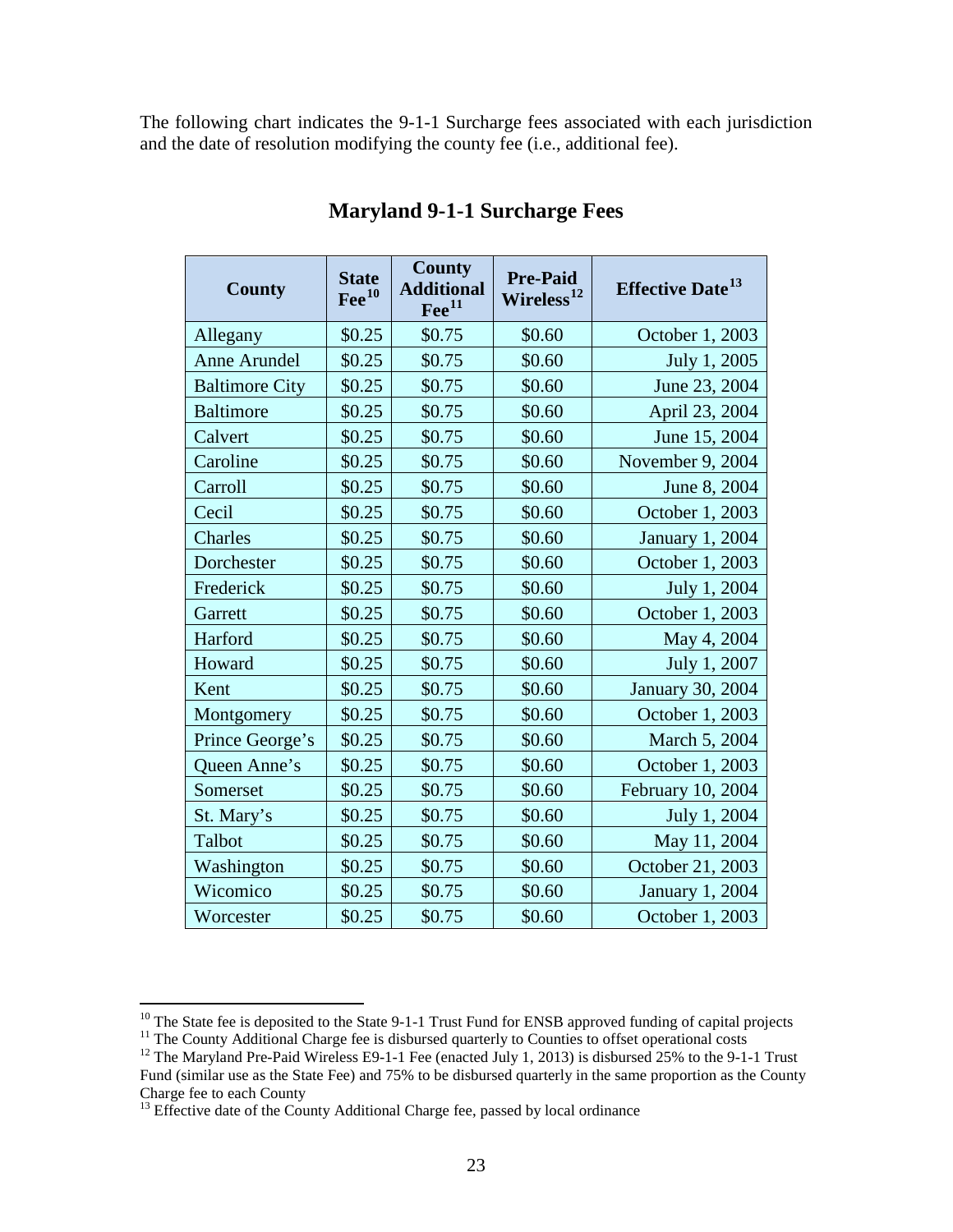The chart below reflects the distribution of the Fiscal Year 2017 collected "Additional Charge" fees and interest.

| <b>County</b>                 | Population <sup>14</sup> | <b>Additional</b><br><b>Fee FY2018</b> | <b>Percent</b><br>of Total <sup>15</sup> |
|-------------------------------|--------------------------|----------------------------------------|------------------------------------------|
| <b>Allegany County</b>        | 75,087                   | \$373,286.00                           | $0.89\%$                                 |
| <b>Anne Arundel County</b>    | 537,656                  | \$4,241,899.00                         | 10.10%                                   |
| <b>Baltimore City</b>         | 620,961                  | \$3,492,518.63                         | 8.32%                                    |
| <b>Baltimore County</b>       | 805,029                  | \$6,197,709.00                         | 14.76%                                   |
| <b>Calvert County</b>         | 88,737                   | \$623,205.00                           | 1.48%                                    |
| <b>Caroline County</b>        | 33,066                   | \$172,680.00                           | 0.41%                                    |
| <b>Carroll County</b>         | 167,134                  | \$1,113,241.91                         | 2.65%                                    |
| <b>Cecil County</b>           | 101,108                  | \$606,768.00                           | 1.45%                                    |
| <b>Charles County</b>         | 146,551                  | \$1,164,791.56                         | 2.77%                                    |
| <b>Dorchester County</b>      | 32,618                   | \$179,242.00                           | 0.43%                                    |
| <b>Frederick County</b>       | 233,385                  | \$1,635,627.00                         | 3.90%                                    |
| <b>Garrett County</b>         | 30,097                   | \$190,071.00                           | 0.45%                                    |
| <b>Harford County</b>         | 244,826                  | \$1,790,043.00                         | 4.26%                                    |
| <b>Howard County</b>          | 287,085                  | \$2,403,621.69                         | 5.73%                                    |
| <b>Kent County</b>            | 20,197                   | \$128,893.00                           | 0.31%                                    |
| <b>Montgomery County</b>      | 971,777                  | \$7,742,320.00                         | 18.44%                                   |
| <b>Prince George's County</b> | 863,420                  | \$6,884,010.93                         | 16.40%                                   |
| <b>Queen Anne's County</b>    | 47,798                   | \$318,324.00                           | 0.76%                                    |
| <b>Somerset County</b>        | 26,470                   | \$103,807.00                           | 0.25%                                    |
| <b>St. Mary's County</b>      | 105,151                  | \$611,654.44                           | 1.46%                                    |
| <b>Talbot County</b>          | 37,782                   | \$263,640.06                           | 0.63%                                    |
| <b>Washington County</b>      | 147,430                  | \$758,111.00                           | 1.81%                                    |
| <b>Wicomico County</b>        | 98,733                   | \$554,125.00                           | 1.32%                                    |
| <b>Worcester County</b>       | 51,454                   | \$435,048.00                           | 1.04%                                    |
|                               |                          |                                        |                                          |
| <b>TOTALS</b>                 | 5,773,552                | \$41,984,637.22                        | 100%                                     |

# **FY 2018 Additional Fee Collections for the Counties and Baltimore City**

<span id="page-24-0"></span><sup>&</sup>lt;sup>14</sup> 2010 Actual Census (Maryland Manual)

<span id="page-24-1"></span><sup>&</sup>lt;sup>15</sup> Percent of total collection - used to calculate disbursement of Wireless Pre-Paid funds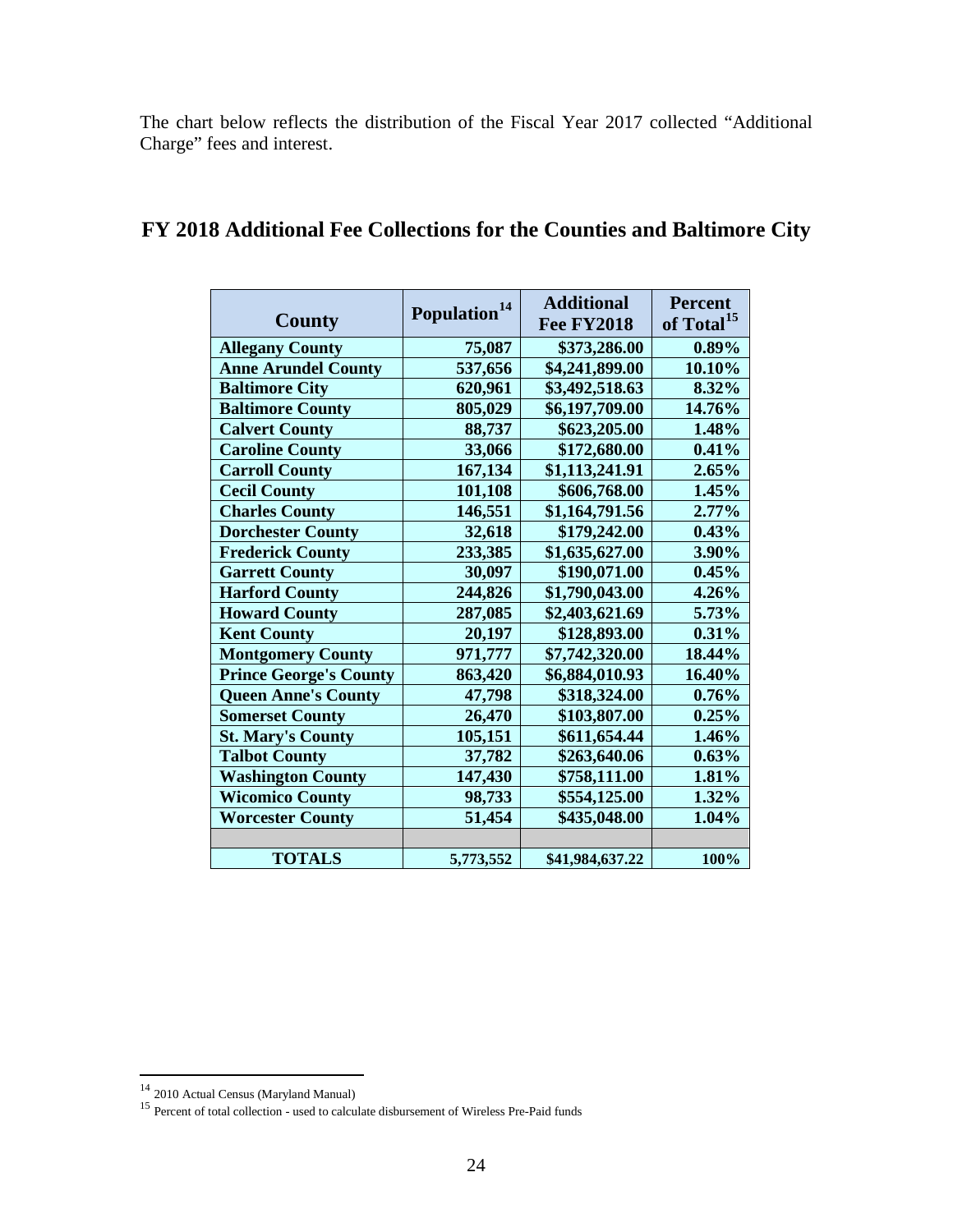<span id="page-25-0"></span>The Department of Public Safety and Correctional Services FY 2018 annual budget appropriation for the Emergency Number Systems Board is approximately \$14.4 Million.

The technical nature of 9-1-1 communications has evolved over time to include the advent of computer-aided dispatch, multiple agencies providing emergency response, national standard setting organizations, wireless telephone communications, and most recently, IP based communication and telematics (automatic crash notification) services. These have brought about fundamental changes in the 9-1-1 infrastructure, and added training and equipment challenges.

Historically, the vast majority of funds are allocated to upgrading phone systems, keeping current with technological advances, providing adequate backup facilities, and enhancing mapping capacity. Current phone systems funded by the Board must be IP capable and ready to accept NG 9-1-1 data once national delivery and presentation standards have been established. All Maryland PSAPs now have the capability of mapping the location of 9-1-1 callers, when that information is received from the telecommunications provider.

Should circumstances arise that prevents a PSAP from receiving or processing emergency calls, it is critical that back-up 9-1-1 service and relocation strategies are in place and regularly exercised. During 2018, the Board funded several projects for PSAPs to enhance or establish capacity for back-up service and emergency relocation procedures. Referring to the Board's back-up PSAP guidelines, the Board works with noncompliant 9-1-1 Centers to establish approved back-up facilities with appropriate service functionality.

Utilizing technological advances in 9-1-1 phone systems and IP connectivity, the Board began the process of expanding the 9-1-1 system to encompass secondary PSAPs. Through the use of remote workstations, linked directly to the primary PSAP via IP network connectivity, secondary PSAP call takers experience the same functionality, mapping capacity and data delivery on all transferred 9-1-1 calls.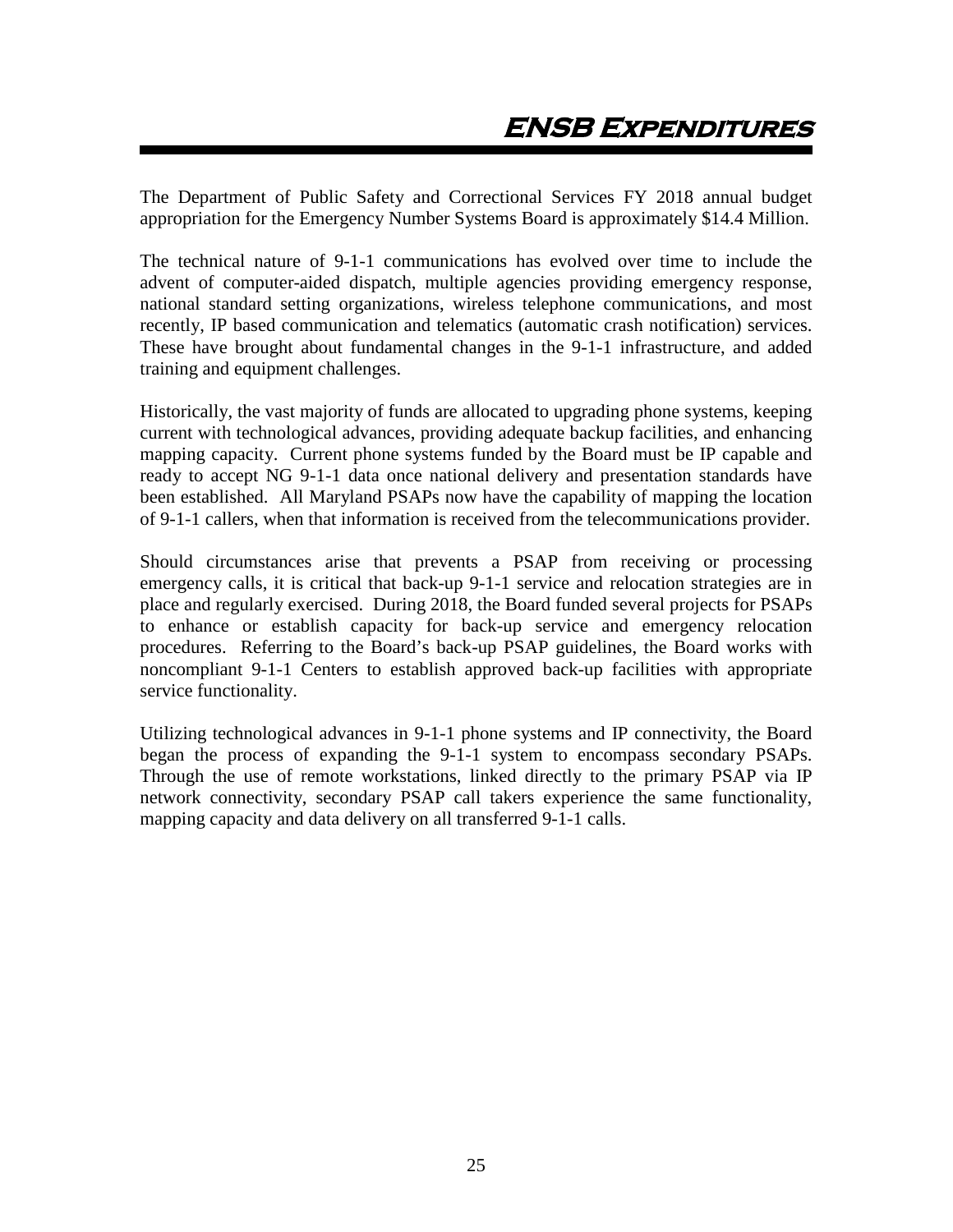# **The chart below reflects FY 2018 Board expenditures**



## **\*\* Other Funding:**

Other funding is comprised of capital expenditures related to 9-1-1 call processing or its enhancement. Some examples of these capital expenditures are listed below:

- $\triangleright$  9-1-1 center security;
- $\triangleright$  Backup power systems;
- P Redundant/diverse 9-1-1 call routing;
- $\triangleright$  Training entry-level, in-service and supervisory/administrative;
- $\triangleright$  Lightning/surge protection; and
- Protocol-based call processing systems.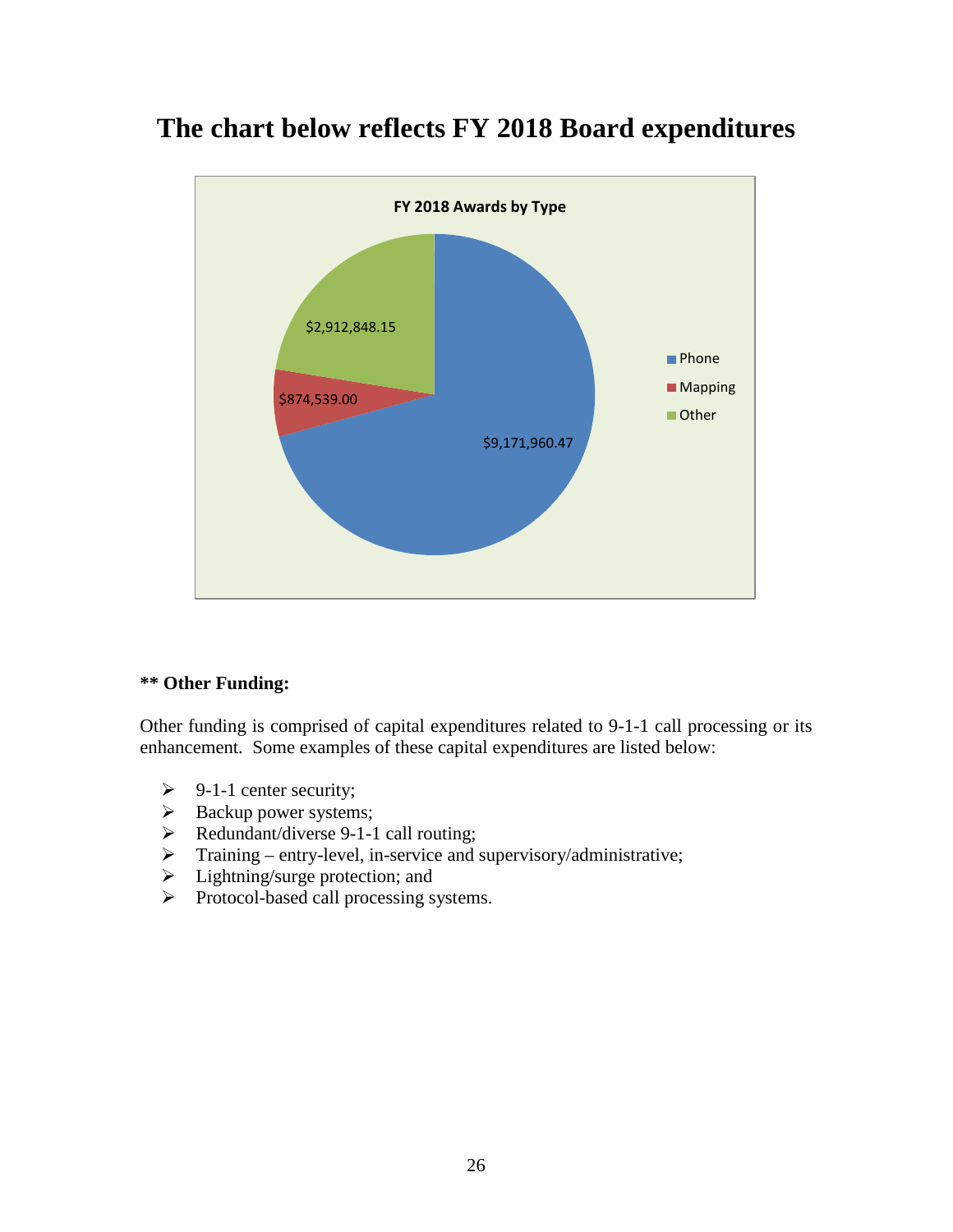## **PHONE SYSTEM PROJECTS – FISCAL YEAR 2018**

Receiving and processing 9-1-1 calls requires specialized phone system equipment to optimize voice, data and location technologies. These complex phone systems leverage advances in communication equipment to provide responsive 9-1-1 call handling, data management and mapping capacity, while maintaining enhanced 9-1-1 services with legacy systems. The NG 9-1-1 phone systems the Board is currently funding provide the ability to geo-diversely locate core hardware, connect the cores via an IP network to share operational data and functionality, and remotely connect workstations at multiple sites to one system using a common IP network to answer 9-1-1 calls. In response to technological advances in the communication industry, the Board anticipates updating PSAP phone equipment in five to six year cycles. During FY 2018, the Board provided funding to upgrade and refresh 9-1-1 enhanced geo-diverse phone systems and workstations for two (2) counties, and two (2) secondary PSAPs.

## **HIGHLIGHTED FISCAL YEAR 2018 PHONE SYSTEM UPGRADES**

In fiscal year 2018, the Board funded geo-diverse IP enabled phone systems for **Carroll County (Primary, Backup & two Secondary PSAPs), and Calvert County (Primary and Backup PSAPs)**. In each of these installations, the A-Side of the core system was located at the primary PSAP while the B-Side of the core system was located at their back-up PSAP facilities. Each of these phone system cores (A & B) were connected via an IP network to provide real-time sharing of data and operations. Once linked and sharing data, the A or B Side can independently provide 9-1-1 service should the other core side fail or both sides can work in tandem, thus affording PSAPs with enhanced redundancy and increased capacity.

Should circumstances arise that prevents a PSAP from receiving or processing emergency calls, it is critical that back-up 9-1-1 service and relocation strategies are in place and regularly exercised. Each is exercised on a regular basis and can augment their primary PSAP to significantly increase call answering capacity during emergency conditions.

Recognizing that county PSAPs may transfer 9-1-1 calls to secondary PSAPs, such as the Maryland State Police, and understanding that today telephony technology creates a cost effective means to enhance secondary PSAPs with dynamic ANI and ALI data by placing remote call taking positions at these secondary PSAPs, the Board has been funding phone equipment for secondary PSAPs. In Fiscal Year 2018, the Board provided remote call taking positions for the Town of Westminster (Carroll County) and Maryland State Police Barracks – Westminster (Carroll County).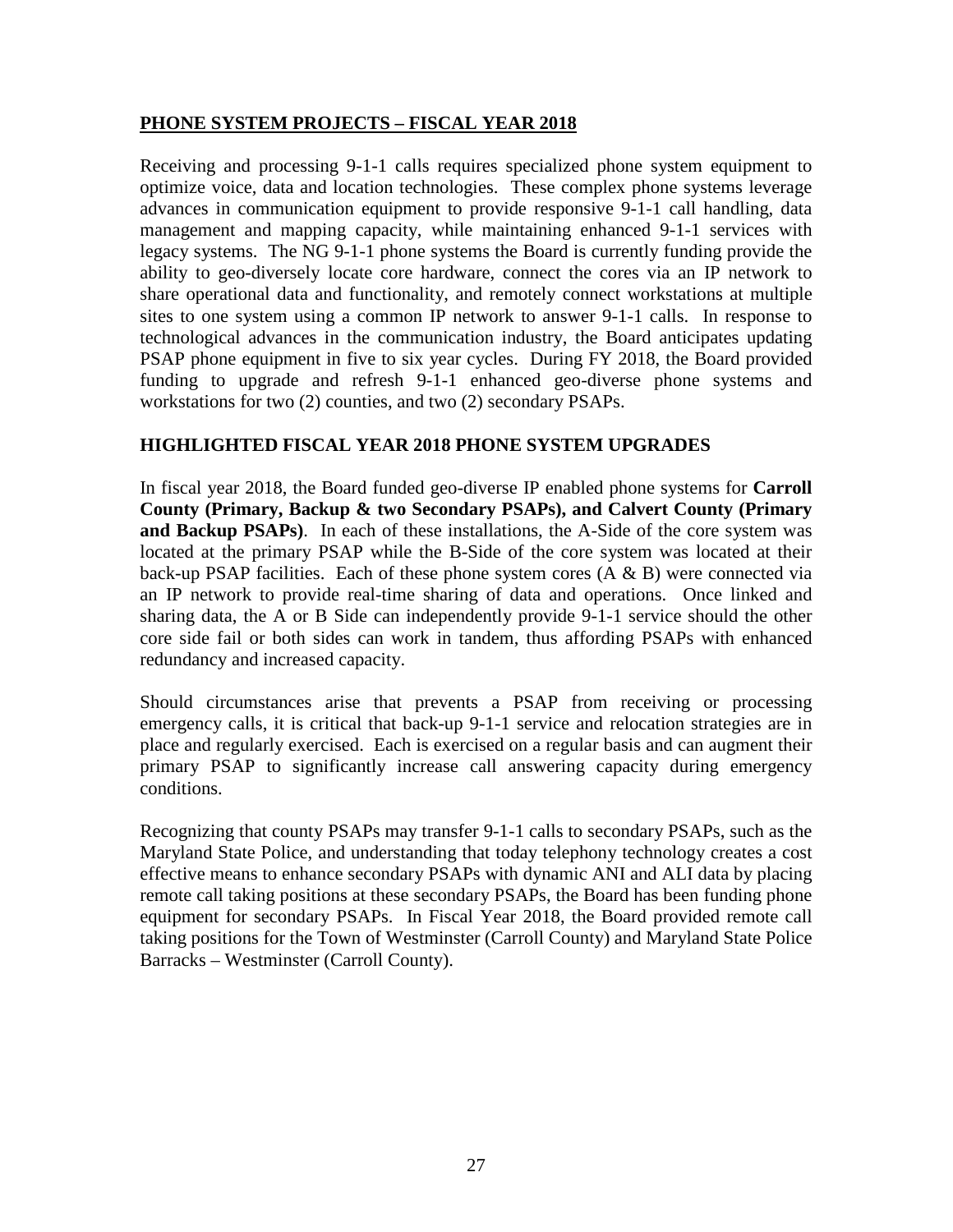<span id="page-28-0"></span>The Public Safety Article requires each county to annually report to the Board how the monies received from the State 9-1-1 Trust Fund were spent. The Board is charged with the responsibility of evaluating the expenditures for compliance with applicable laws and regulations. To this end, the Board funds independent audits of county expenditures.

All of the audits for FY 18 were received and auditors compensated. The audits were reviewed and each county found in compliance with the spending limits articulated in the Public Safety Article. Operational expenses typically include 9-1-1 related personnel salaries/benefits, recurring maintenance and service fees, mapping maintenance/updating, network associated fees, and capital expenditures not covered by the Board.

| \$2,675,642.00<br><b>Allegany County</b><br>\$373,286.00<br>13.95%<br><b>Anne Arundel County</b><br>\$4,241,899.00<br>\$7,613,432.00<br>55.72%<br><b>Baltimore City</b><br>\$3,492,518.63<br>\$7,198,518.65<br>48.52%<br>\$12,216,838.00<br>\$6,197,709.00<br>50.73%<br><b>Baltimore County</b><br><b>Calvert County</b><br>\$623,205.00<br>\$3,256,356.00<br>19.14%<br><b>Caroline County</b><br>\$172,680.00<br>\$1,062,059.13<br>16.26%<br><b>Carroll County</b><br>\$1,113,241.91<br>\$3,204,262.84<br>34.74%<br><b>Cecil County</b><br>\$606,768.00<br>\$1,574,062.00<br>38.55%<br><b>Charles County</b><br>\$1,164,791.56<br>\$2,585,171.13<br>45.06%<br><b>Dorchester County</b><br>\$179,242.00<br>\$1,842,963.00<br>9.73%<br>\$6,269,606.00<br><b>Frederick County</b><br>\$1,635,627.00<br>26.09%<br>\$190,071.00<br>\$1,041,048.00<br><b>Garrett County</b><br>18.26%<br><b>Harford County</b><br>\$1,790,043.00<br>\$4,827,075.00<br>37.08%<br>37.31%<br>\$2,403,621.69<br>\$6,441,719.23<br><b>Howard County</b><br>Kent County<br>\$1,120,174.00<br>\$128,893.00<br>11.51%<br>\$7,742,320.00<br>\$20,633,539.00<br><b>Montgomery County</b><br>37.52%<br>Prince George's County<br>\$6,884,010.93<br>\$15,649,890.36<br>43.99%<br>Queen Anne's County<br>\$318,324.00<br>\$1,700,214.00<br>18.72%<br>\$1,046,872.00<br><b>Somerset County</b><br>\$103,807.00<br>9.92%<br>22.31%<br>St. Mary's County<br>\$611,654.44<br>\$2,741,893.26<br><b>Talbot County</b><br>\$263,640.06<br>14.11%<br>\$1,867,866.36<br>16.79%<br><b>Washington County</b><br>\$758,111.00<br>\$4,515,860.00<br><b>Wicomico County</b><br>\$554,125.00<br>\$1,220,949.00<br>45.38%<br><b>Worcester County</b><br>\$435,048.00<br>\$3,227,075.00<br>13.48% | <b>COUNTY</b> | <b>COUNTY 9-1-1</b><br><b>FEE</b><br><b>REVENUES</b> | <b>COUNTY 9-1-1</b><br><b>EXPENSES</b> <sup>16</sup> | % of 9-1-1 FEE<br><b>OFFSET</b> |
|------------------------------------------------------------------------------------------------------------------------------------------------------------------------------------------------------------------------------------------------------------------------------------------------------------------------------------------------------------------------------------------------------------------------------------------------------------------------------------------------------------------------------------------------------------------------------------------------------------------------------------------------------------------------------------------------------------------------------------------------------------------------------------------------------------------------------------------------------------------------------------------------------------------------------------------------------------------------------------------------------------------------------------------------------------------------------------------------------------------------------------------------------------------------------------------------------------------------------------------------------------------------------------------------------------------------------------------------------------------------------------------------------------------------------------------------------------------------------------------------------------------------------------------------------------------------------------------------------------------------------------------------------------------------------------------------------------------------------------------------|---------------|------------------------------------------------------|------------------------------------------------------|---------------------------------|
|                                                                                                                                                                                                                                                                                                                                                                                                                                                                                                                                                                                                                                                                                                                                                                                                                                                                                                                                                                                                                                                                                                                                                                                                                                                                                                                                                                                                                                                                                                                                                                                                                                                                                                                                                |               |                                                      |                                                      |                                 |
|                                                                                                                                                                                                                                                                                                                                                                                                                                                                                                                                                                                                                                                                                                                                                                                                                                                                                                                                                                                                                                                                                                                                                                                                                                                                                                                                                                                                                                                                                                                                                                                                                                                                                                                                                |               |                                                      |                                                      |                                 |
|                                                                                                                                                                                                                                                                                                                                                                                                                                                                                                                                                                                                                                                                                                                                                                                                                                                                                                                                                                                                                                                                                                                                                                                                                                                                                                                                                                                                                                                                                                                                                                                                                                                                                                                                                |               |                                                      |                                                      |                                 |
|                                                                                                                                                                                                                                                                                                                                                                                                                                                                                                                                                                                                                                                                                                                                                                                                                                                                                                                                                                                                                                                                                                                                                                                                                                                                                                                                                                                                                                                                                                                                                                                                                                                                                                                                                |               |                                                      |                                                      |                                 |
|                                                                                                                                                                                                                                                                                                                                                                                                                                                                                                                                                                                                                                                                                                                                                                                                                                                                                                                                                                                                                                                                                                                                                                                                                                                                                                                                                                                                                                                                                                                                                                                                                                                                                                                                                |               |                                                      |                                                      |                                 |
|                                                                                                                                                                                                                                                                                                                                                                                                                                                                                                                                                                                                                                                                                                                                                                                                                                                                                                                                                                                                                                                                                                                                                                                                                                                                                                                                                                                                                                                                                                                                                                                                                                                                                                                                                |               |                                                      |                                                      |                                 |
|                                                                                                                                                                                                                                                                                                                                                                                                                                                                                                                                                                                                                                                                                                                                                                                                                                                                                                                                                                                                                                                                                                                                                                                                                                                                                                                                                                                                                                                                                                                                                                                                                                                                                                                                                |               |                                                      |                                                      |                                 |
|                                                                                                                                                                                                                                                                                                                                                                                                                                                                                                                                                                                                                                                                                                                                                                                                                                                                                                                                                                                                                                                                                                                                                                                                                                                                                                                                                                                                                                                                                                                                                                                                                                                                                                                                                |               |                                                      |                                                      |                                 |
|                                                                                                                                                                                                                                                                                                                                                                                                                                                                                                                                                                                                                                                                                                                                                                                                                                                                                                                                                                                                                                                                                                                                                                                                                                                                                                                                                                                                                                                                                                                                                                                                                                                                                                                                                |               |                                                      |                                                      |                                 |
|                                                                                                                                                                                                                                                                                                                                                                                                                                                                                                                                                                                                                                                                                                                                                                                                                                                                                                                                                                                                                                                                                                                                                                                                                                                                                                                                                                                                                                                                                                                                                                                                                                                                                                                                                |               |                                                      |                                                      |                                 |
|                                                                                                                                                                                                                                                                                                                                                                                                                                                                                                                                                                                                                                                                                                                                                                                                                                                                                                                                                                                                                                                                                                                                                                                                                                                                                                                                                                                                                                                                                                                                                                                                                                                                                                                                                |               |                                                      |                                                      |                                 |
|                                                                                                                                                                                                                                                                                                                                                                                                                                                                                                                                                                                                                                                                                                                                                                                                                                                                                                                                                                                                                                                                                                                                                                                                                                                                                                                                                                                                                                                                                                                                                                                                                                                                                                                                                |               |                                                      |                                                      |                                 |
|                                                                                                                                                                                                                                                                                                                                                                                                                                                                                                                                                                                                                                                                                                                                                                                                                                                                                                                                                                                                                                                                                                                                                                                                                                                                                                                                                                                                                                                                                                                                                                                                                                                                                                                                                |               |                                                      |                                                      |                                 |
|                                                                                                                                                                                                                                                                                                                                                                                                                                                                                                                                                                                                                                                                                                                                                                                                                                                                                                                                                                                                                                                                                                                                                                                                                                                                                                                                                                                                                                                                                                                                                                                                                                                                                                                                                |               |                                                      |                                                      |                                 |
|                                                                                                                                                                                                                                                                                                                                                                                                                                                                                                                                                                                                                                                                                                                                                                                                                                                                                                                                                                                                                                                                                                                                                                                                                                                                                                                                                                                                                                                                                                                                                                                                                                                                                                                                                |               |                                                      |                                                      |                                 |
|                                                                                                                                                                                                                                                                                                                                                                                                                                                                                                                                                                                                                                                                                                                                                                                                                                                                                                                                                                                                                                                                                                                                                                                                                                                                                                                                                                                                                                                                                                                                                                                                                                                                                                                                                |               |                                                      |                                                      |                                 |
|                                                                                                                                                                                                                                                                                                                                                                                                                                                                                                                                                                                                                                                                                                                                                                                                                                                                                                                                                                                                                                                                                                                                                                                                                                                                                                                                                                                                                                                                                                                                                                                                                                                                                                                                                |               |                                                      |                                                      |                                 |
|                                                                                                                                                                                                                                                                                                                                                                                                                                                                                                                                                                                                                                                                                                                                                                                                                                                                                                                                                                                                                                                                                                                                                                                                                                                                                                                                                                                                                                                                                                                                                                                                                                                                                                                                                |               |                                                      |                                                      |                                 |
|                                                                                                                                                                                                                                                                                                                                                                                                                                                                                                                                                                                                                                                                                                                                                                                                                                                                                                                                                                                                                                                                                                                                                                                                                                                                                                                                                                                                                                                                                                                                                                                                                                                                                                                                                |               |                                                      |                                                      |                                 |
|                                                                                                                                                                                                                                                                                                                                                                                                                                                                                                                                                                                                                                                                                                                                                                                                                                                                                                                                                                                                                                                                                                                                                                                                                                                                                                                                                                                                                                                                                                                                                                                                                                                                                                                                                |               |                                                      |                                                      |                                 |
|                                                                                                                                                                                                                                                                                                                                                                                                                                                                                                                                                                                                                                                                                                                                                                                                                                                                                                                                                                                                                                                                                                                                                                                                                                                                                                                                                                                                                                                                                                                                                                                                                                                                                                                                                |               |                                                      |                                                      |                                 |
|                                                                                                                                                                                                                                                                                                                                                                                                                                                                                                                                                                                                                                                                                                                                                                                                                                                                                                                                                                                                                                                                                                                                                                                                                                                                                                                                                                                                                                                                                                                                                                                                                                                                                                                                                |               |                                                      |                                                      |                                 |
|                                                                                                                                                                                                                                                                                                                                                                                                                                                                                                                                                                                                                                                                                                                                                                                                                                                                                                                                                                                                                                                                                                                                                                                                                                                                                                                                                                                                                                                                                                                                                                                                                                                                                                                                                |               |                                                      |                                                      |                                 |
|                                                                                                                                                                                                                                                                                                                                                                                                                                                                                                                                                                                                                                                                                                                                                                                                                                                                                                                                                                                                                                                                                                                                                                                                                                                                                                                                                                                                                                                                                                                                                                                                                                                                                                                                                |               |                                                      |                                                      |                                 |

**Total Operational Cost Offset by 9-1-1 Fee 36.34%**

<span id="page-28-1"></span><sup>&</sup>lt;sup>16</sup> 9-1-1 related operational costs as reported by county selected independent auditors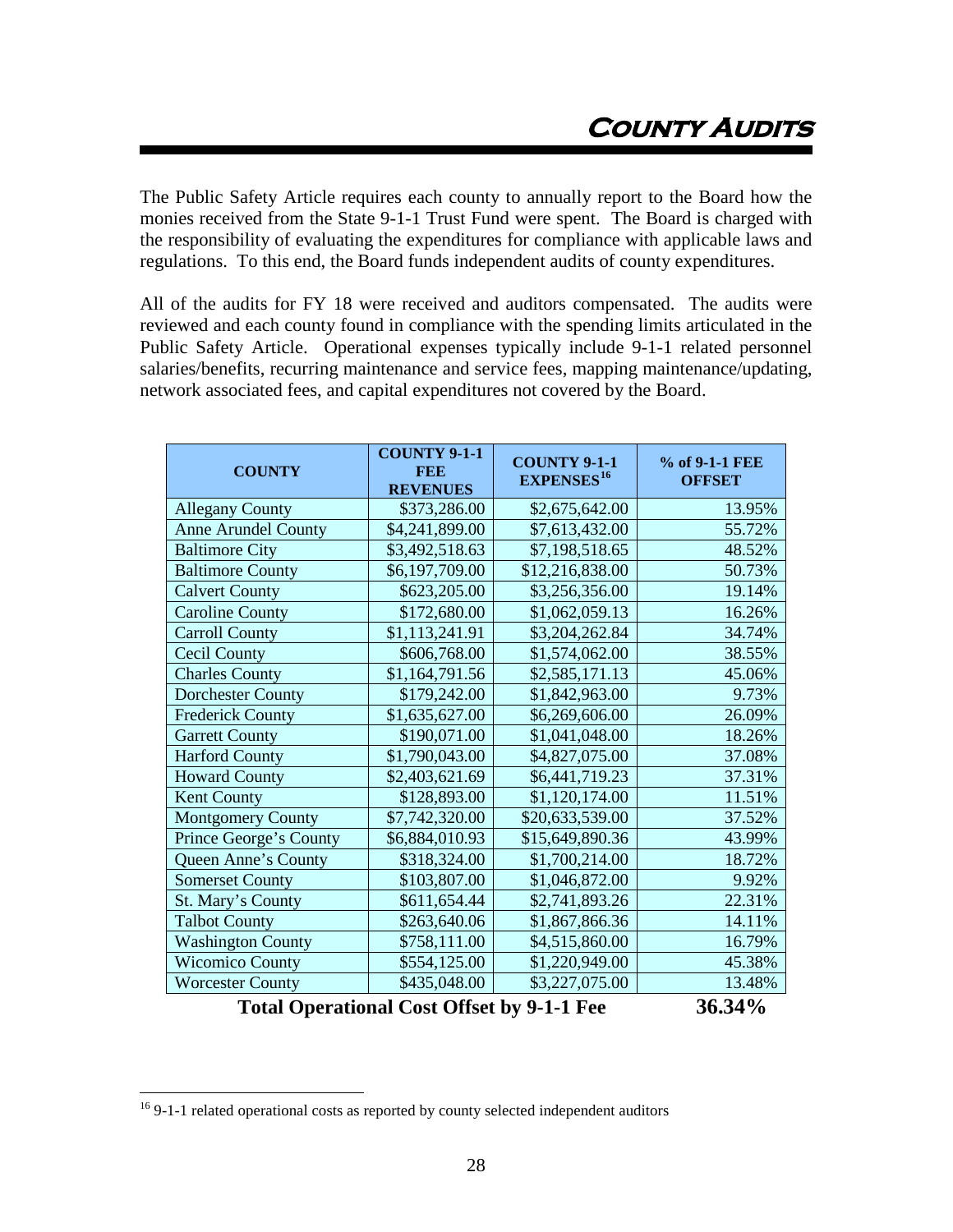<span id="page-29-0"></span>**Metropolitan Washington Council of Governments (COG)**: Following the June 2012 Derecho Storm, the COG established a PSAP Directors' Committee. The initial purpose of the committee was to understand the 9-1-1 network failures that occurred in Northern Virginia as a result of the Derecho, and to craft solutions to prevent a similar reoccurrence. The committee works collaboratively with partners from Virginia, Maryland, the District of Columbia, the federal government and corporate entities, such as Verizon, to strengthen the reliability and resiliency of the 9-1-1 network in the National Capital Region (NCR). This committee has evolved to discuss many issues of mutual interest to the regional PSAP directors, to include text-to-911, NG 9-1-1, network and service provider disruptions, and other operational issues.

Chairman Myers and members of the Office of the Executive Director have participated in the committee's quarterly meetings to discuss what is occurring with 9-1-1 in Maryland, to share Maryland's successes in strengthening the state's 9-1-1 System, and to learn what best practices have been successfully implemented in other jurisdictions so that they may be implemented in Maryland.

**Regional Emergency Communications Coordinator Work Group (RECCWG)**: The RECCWG, facilitated by the Federal Emergency Management Agency (FEMA), incorporated state 9-1-1 coordinators into its work groups. The FEMA Region III RECCWG includes emergency communications representatives from the Federal Government, private industry, the District of Columbia and the following states: Delaware, Maryland, Pennsylvania, Virginia and West Virginia. The ENSB Executive Director participates in the RECCWG semi-annual meetings and in its monthly conference calls.

**PSAP Directors' Group**: Maryland's PSAP Directors, acknowledging a lack of sustained statewide collaboration, formed a group under The Maryland Association of Counties (MACo) Emergency Management Affiliate to address some of the issues and concerns that do not fall strictly under the purview of the Board, but can benefit from statewide discussion and the sharing of "best practices." The ENSB Executive Director participates in their meetings, and the Board has a place on its monthly meeting agenda for the PSAP Director's Group.

**The Commission to Advance Next Generation 9-1-1 Across Maryland**: The ENSB Executive Director and several ENSB members participated in the Commission to Advance Next Generation 9-1-1 Across Maryland. The Commission met in person, and more frequently in subcommittee conference calls, to map out the needs of Maryland's PSAPs in migrating to Next Generation 9-1-1, and to make recommendations to the Governor and Maryland General Assembly. The Commission was formed to meet for two years, with reports due in 2018 and 2019.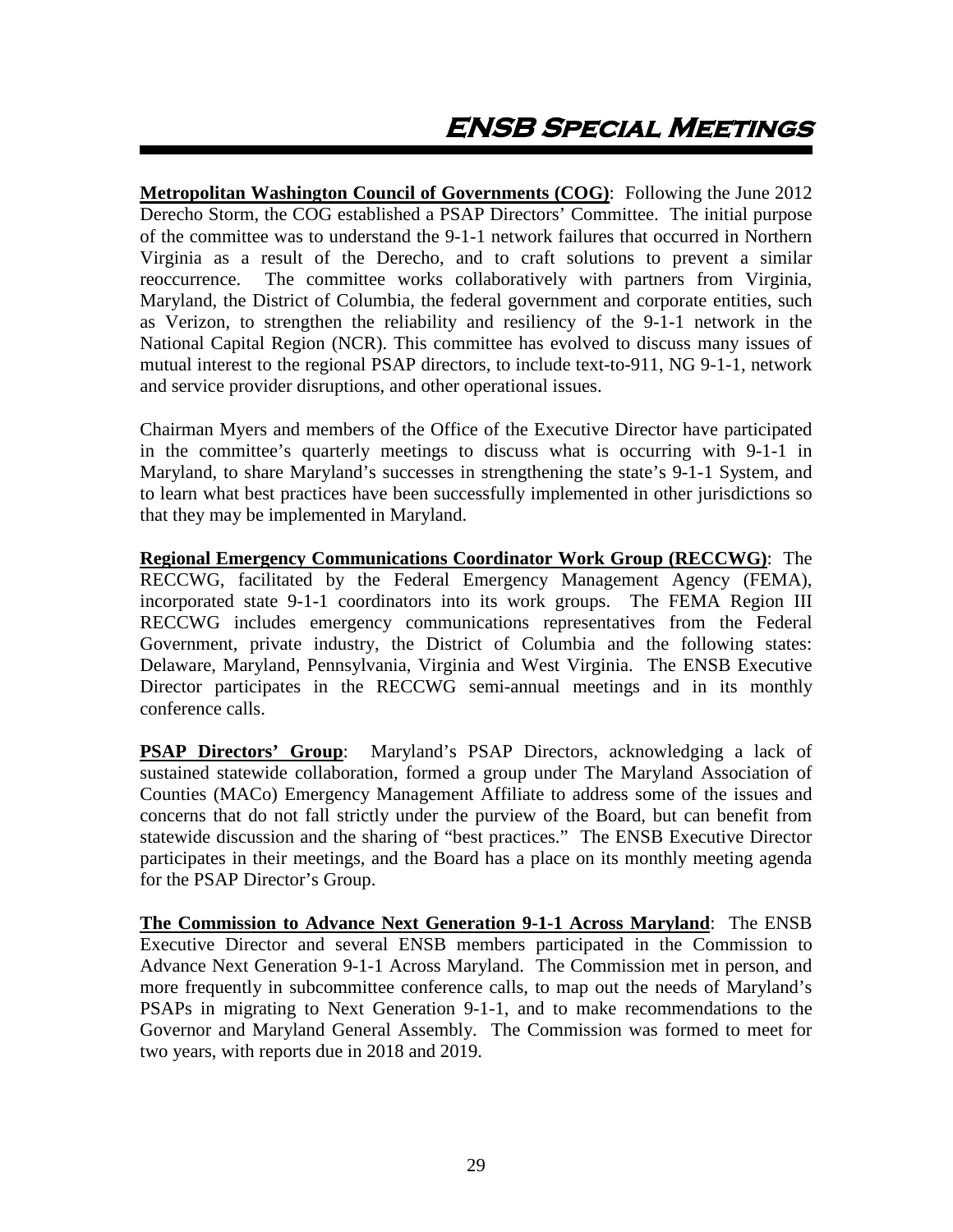<span id="page-30-0"></span>Maryland continues to be a national leader in its 9-1-1 training efforts and remains one of the few states to establish legislation mandating 9-1-1 personnel training standards. Telecommunicator training has recently received national media attention and improving 9-1-1 personnel training has become the focus of several organizations and foundations (e.g. The Denise Amber Lee Foundation). At the inception of 9-1-1 in the early 1980s, Maryland understood the importance of training and, through the Code of Maryland Regulations (COMAR), established mandatory 9-1-1 PSAP training standards for both entry-level and in-service programs under the purview of the Emergency Number Systems Board (ENSB). These mandates continue to be updated to maintain current relevance. Compliance is verified through a yearly inspection process conducted by Board staff. It is evident that the ENSB and the Public Safety Answering Points' leadership have taken the obligation of providing timely and pertinent training seriously.

In the early 2000's, to provide a consistent entry-level training program, the ENSB selected a nationally offered Emergency Telecommunicator Course (ETC) developed and maintained current by the International Academies of Emergency Dispatch (IAED). The ETC curriculum and instruction was developed to deliver the information and educational experiences needed to prepare entry-level 9-1-1 call takers to begin their careers in public safety in a standardized and consistent manner. The ENSB funded ETC instructor training to provide each Maryland PSAP with certified ETC instructors. Today, Board funded ETC instructor and entry-level training programs continue to be the foundation for developing competent 9-1-1 call takers.

In response to COMAR, in-service training programs are provided by local jurisdictions and supplemented through training funded by the Board. Training officers develop local agency specific programs, while the Board, at the recommendation of the Training Subcommittee with input from the PSAP directors, offers 9-1-1 related training courses on a statewide basis throughout the year (see chart on page 36). These training sessions are open to all Maryland PSAP personnel, and address disciplines designed to enhance the skills and abilities of new or veteran call takers, supervisors and administrators.

Locally developed training programs are reviewed by the ENSB Training Subcommittee for content, relevance and statutory compliance. Also during the annual PSAP inspection process, each local jurisdiction's training program records are inspected by ENSB staff to validate that all 9-1-1 employees are receiving COMAR compliant training.

Maryland has been recognized nationally for its statewide utilization of police, fire, and medical protocol based call-processing systems. Nationally certified protocol systems provide a systematic methodology to query emergency response information from 9-1-1 callers that follows predetermined questioning guidelines and to provide standardized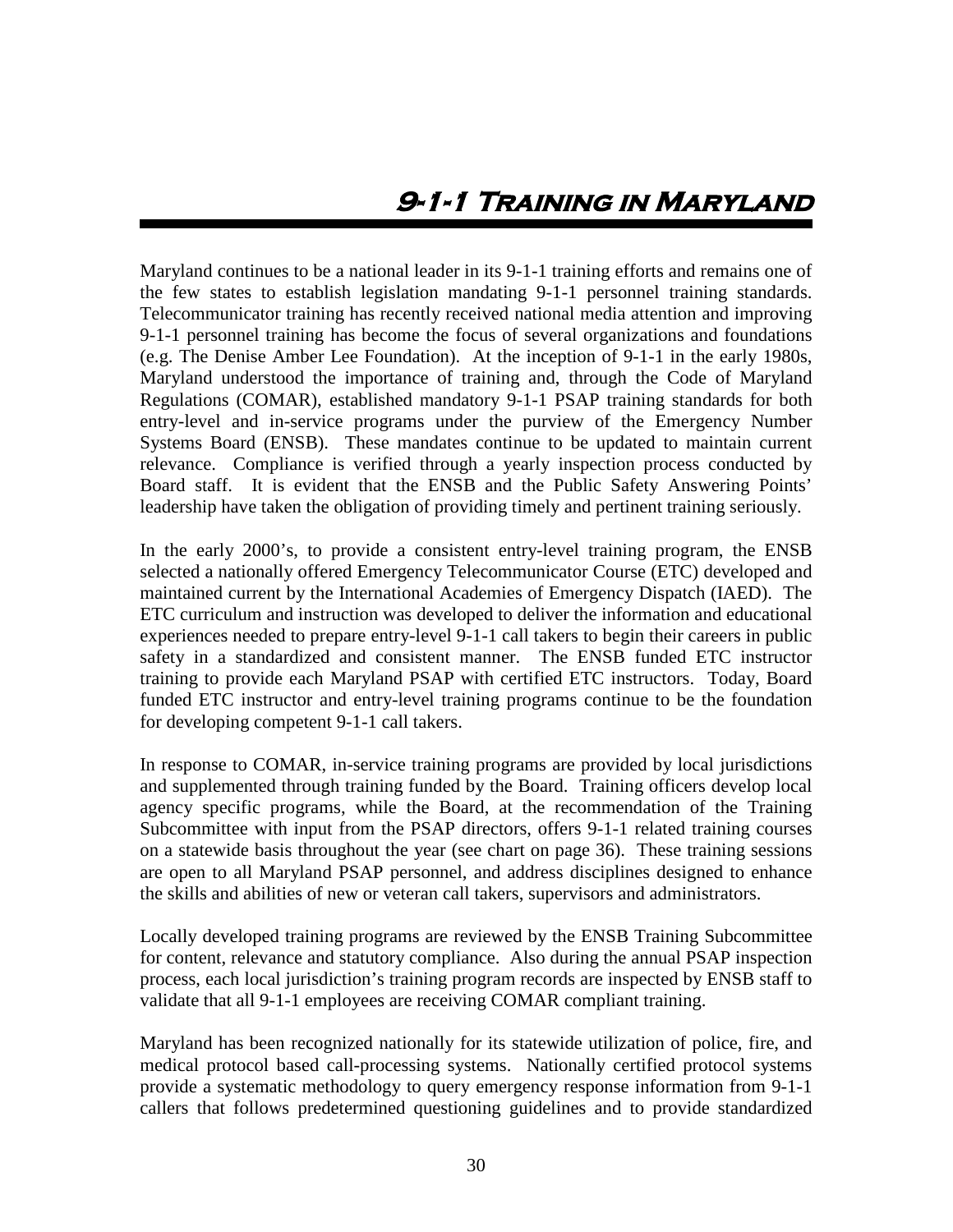instructions to the caller prior to the first responder's arrival. Protocols offer a consistent 9-1-1 call handling process, and a quantifiable quality assurance review methodology.

Embracing the value of continuing education, Maryland remains a national leader in the ongoing training of 9-1-1 personnel through the support of the ENSB. The Board's emphasis on entry-level training, with the ETC program, and support of utilizing emergency medical, fire, and police protocols has significantly enhanced the delivery 9- 1-1 service. The evaluation of 9-1-1 personnel through a disciplined quality assurance process is also required of jurisdictions receiving ENSB funding for protocol programs. The IAED protocol quality assurance process identifies individual, unit, and overall center compliance scores. National standards have been established to recognize centers that achieve superior quality assurance scores. Harford County and Prince George's County are among the first PSAPs in the world to receive the Tri-ACE (Accredited Center of Excellence) Certification from IAED for superior quality assurance scores attained in all three disciplines (police, fire and medical).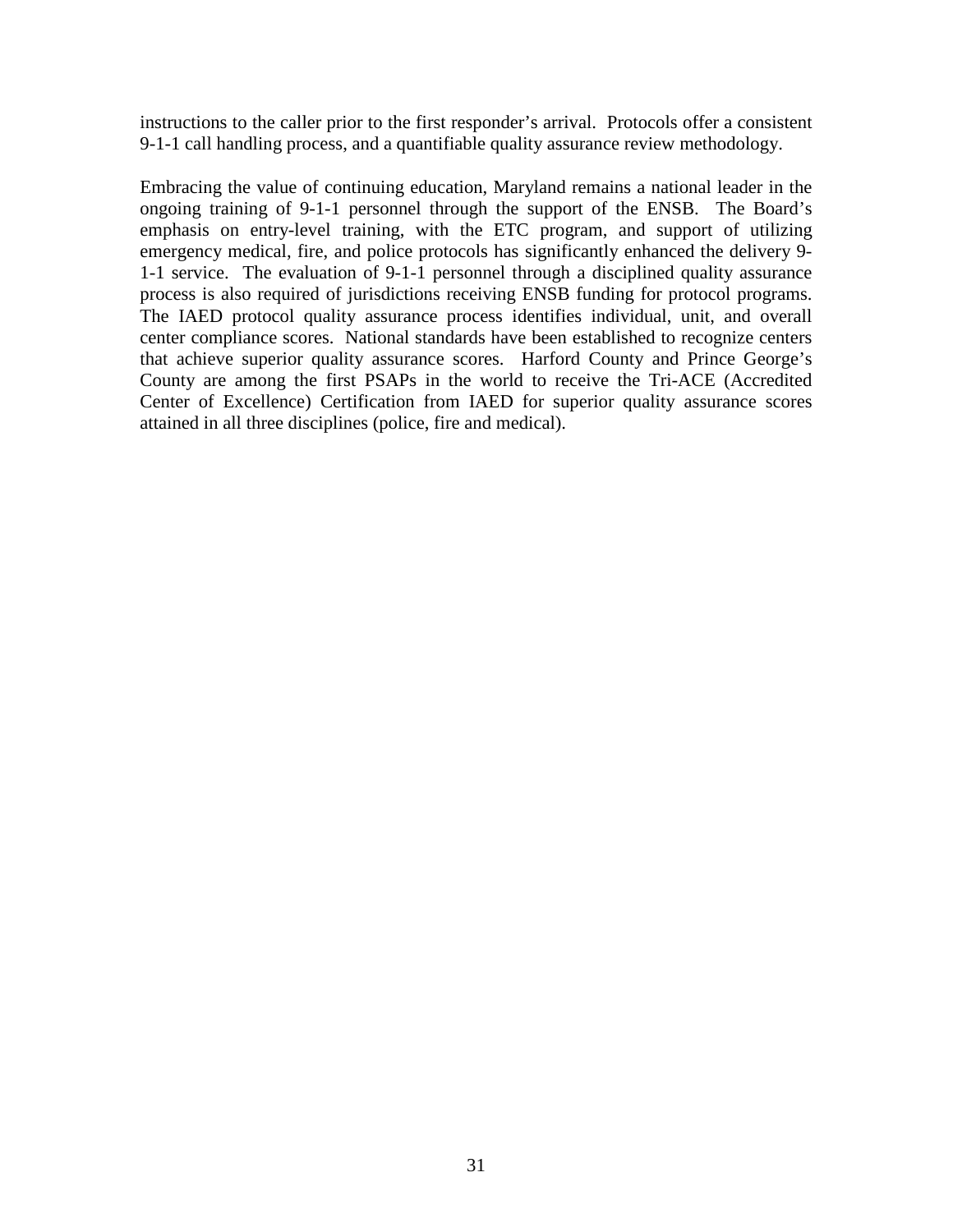# <span id="page-32-0"></span>**Policy/Standards Subcommittee**

The Policy/Standards Subcommittee<sup>[17](#page-32-1)</sup> is tasked with developing the policy and guidelines to provide guidance to the Board and PSAPs with regard to requesting and encumbering funding from the 9-1-1 Trust Fund. They also craft and respond to recommendations for legislative changes affecting the Public Safety Article and the Code of Maryland Regulations (COMAR) as it relates to 9-1-1 service.

## **STRATEGIES**

- $\triangleright$  Develop written guidelines to be used by the ENSB in its consideration of the pricing, functionality, and quantities proposed for routine 9-1-1 equipment and service purchases.
- Develop procurement standards including equipment replacement cycles, spare/back-up equipment purchase guidelines, and minimum qualifications.
- Review the standards and procurement activities of national associations and efforts of other jurisdictions/states to adopt best practices in Maryland.
- $\triangleright$  Identify synergistic procurement opportunities in Maryland and foster the competitive bidding process.
- Develop statistical models to capture and reflect information relative to the Board's procurement activities and pricing trends.
- $\triangleright$  Work with the other subcommittees as needed to support the overall goals and objectives of the Board.

During 2018, the Standards Subcommittee reviewed current equipment improvements and associated pricing ranges of items commonly funded by the Board to establish more responsive fiscal guidelines to assist Board efforts. No changes were recommended for Board funding guidelines.

<span id="page-32-1"></span><sup>&</sup>lt;sup>17</sup> Currently the Policy and Standards Subcommittee are acting together to achieve their missions.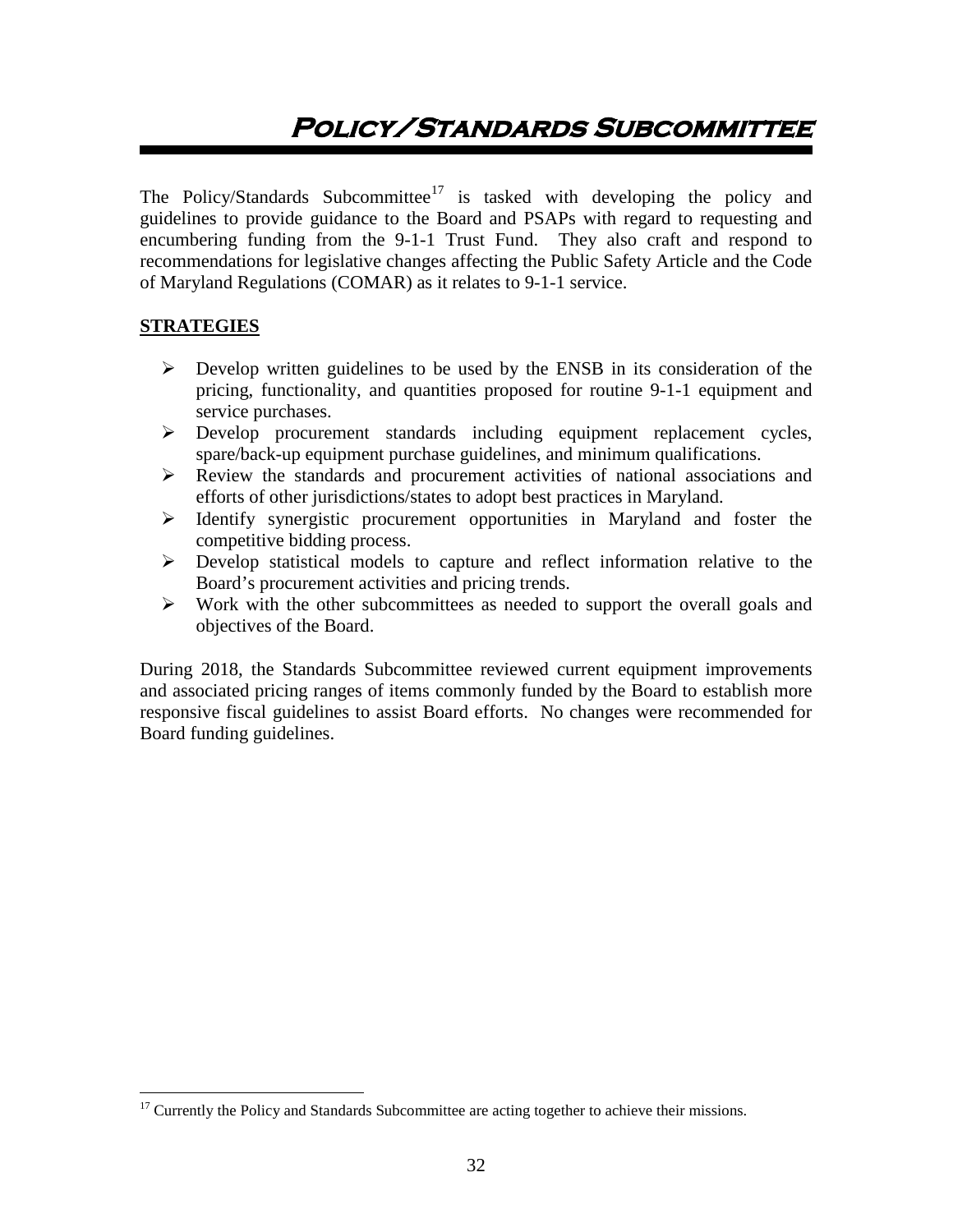<span id="page-33-0"></span>The Technology Subcommittee is responsible for the investigation and research of technology related issues, and the dissemination of technical information to the membership of the ENSB. This subcommittee will be focused on issues that could impact the management, operation and maintenance of E9-1-1 systems serving the residents of the State of Maryland.

The Technology Subcommittee has developed the requirements of implementing a Next Generation 9-1-1 System (NG 9-1-1) in Maryland. The Technology Subcommittee is following NG 9-1-1 technological advancements and establishment of industry standards/regulations to better prepare the Board as to NG 9-1-1 implementation options.

During 2018, The Technology Subcommittee worked closely with PSAP personnel and ENSB consultant Mission Critical Partners to discuss migration to NG 9-1-1. The recurring funding required establishing and maintaining a NG 9-1-1 network was identified as a major element that will require a cost to benefit analysis to be conducted before committing the local funding necessary for this effort to advance.

The Technology Subcommittee coordinated presentations to the Board concerning Maryland NG 9-1-1 efforts, text-to-9-1-1, mapping and cyber security.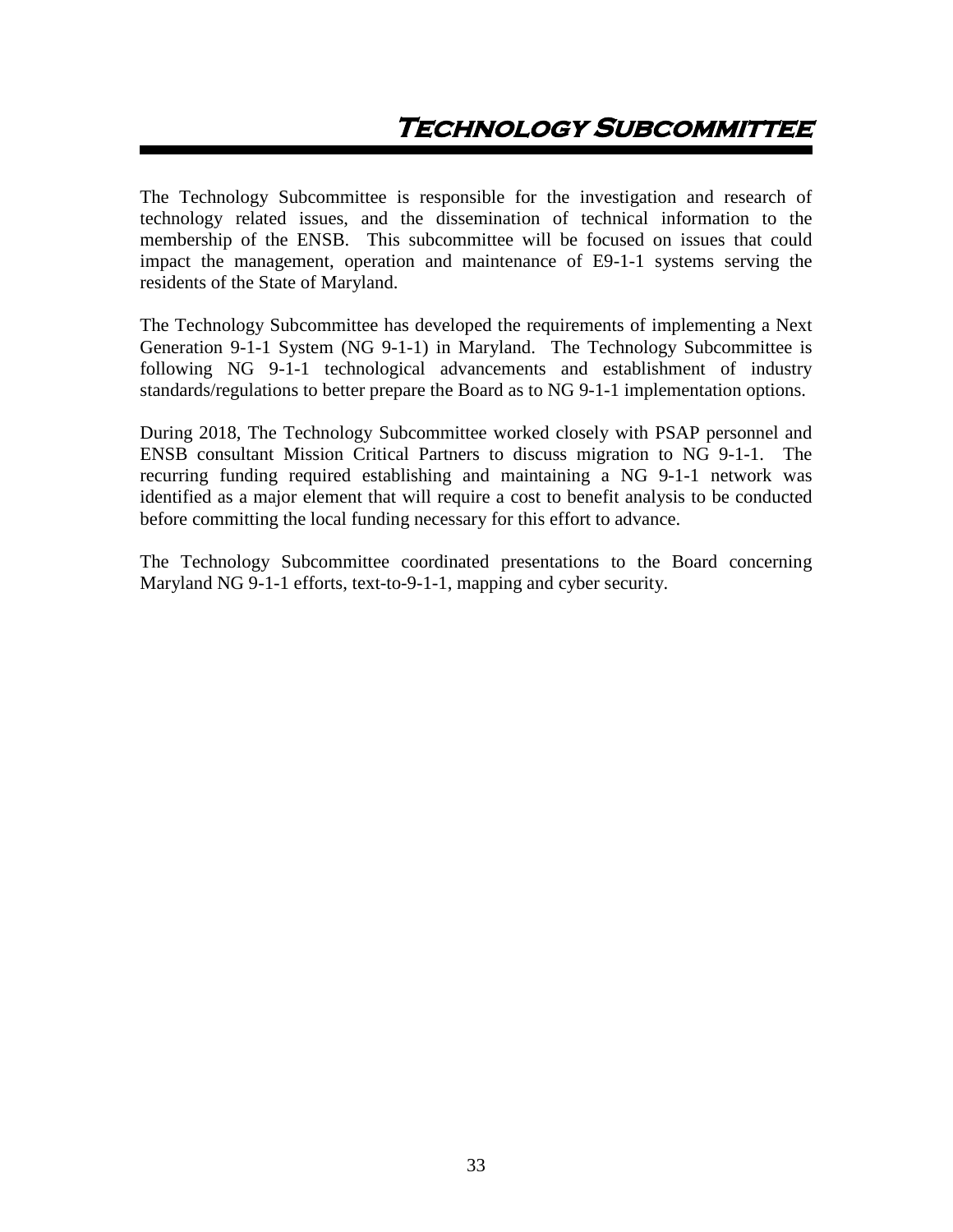<span id="page-34-0"></span>The Training Subcommittee is comprised of members of the Board and the PSAP community. In order to provide Maryland with a robust training program that will meet the requirements of the Code of Maryland Regulations (COMAR), the Training Subcommittee reviewed numerous training opportunities, programs and seminars before deciding which programs to offer in 2018.

The Code of Maryland Regulations (COMAR) provides specific guidance on the topical requirements for training, but does not address job relatedness, testing standards, or instructional methodologies for entrance level, in-service or supervisory training. The Board, through the recommendation of the Training Subcommittee, partnered with the International Academies of Emergency Dispatch (IAED) to provide an Emergency Telecommunicator Course (ETC) for Maryland's newly hired 9-1-1 call takers. This course provides a comprehensive review of the skills and abilities needed for successful handling of 9-1-1 emergency calls, and utilizes a curriculum designed for adult based learning. Trainers from each PSAP attend IAED sponsored classes to earn their ETC Instructor certification. During 2018, 83 9-1-1 call takers successfully completed the ETC entry-level training program. For additional information of the program, the web address for IAED is [http://www.emergencydispatch.org/.](http://www.naemd.org/) The Training Subcommittee recommended extending Board funding to secondary PSAPs to include ETC as part of their training curriculum in partnership with the counties. The funding request is to be submitted by the secondary PSAP's respective county, at the discretion of the county PSAP director. That policy was adopted by the Board in 2017.

As established in COMAR, in-service training is a requirement for all jurisdictions. Training programs can be provided by each local jurisdiction as well as on a statewide basis. Training officers at the local level develop agency specific training programs and evaluate individual training based on the needs for their center and county. A variety of educational resources is utilized by each jurisdiction to ensure local personnel are properly trained and prepared for any emergency requests they may receive. The Training Subcommittee annually reviews each PSAPs training program to ensure curricula meets established guidelines.

Throughout 2018, the Training Subcommittee reviewed new programs and local training requests to determine appropriateness to enhance 9-1-1 service in Maryland. Upon subcommittee recommendation, various training programs are offered to PSAP personnel and held at locations around the state to ensure accessibility to all jurisdictions. The Training Subcommittee will continue to look for training opportunities to take advantage technological advances in training media and presentation.

During 2018, programs from nationally recognized training vendors including the National Emergency Number Association (NENA), Association of Public Safety Communications Officials - International, Inc. (APCO), Public Safety Training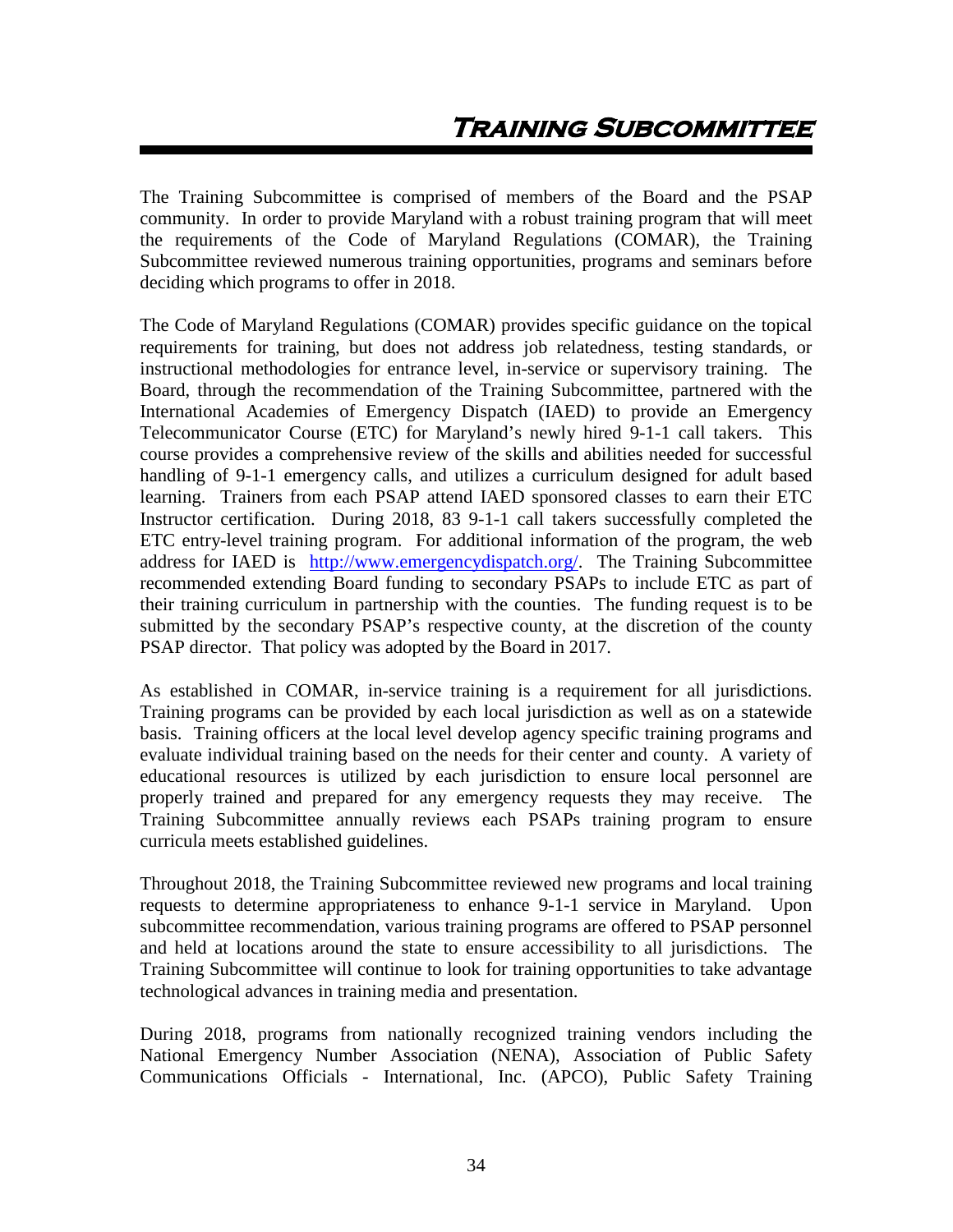Consultants, the Denise Amber Lee Foundation and Priority Dispatch were offered. The chart below indicates the number of students trained during Board funded classes.



The Training Subcommittee continues to utilize the facilities of the Public Safety Training Center, located in Sykesville, Maryland. This facility, which is centrally located, provides a rich learning environment with state of the art technology and ample classroom space that can accommodate up to 75 students in one room.

The Emergency Number Systems Board supports a variety of training programs and encourages the use of protocol systems throughout Maryland. Over 95 percent of the jurisdictions are currently using either Emergency Fire or Emergency Police Dispatch, in addition to Emergency Medical Dispatch protocols. In support of this effort, various protocol classes and protocol quality assurance training have been presented around the state.

The Training Subcommittee reviewed various training programs recommended by our 9- 1-1 Centers. Course selections were made and offered throughout the year to best accommodate employee scheduling. Training programs were typically provided at least twice for geographic diversity to allow all counties across the state to attend. **See list of training programs on the next page.**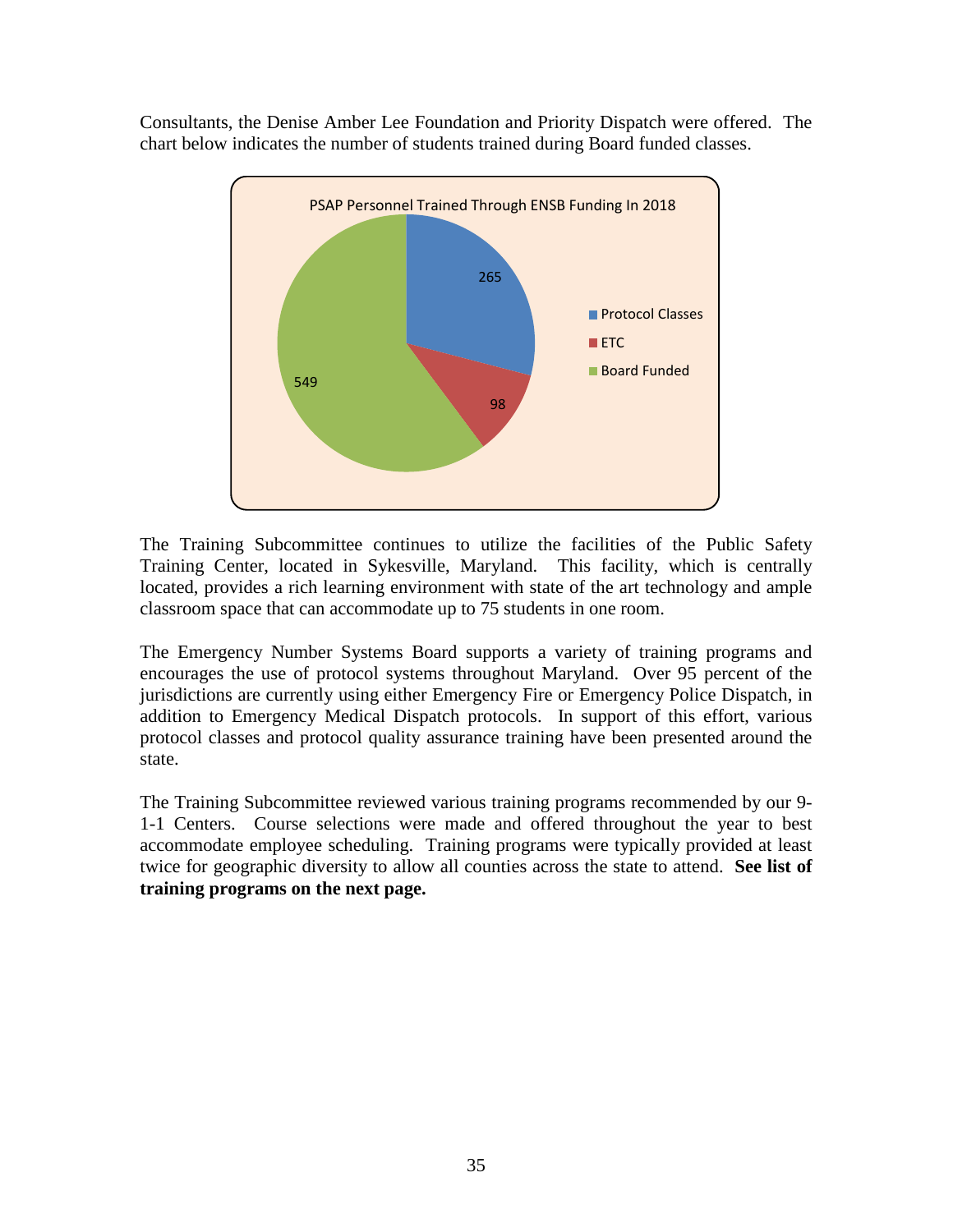# **2018 Training Programs**

| <b>Protocol Classes</b>                              | 161 Attendees |
|------------------------------------------------------|---------------|
| <b>Protocol Quality Assurance Classes</b>            | 104 Attendees |
| <b>Emergency Telecommunicator (ETC)</b>              | 83 Attendees  |
| <b>Emergency Telecommunicator Instructor (ETC-I)</b> | 15 Attendees  |
| <b>Communications Training Officer</b>               | 68 Attendees  |
| <b>Transformational Leadership</b>                   | 15 Attendees  |
| <b>NENA 911 Supervisor Workshop</b>                  | 66 Attendees  |
| <b>Active Shooter</b>                                | 55 Attendees  |
| Disaster Training for the PSAP                       | 25 Attendees  |
| <b>Call Processing for Veterans with PTSD</b>        | 25 Attendees  |
| <b>Motivational Leadership</b>                       | 28 Attendees  |
| <b>Expect the Unexpected</b>                         | 32 Attendees  |
| <b>Controlling Chaos</b>                             | 44 Attendees  |
| <b>Crisis Negotiations</b>                           | 5 Attendees   |
| <b>Expect the Unexpected</b>                         | 57 Attendees  |
| <b>Miltenberger Seminar</b>                          | 40 Attendees  |
| Denise Amber Lee Foundation                          | 89 Attendees  |

# **2018 TOTAL ATTENDEES 912**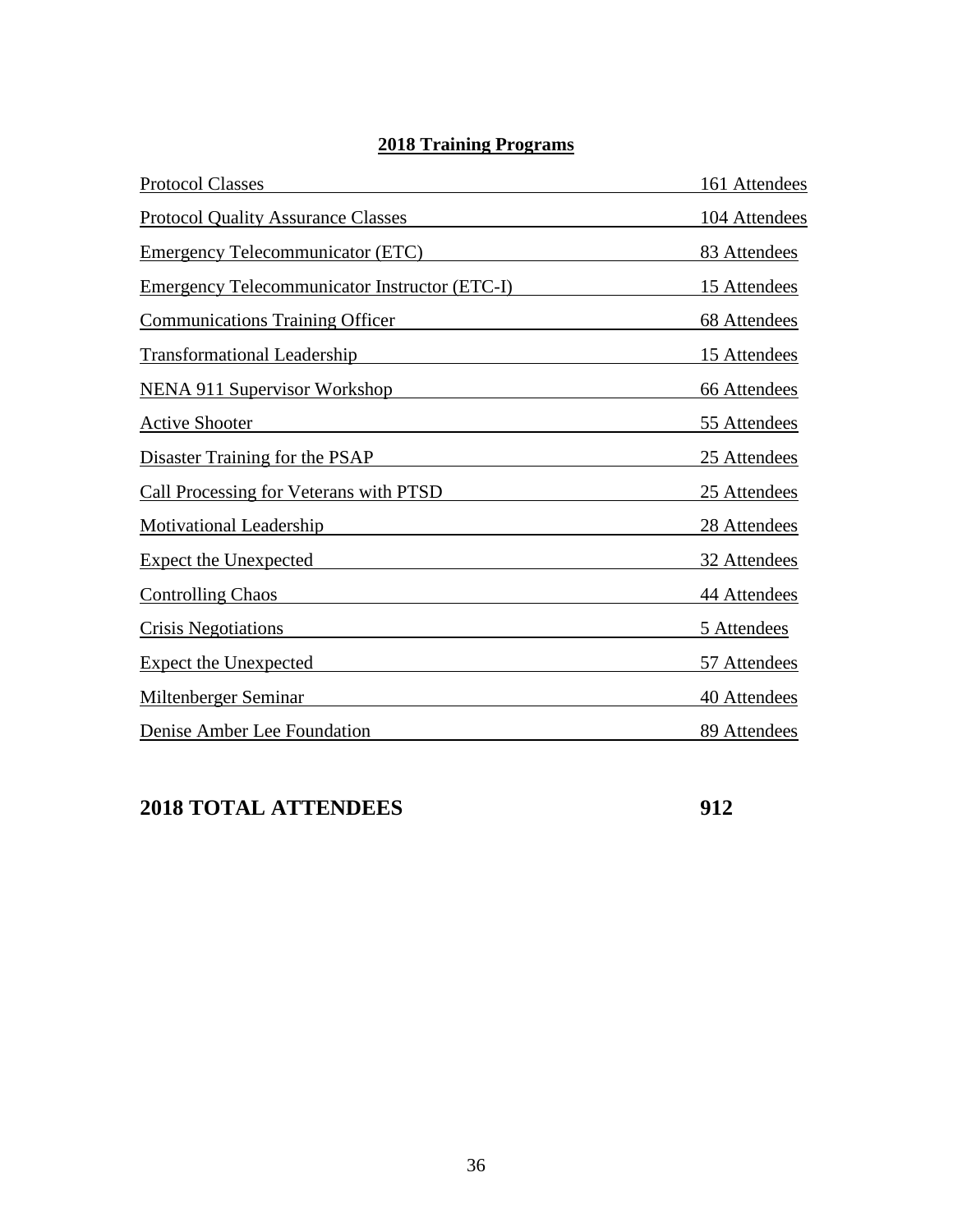# <span id="page-37-0"></span>**ENSB/MENA Day of Celebration**

# **SEPTEMBER 14, 2018**

The Emergency Number Systems Board (ENSB), in cooperation with the Maryland Emergency Number Association (MENA) presented the eleventh annual *9-1-1 Day of Celebration* on September 14, 2018. This event is intended to recognize the dedication and professional service provided by Maryland's Telecommunicators that answer 9-1-1 calls from the residents and visitors of Maryland requesting emergency services. More than 140 Telecommunicators, supervisors, and other 9-1-1 service related personnel were welcomed to Calvert County by Barry Williams, President of the Maryland Chapter of NENA. Attendees then began the morning session with a training seminar presented by the Denise Amber Lee Foundation, a nationwide leader in 9-1-1 Center training.

*Telecommunicator of the Year* awards were presented to exemplary Telecommunicators selected by their local 9-1-1 center directors for outstanding service and dedication to Public Safety through 9-1-1 communications. Twenty (20) of Maryland's twenty-four (24) 9-1-1 centers participated. The honorees were presented with a plaque recognizing their achievement and were acknowledged by their peers. The MENA President Barry Williams made the award presentations to the *Telecommunicator of the Year* recipients. Assisting in the presentation of these awards were ENSB members Sue Greentree and William Frazier.

## **Marilyn Farndon "Excellence in Training" Award**

Marilyn Farndon was the first Executive Director of the Emergency Number Systems Board. Marilyn played a critical role in establishing many of the Board's policies and guidelines. She understood the critical need of standardized training and one of her signature achievements was bringing the 9-1-1 community together to develop Maryland's first certified entry-level training program. In recognition of this, and Marilyn Farndon's many other accomplishments, the Board has established the *Marilyn Farndon Excellence in Training Award* to recognize Maryland's most deserving 9-1-1 Instructor that has demonstrated a superior commitment to training through the development and presentation of relevant training curricula that enhances 9-1-1 service in Maryland. The recipient is selected by the Board's Training Subcommittee and the presentation of this award is made each year as part of the ENSB/MENA *Telecommunicator of the Year* awards ceremony at the *9-1-1 Day of Celebration*.

The 2018 Marilyn Farndon Excellence in Training Award was presented to Melissa Blessing of Harford County.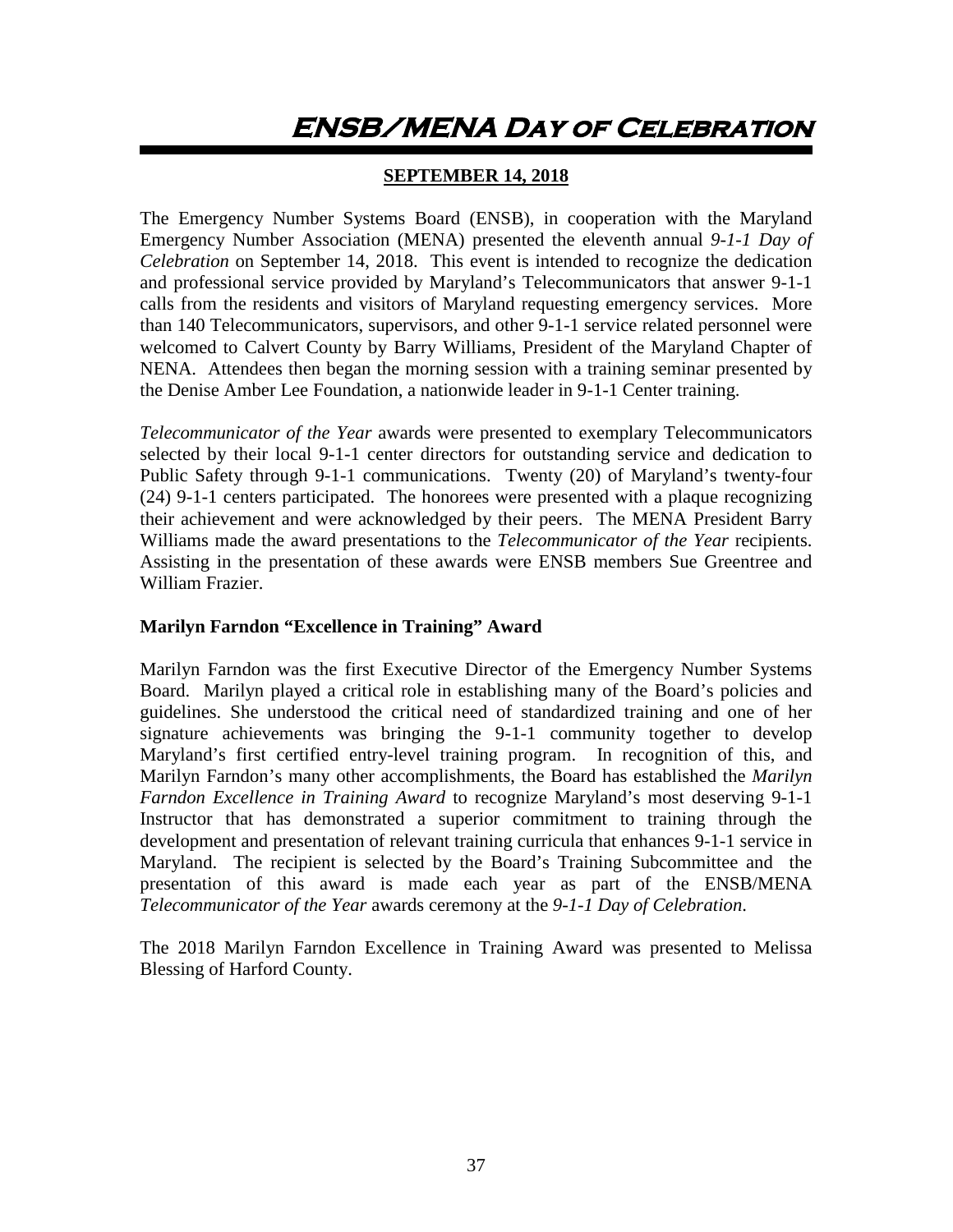# **Conclusionsand Next Steps**

As evidenced by this report, the Emergency Number Systems Board is continuing to identify, evaluate and develop strategies to embrace new 9-1-1 related technologies and public safety services. The Board also monitors local and national efforts to establish future standards surrounding the delivery, processing, sharing, and storing of 9-1-1 calls and data. To prepare for adopting proven technological advancements in public communications and migrating to a Next Generation 9-1-1 environment, the Board has identified the below listed action items to be addressed in the near future. Each action item has been assigned to one of the Board's subcommittees for follow up, and recommendations will be presented to the Board for further action.

## **BOARD ASSIGNED ACTION ITEMS**

**Future Funding Requirements:** The Board will continue to evaluate the evolving allocation of network, equipment, and services costs to determine whether the current 9- 1-1 funding model in Maryland warrants modification. **Assigned to Policy and Standards Subcommittee**

- $\triangleright$  The current funding model for 9-1-1 related capital, maintenance, operational, and call delivery costs will need to be examined in a NG 9-1-1 environment, in which monthly recurring costs could significantly increase.
	- The Board will seek monthly recurring NG 9-1-1 network related cost estimates from local, state, and commercial network providers to determine local 9-1-1 fiscal impact.
	- The Board will explore supporting a possible increase in the additional local fee, which would be directed to offset NG 9-1-1 related expenses.
	- The Board will continue to work with MACO to identify specific funding needs and sources of funding for NG 9-1-1.

**Location Accuracy**: In a NG 9-1-1 environment, the current ANI/ALI database will be replaced. It will be critical to have the mapping capacity to locate callers via latitude and longitude in order to geo-route calls to the appropriate PSAP. The Board will continue to monitor technological and regulatory developments regarding location accuracy to ensure that counties are prepared to utilize advancements in geo-based routing. **Assigned to GIS Board Representative**

- $\triangleright$  The Board will explore the fiscal and operational impact of developing and maintaining a geo-based database for routing 9-1-1 calls via a NG 9-1-1 network and call routing gateway environment.
- $\triangleright$  The Board will continue to work with the Maryland State Geographic Information Systems Committee (MSGIC) to prepare county GIS data for NG 9-1-1.

**Next Generation 9-1-1:** The Board will work with Maryland's counties to ensure that Next Generation 9-1-1 networks and services are technically sufficient and interoperable. **Assigned to Technology Subcommittee**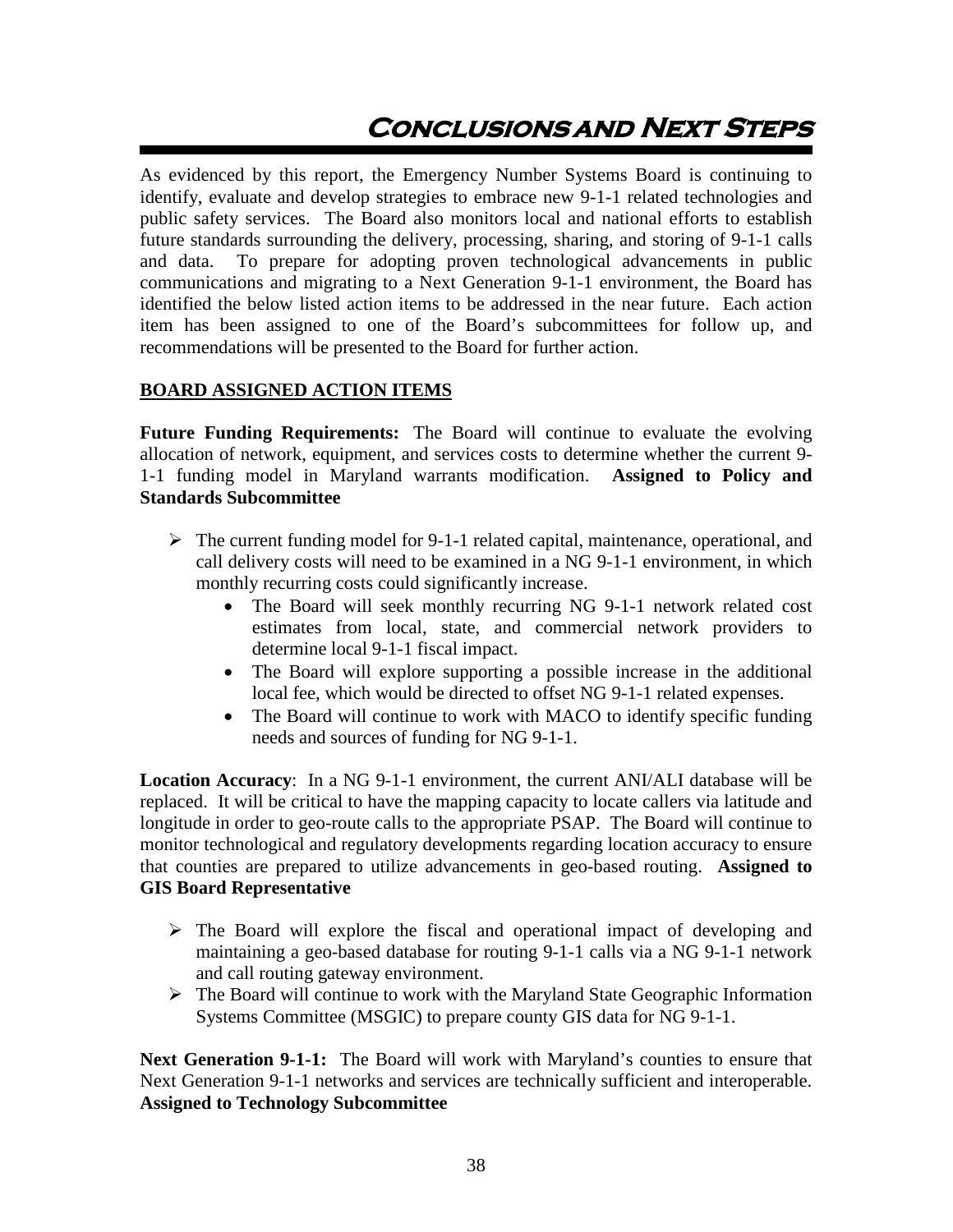- $\triangleright$  The Board will work with Maryland's 9-1-1 phone system providers to identify current efforts to integrate data reception through their phone premise equipment.
- $\triangleright$  The Board will monitor and identify local and regional partnership opportunities to secure NG 9-1-1 based network and gateway services.
- The Board will explore and work with the Public Service Commission on tariff issues and related PSAP costs when transitioning from the current selective router system to a NG 9-1-1 network/gateway system for routing 9-1-1 calls to PSAPs.
- $\triangleright$  The Board will work with county and state GIS personnel to ensure that GIS data will be ready for NG 9-1-1 call routing.

**9-1-1 System Redundancy and Resiliency:** The Board will continue its practice of scheduling Verizon representatives to provide service and sales updates, and to also address unresolved county issues, as part of the monthly public ENSB meeting agenda. Working with Verizon, the PSAP community, and other 9-1-1 related service providers the Board will seek to ensure the reliability, resiliency, and responsiveness of Maryland's 9-1-1 System. **The Board will have Verizon provide monthly service reports and provide follow-up interaction with the 9-1-1 community (as needed):**

- $\triangleright$  The Board will continue to work with Verizon and the counties to schedule tabletop disaster exercises with each PSAP, or joint exercises to be conducted on a regional basis to include multiple PSAPs.
- The Board will develop a checklist that any PSAP may reference during shift change to ensure that the PSAP staff has a full operational picture and is aware of any system, network or environmental issue that may affect the PSAP.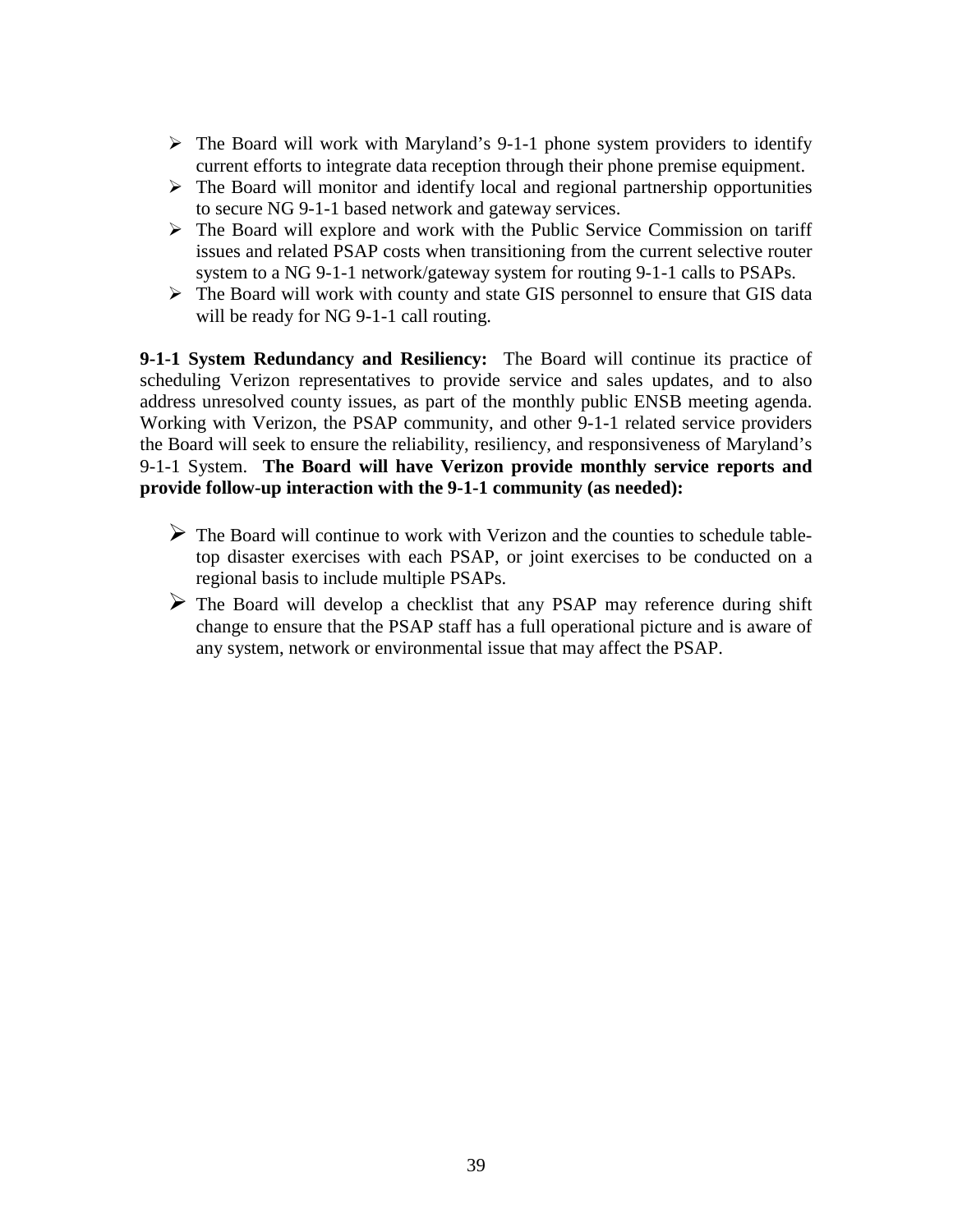# **APPENDIX**

# **PUBLIC SAFETY ARTICLE**

*"9-1-1 Emergency Telephone System"*

Title 1 - Section 3

#### <span id="page-40-0"></span>**§1–301**.

(a) In this subtitle the following words have the meanings indicated.

(b) "Additional charge" means the charge imposed by a county in accordance with § 1–311 of this subtitle.

(c) "Board" means the Emergency Number Systems Board.

(d) "Commercial mobile radio service" or "CMRS" means mobile telecommunications service that is:

(1) provided for profit with the intent of receiving compensation or monetary gain;

(2) an interconnected, two–way voice service; and

(3) available to the public.

(e) "Commercial mobile radio service provider" or "CMRS provider" means a person authorized by the Federal Communications Commission to provide CMRS in the State.

(f) "County plan" means a plan for a  $9-1-1$  system or enhanced  $9-1-1$  system, or an amendment to the plan, developed by a county or several counties together under this subtitle.

- $(g)$  (1) "Customer" means:
	- (i) the person that contracts with a home service provider for CMRS; or
	- (ii) the end user of the CMRS if the end user of the CMRS is not the

contracting party.

(2) "Customer" does not include:

(i) a reseller of CMRS; or

(ii) a serving carrier under an arrangement to serve the customer outside the home service provider's licensed service area.

- (h) "Enhanced 9–1–1 system" means a 9–1–1 system that provides:
	- (1) automatic number identification;
	- (2) automatic location identification; and
	- (3) any other technological advancements that the Board requires.

(i) "FCC order" means an order issued by the Federal Communications Commission under proceedings regarding the compatibility of enhanced 9–1–1 systems and delivery of wireless enhanced 9– 1–1 service.

(j) "Home service provider" means the facilities–based carrier or reseller that contracts with a customer to provide CMRS.

(k) "Next generation 9–1–1 services" means an Internet Protocol (IP)–based system, comprised of hardware, software, data, and operational policies and procedures, that:

(1) provides standardized interfaces from emergency call and message services to support emergency communications;

(2) processes all types of emergency calls, including voice, text, data, and multimedia information;

(3) acquires and integrates additional emergency call data useful to call routing and handling;

(4) delivers the emergency calls, messages, and data to the appropriate public safety answering point and other appropriate emergency entities;

(5) supports data or video communications needs for coordinated incident response and management; and

(6) provides broadband service to public safety answering points or other first responder entities.

(l) "9–1–1–accessible service" means telephone service or another communications service that connects an individual dialing the digits 9–1–1 to an established public safety answering point.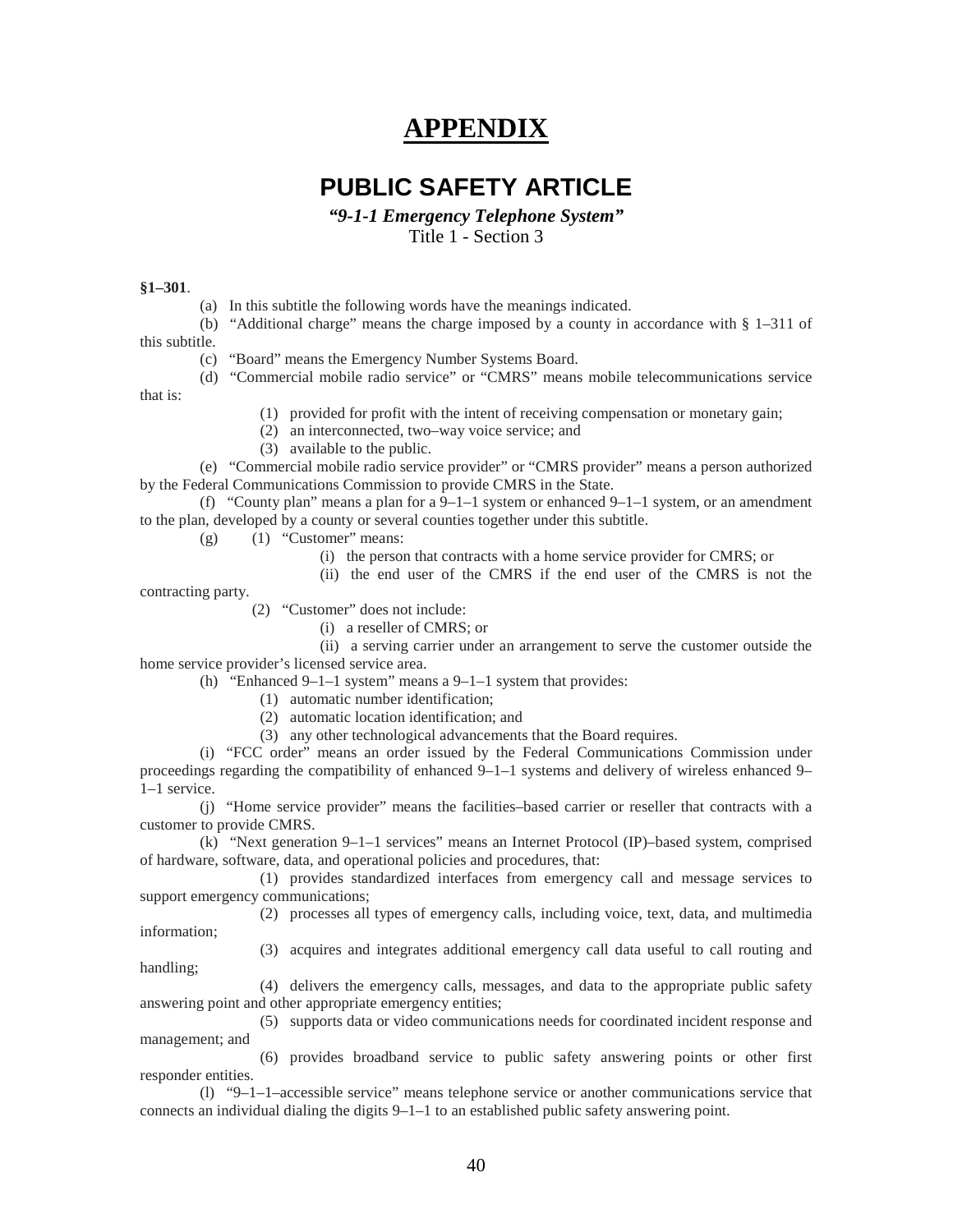- (m) "9–1–1 fee" means the fee imposed in accordance with  $\S$  1–310 of this subtitle.
- (n) (1) "9–1–1 service carrier" means a provider of CMRS or other 9–1–1–accessible service.
	- (2) "9–1–1 service carrier" does not include a telephone company.
- (o) (1) "9–1–1 system" means telephone service that:
	- (i) meets the planning guidelines established under this subtitle; and
	- (ii) automatically connects an individual dialing the digits 9–1–1 to an

established public safety answering point.

 $(2)$  "9–1–1 system" includes:

(i) equipment for connecting and outswitching  $9-1-1$  calls within a telephone

central office;

(ii) trunking facilities from a telephone central office to a public safety

answering point; and

(iii) equipment to connect 9–1–1 calls to the appropriate public safety

agency.

(p) "9–1–1 Trust Fund" means the fund established under § 1–308 of this subtitle.

(q) "Prepaid wireless  $E 9-1-1$  fee" means the fee that is required to be collected by a seller from a consumer in the amount established under § 1–313 of this subtitle.

(r) "Prepaid wireless telecommunications service" means a commercial mobile radio service that:

- (1) allows a consumer to dial 9–1–1 to access the 9–1–1 system;
- (2) must be paid for in advance; and
- (3) is sold in predetermined units that decline with use in a known amount.
- (s) "Public safety agency" means:

(1) a functional division of a public agency that provides fire fighting, police, medical, or other emergency services; or

(2) a private entity that provides fire fighting, police, medical, or other emergency services on a voluntary basis.

- (t) "Public safety answering point" means a communications facility that:
	- (1) is operated on a 24–hour basis;
	- (2) first receives 9–1–1 calls in a 9–1–1 service area; and

(3) as appropriate, dispatches public safety services directly, or transfers 9–1–1 calls to appropriate public safety agencies.

(u) "Secretary" means the Secretary of Public Safety and Correctional Services.

(v) "Seller" means a person that sells prepaid wireless telecommunications service to another person.

(w) "Wireless enhanced 9–1–1 service" means enhanced 9–1–1 service under an FCC order.

#### **§1–302**.

(a) The General Assembly:

(1) recognizes the paramount importance of the safety and well–being of the public;

(2) recognizes that timely and appropriate assistance must be provided when the lives or property of the public are in imminent danger;

(3) recognizes that emergency assistance usually is summoned by telephone, and that a multiplicity of emergency telephone numbers existed throughout the State and within each county;

(4) was concerned that avoidable delays in reaching appropriate emergency assistance were occurring to the jeopardy of life and property;

 $(5)$  acknowledges that the three digit number,  $9-1-1$ , is a nationally recognized and applied telephone number that may be used to summon emergency assistance and to eliminate delays caused by lack of familiarity with emergency numbers and by confusion in circumstances of crisis; and

(6) recognizes that all end user customers of  $9-1-1$ –accessible services, including consumers of prepaid wireless telecommunications service, should contribute in a fair and equitable manner to the 9–1–1 Trust Fund.

(b) The purposes of this subtitle are to:

(1) establish the three digit number, 9–1–1, as the primary emergency telephone number for the State; and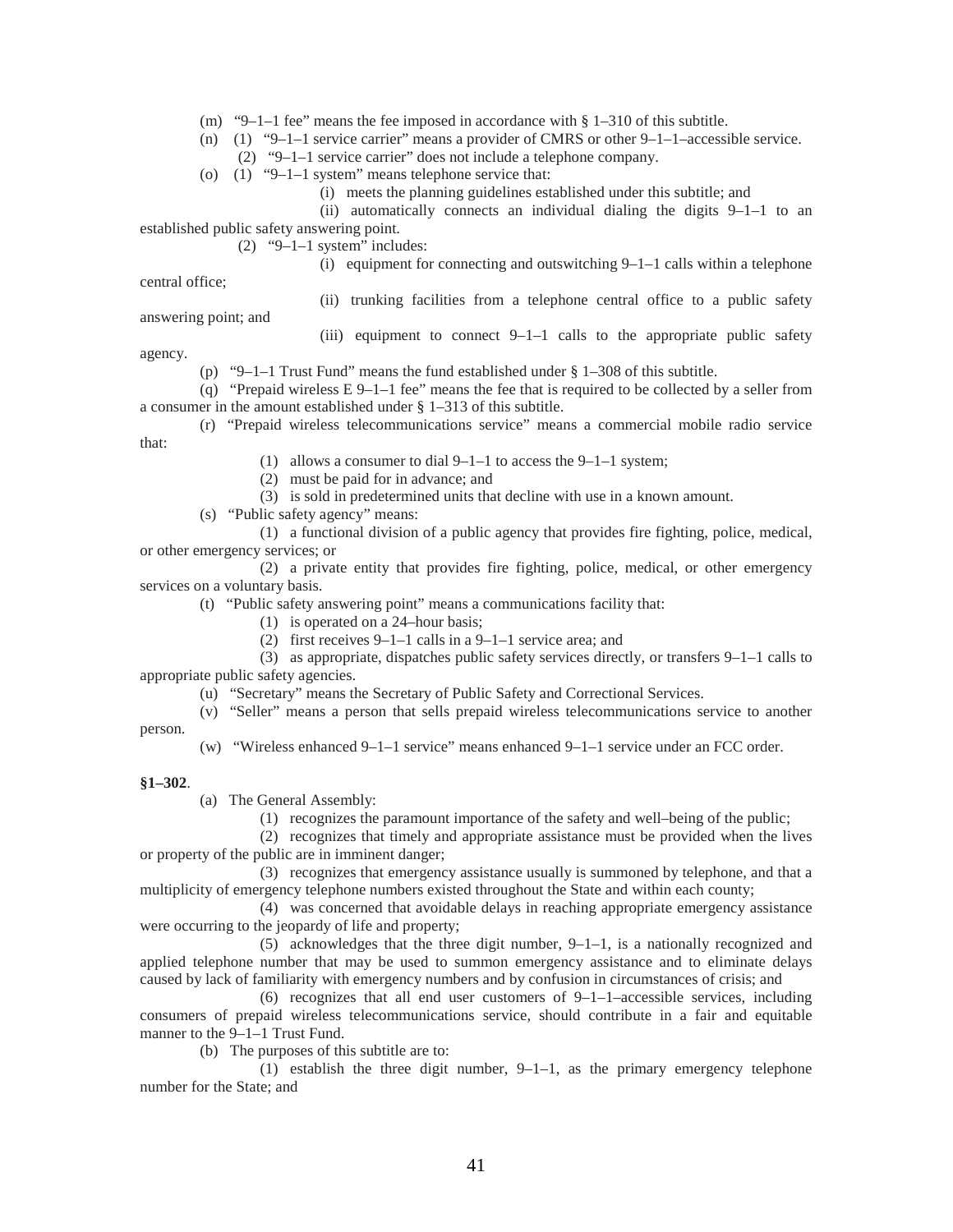(2) provide for the orderly installation, maintenance, and operation of 9–1–1 systems

in the State.

**§1–303**.

(a) (1) This subtitle does not require a public service company to provide any equipment or service other than in accordance with tariffs approved by the Public Service Commission.

(2) The provision of services, the rates, and the extent of liability of a public service company are governed by the tariffs approved by the Public Service Commission.

(b) (1) This subtitle does not require a 9–1–1 service carrier to provide any equipment or service other than the equivalent of the equipment and service required of a telephone company under subsection (a) of this section.

(2) This subtitle does not extend any liability to a 9–1–1 service carrier or seller of prepaid wireless telecommunications service.

#### **§1–304**.

(a) Each county shall have in operation an enhanced 9-1-1 system.

(b) If implementation is preceded by cooperative planning, the enhanced 9-1-1 system required under subsection (a) of this section may operate as part of a multicounty system.

(c) (1) Services available through a 9-1-1 system shall include police, fire fighting, and emergency ambulance services.

(2) Other emergency and civil defense services may be incorporated into the 9-1-1 system at the discretion of the county or counties served by the 9-1-1 system.

(d) (1) The digits 9-1-1 are the primary emergency telephone number in the 9-1-1 system.

(2) A public safety agency whose services are available through the 9-1-1 system:

(i) may maintain a separate secondary backup telephone number for

emergency calls; and

(ii) shall maintain a separate telephone number for nonemergency calls.

(e) Educational information that relates to emergency services made available by the State or a county:

(1) shall designate the number 9-1-1 as the primary emergency telephone number; and

(2) may include a separate secondary backup telephone number for emergency calls.

(f) (1) Each public safety answering point shall notify the public safety agencies in a county 9- 1-1 system of calls for assistance in the county.

(2) Written guidelines shall be developed to govern the referral of calls for assistance to the appropriate public safety agency.

(3) State, county, and local public safety agencies with concurrent jurisdiction shall have written agreements to ensure a clear understanding of which specific calls for assistance will be referred to which public safety agency.

(g) Counties, other units of local government, public safety agencies, and public safety answering points may enter into cooperative agreements for the allocation of maintenance, operational, and capital costs attributable to the 9-1-1 system.

#### **§1–305**.

(a) There is an Emergency Number Systems Board in the Department of Public Safety and Correctional Services.

(b) (1) The Board consists of 17 members.

(2) Of the 17 members:

- (i) one member shall represent a telephone company operating in the State;
- (ii) one member shall represent the wireless telephone industry in the State;

(iii) one member shall represent the Maryland Institute for Emergency

Medical Services Systems;

(iv) one member shall represent the Department of State Police;

(v) one member shall represent the Public Service Commission;

(vi) one member shall represent the Association of Public–Safety Communications Officials International, Inc.;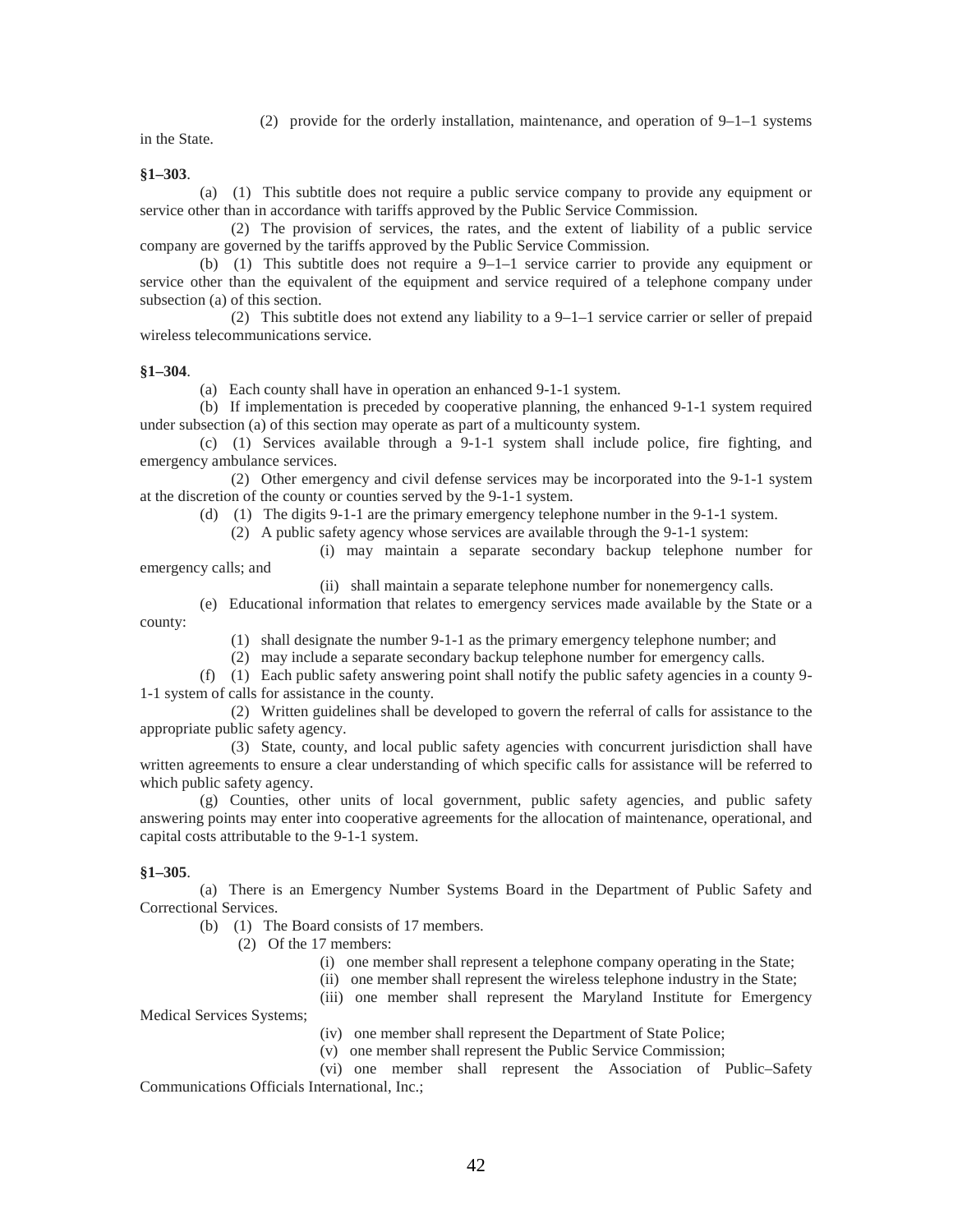(vii) two members shall represent county fire services in the State, with one member representing career fire services and one member representing volunteer fire services;

(viii) one member shall represent police services in the State;

(ix) two members shall represent emergency management services in the

State;

more;

(x) one member shall represent a county with a population of 200,000 or

- 200,000;
- (xi) one member shall represent a county with a population of less than

(xii) one member shall represent the Maryland chapter of the National Emergency Numbers Association;

#### (xiii) one member shall represent the geographical information systems in the

State; and

qualifies.

(xiv) two members shall represent the public.

(3) The Governor shall appoint the members with the advice and consent of the Senate.

(c) (1) The term of a member is 4 years and begins on July 1.

(2) The terms of the members are staggered as required by the terms provided for members of the Board on October 1, 2003.

(3) At the end of a term, a member continues to serve until a successor is appointed and

(4) If a vacancy occurs after a term has begun, the Governor shall appoint a successor to represent the organization or group in which the vacancy occurs.

(5) A member who is appointed after a term has begun serves only for the rest of the term and until a successor is appointed and qualifies.

(d) The Governor shall appoint a chairperson from among the Board members.

- (e) The Board shall meet as necessary, but at least once each quarter.
- (f) A member of the Board:

(1) may not receive compensation as a member of the Board; but

(2) is entitled to reimbursement for expenses under the Standard State Travel Regulations,

as provided in the State budget.

- (g) The Secretary shall provide staff to the Board, including:
	- (1) a coordinator who is responsible for the daily operation of the office of the Board; and
	- (2) staff to handle the increased duties related to wireless enhanced 9–1–1 service.

#### **§1–306**.

- (a) The Board shall coordinate the enhancement of county 9–1–1 systems.
- (b) The Board's responsibilities include:

(1) establishing planning guidelines for enhanced 9–1–1 system plans and deployment of wireless enhanced 9–1–1 service in accordance with this subtitle;

(2) establishing procedures to review and approve or disapprove county plans and to evaluate requests for variations from the planning guidelines established by the Board;

(3) establishing procedures for the request for reimbursement of the costs of enhancing a 9– 1–1 system by a county or counties in which a 9–1–1 system is in operation, and procedures to review and approve or disapprove the request;

(4) transmitting the planning guidelines and procedures established under this section, and any amendments to them, to the governing body of each county;

(5) submitting to the Secretary each year a schedule for implementing the enhancement of county or multicounty 9–1–1 systems, and an estimate of funding requirements based on the approved county plans;

(6) developing, with input from counties, and publishing on or before July 1, 2004, an implementation schedule for deployment of wireless enhanced 9–1–1 service;

(7) reviewing and approving or disapproving requests for reimbursement of the costs of enhancing 9–1–1 systems, and submitting to the Secretary each year a schedule for reimbursement and an estimate of funding requirements;

(8) reviewing the enhancement of 9–1–1 systems;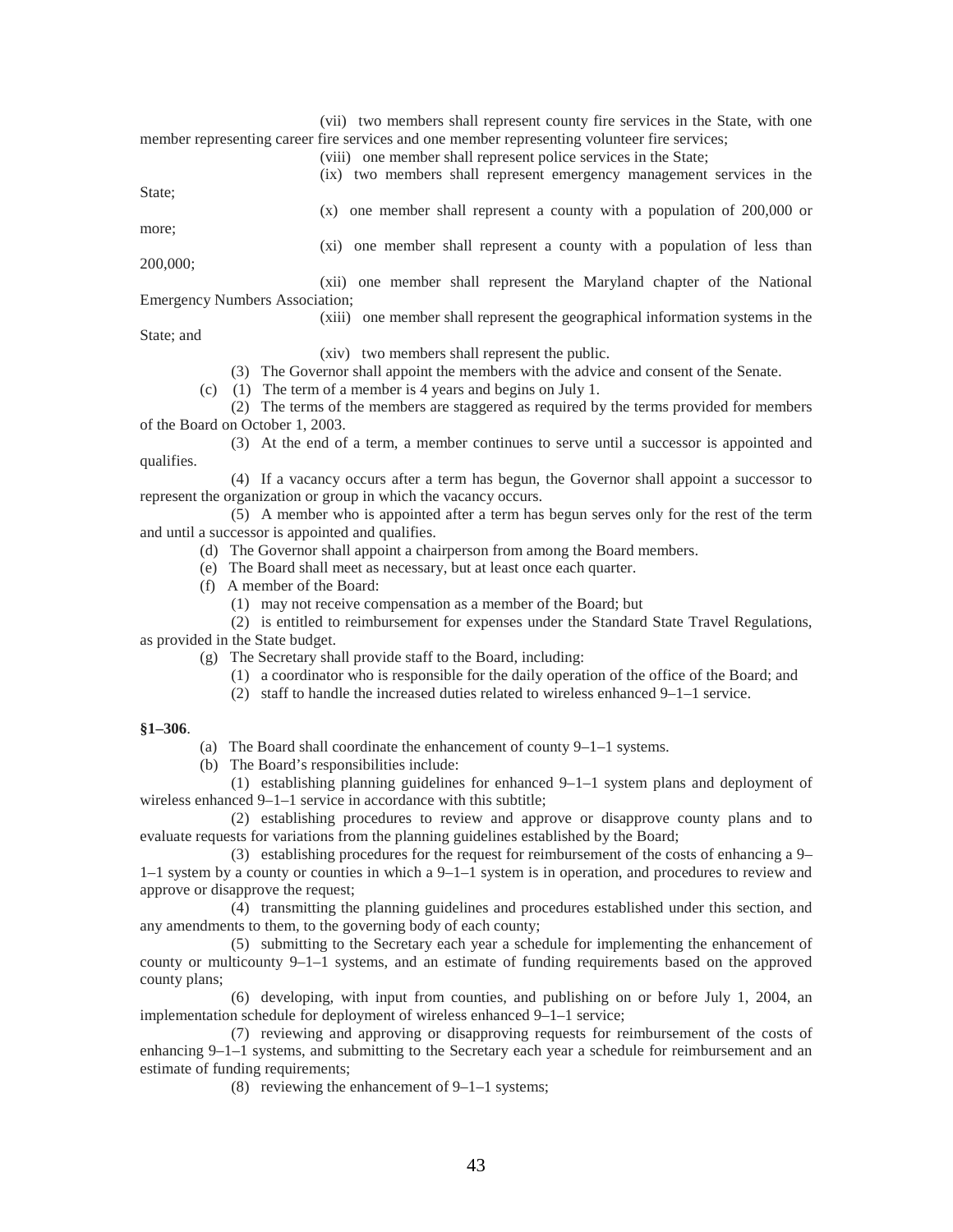(9) providing for an audit of county expenditures for the operation and maintenance of 9–1–

1 systems;

- (10) ensuring inspections of public safety answering points;
- (11) reviewing and approving or disapproving requests from counties with operational enhanced 9–1–1 systems to be exempted from the expenditure limitations under § 1–312 of this subtitle;
	- (12) authorizing expenditures from the 9–1–1 Trust Fund that:
		- (i) are for enhancements of 9–1–1 systems that:
			- 1. are required by the Board;
				- 2. will be provided to a county by a third party contractor; and
	- 3. will incur costs that the Board has approved before the formation
- of a contract between the county and the contractor; and
	- (ii) are approved by the Board for payment:
		- 1. from money collected under § 1–310 of this subtitle; and
	- 2. directly to a third party contractor on behalf of a county; and
- (13) establishing planning guidelines for next generation 9–1–1 services system plans and deployment of next generation 9–1–1 services in accordance with this subtitle.
	- (c) The guidelines established by the Board under subsection  $(b)(1)$  and  $(13)$  of this section:
		- (1) shall be based on available technology and equipment; and

(2) may be based on any other factor that the Board determines is appropriate, including population and area served by 9–1–1 systems.

#### **§1–307**.

(a) The Board shall submit an annual report to the Governor, the Secretary, and, subject to § 2- 1246 of the State Government Article, the Legislative Policy Committee.

- (b) The report shall provide the following information for each county:
	- (1) the type of 9-1-1 system currently operating in the county;
	- (2) the total 9-1-1 fee and additional charge charged;
	- (3) the funding formula in effect;
	- (4) any statutory or regulatory violation by the county and the response of the Board;
	- (5) any efforts to establish an enhanced 9-1-1 system in the county; and
	- (6) any suggested changes to this subtitle.

#### **§1–308**.

- (a) There is a 9–1–1 Trust Fund.
- (b) The purposes of the 9–1–1 Trust Fund are to:
	- (1) reimburse counties for the cost of enhancing a 9–1–1 system;
	- (2) pay contractors in accordance with  $\S$  1–306(b)(12) of this subtitle; and
	- (3) fund the coordinator position and staff to handle the increased duties related to

wireless enhanced  $9-1-1$  service under § 1-305 of this subtitle, as an administrative cost.

(c) The 9–1–1 Trust Fund consists of:

(1) money from the 9–1–1 fee collected and remitted to the Comptroller under § 1–310 of this subtitle;

(2) money from the additional charge collected and remitted to the Comptroller under § 1–311 of this subtitle;

(3) money from the prepaid wireless  $E_2$  9–1–1 fee collected and remitted to the Comptroller under § 1–313 of this subtitle; and

- (4) investment earnings of the 9–1–1 Trust Fund.
- (d) Money in the 9–1–1 Trust Fund shall be held in the State Treasury.

(e) The Secretary shall administer the 9–1–1 Trust Fund, subject to the guidelines for financial management and budgeting established by the Department of Budget and Management.

(f) The Secretary shall direct the Comptroller to establish separate accounts in the 9–1–1 Trust Fund for the payment of administrative expenses and for each county.

(g) (1) Any investment earnings shall be credited to the 9–1–1 Trust Fund.

(2) The Comptroller shall allocate the investment income among the accounts in the 9–1–1 Trust Fund, prorated on the basis of the total fees collected in each county.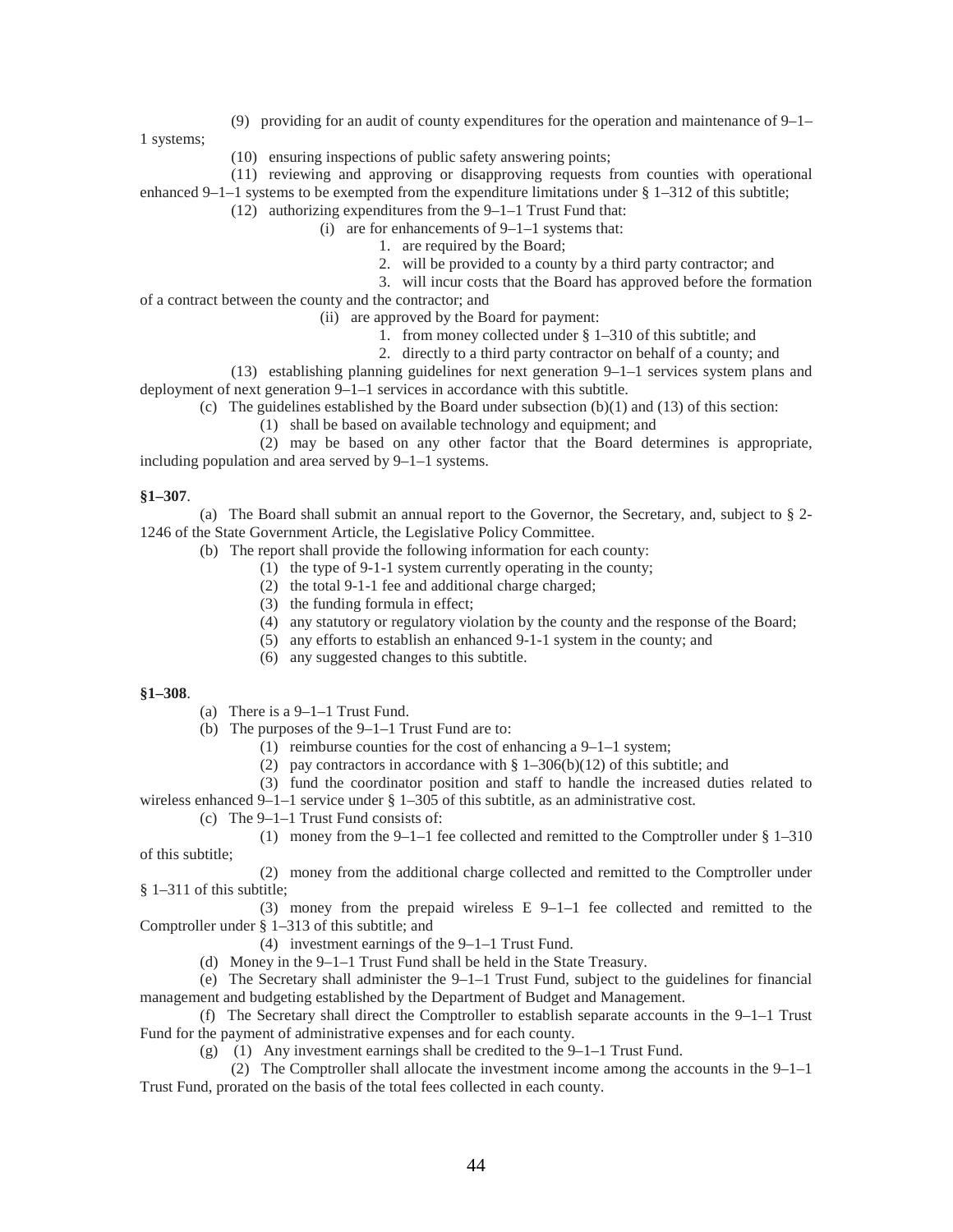**§1–309**.

(a) On recommendation of the Board, each year the Secretary shall request an appropriation from the 9–1–1 Trust Fund in an amount sufficient to:

(1) carry out the purposes of this subtitle;

(2) pay the administrative costs chargeable to the 9–1–1 Trust Fund; and

(3) reimburse counties for the cost of enhancing a 9–1–1 system.

(b) (1) Subject to the limitations under subsection (e) of this section, the Comptroller shall disburse the money in the 9–1–1 Trust Fund as provided in this subsection.

(2) Each July 1, the Comptroller shall allocate sufficient money from the  $9-1-1$  fee to pay the costs of administering the 9–1–1 Trust Fund.

(3) As directed by the Secretary and in accordance with the State budget, the Comptroller, from the appropriate account, shall:

(i) reimburse counties for the cost of enhancing a 9–1–1 system; and

(ii) pay contractors in accordance with  $\S 1-306(b)(12)$  of this subtitle.

(4) (i) The Comptroller shall pay to each county from its account the money requested by the county to pay the maintenance and operation costs of the county's  $9-1-1$  system in accordance with the State budget.

(ii) The Comptroller shall pay the money for maintenance and operation costs on September 30, December 31, March 31, and June 30 of each year.

(c) (1) Money accruing to the  $9-1-1$  Trust Fund may be used as provided in this subsection.

(2) Money collected from the 9–1–1 fee may be used to:

- (i) reimburse counties for the cost of enhancing a 9–1–1 system; and
- (ii) pay contractors in accordance with  $\S 1-306(b)(12)$  of this subtitle.

(3) Money collected from the additional charge may be used by the counties for the maintenance and operation costs of the 9–1–1 system.

(4) Money collected from the prepaid wireless E 9–1–1 fee may be used as follows:

(i) 25% for the same purpose as the  $9-1-1$  fee under paragraph (2) of this subsection; and

(ii) 75% for the same purpose as the additional charge under paragraph (3) of this subsection, prorated on the basis of the total fees collected in each county.

(d) (1) Reimbursement may be made only to the extent that county money was used to enhance the 9–1–1 system.

(2) Reimbursement for the enhancement of 9–1–1 systems shall include the installation of equipment for automatic number identification, automatic location identification, and other technological advancements that the Board requires.

(3) Reimbursement from money collected from the 9–1–1 fee may be used only for 9–1–1 system enhancements approved by the Board.

(e) (1) The Board may direct the Comptroller to withhold from a county money for 9–1–1 system expenditures if the county violates this subtitle or a regulation of the Board.

(2) (i) The Board shall state publicly in writing its reason for withholding money from a county and shall record its reason in the minutes of the Board.

(ii) On reaching its decision to withhold money, the Board shall notify the

county.

(iii) The county has 30 days after the date of notification to respond in writing to the Board.

(3) (i) On notification by the Board, the Comptroller shall hold money for the county in the county's account in the 9–1–1 Trust Fund.

(ii) Money held by the Comptroller under subparagraph (i) of this paragraph does not accrue interest for the county.

(iii) Interest income earned on money held by the Comptroller under subparagraph (i) of this paragraph accrues to the 9–1–1 Trust Fund.

(4) County money withheld by the Comptroller shall be withheld until the Board directs the Comptroller to release the money.

(f) (1) The Legislative Auditor shall conduct fiscal/compliance audits of the 9–1–1 Trust Fund and of the appropriations and disbursements made for purposes of this subtitle.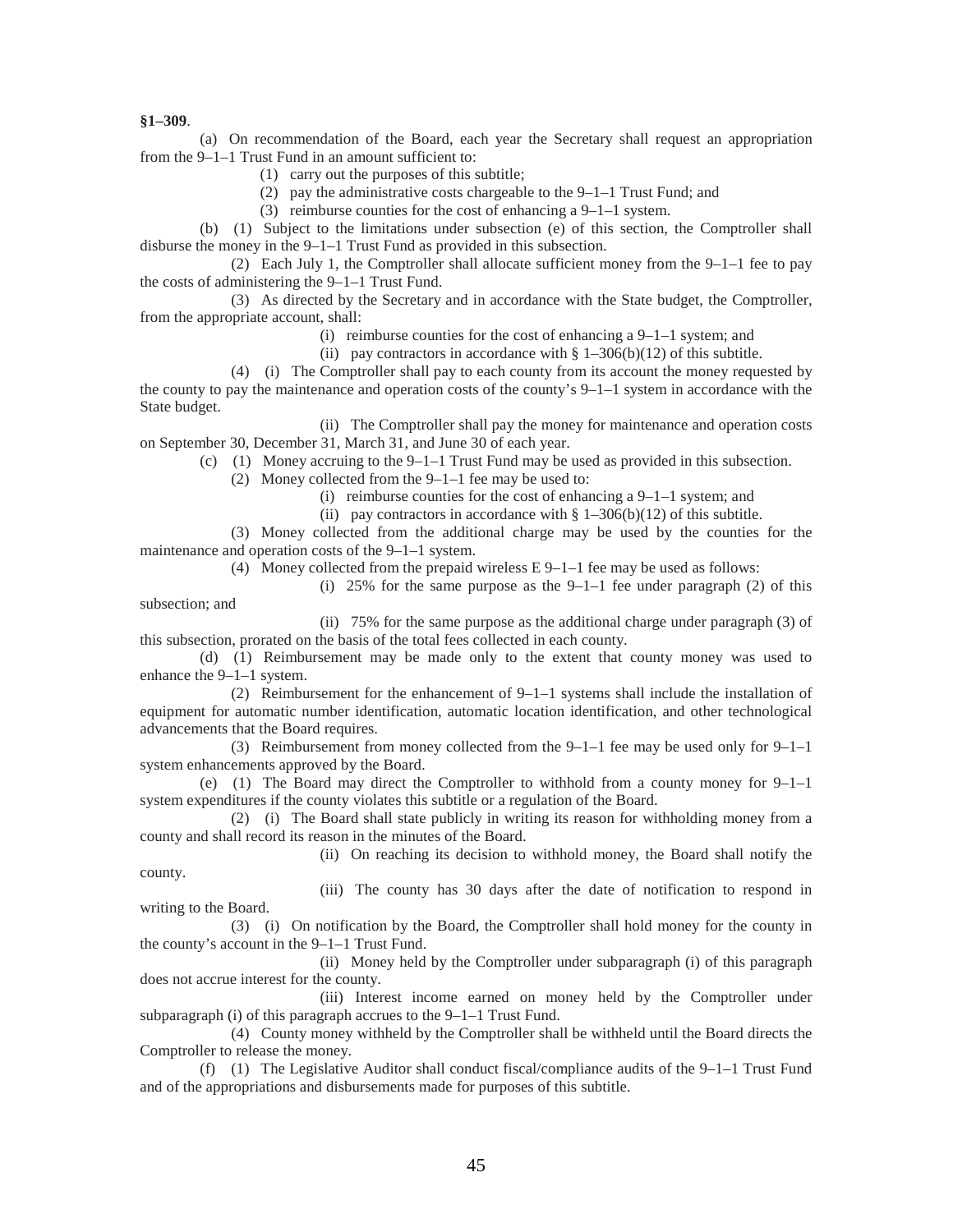(2) The cost of the fiscal portion of the audits shall be paid from the  $9-1-1$  Trust Fund as an administrative cost.

#### **§1–310**.

(a) This section does not apply to prepaid wireless telecommunications service.

(b) Each subscriber to switch local exchange access service or CMRS or other  $9-1-1$ –accessible service shall pay a 9–1–1 fee.

(c) The 9–1–1 fee is 25 cents per month, payable when the bill for the telephone service or CMRS or other 9–1–1–accessible service is due.

(d) (1) The Public Service Commission shall direct each telephone company to add the 9–1–1 fee to all current bills rendered for switched local exchange access service in the State.

(2) Each telephone company:

(i) shall act as a collection agent for the 9–1–1 Trust Fund with respect to the

9–1–1 fees;

(ii) shall remit all money collected to the Comptroller on a monthly basis;

and

(iii) is entitled to credit, against the money from the 9–1–1 fees to be remitted to the Comptroller, an amount equal to 0.75% of the 9–1–1 fees to cover the expenses of billing, collecting, and remitting the 9–1–1 fees and any additional charges.

(3) The Comptroller shall deposit the money remitted in the 9–1–1 Trust Fund.

(e) (1) Each  $9-1-1$  service carrier shall add the  $9-1-1$  fee to all current bills rendered for CMRS or other 9–1–1–accessible service in the State.

(2) Each 9–1–1 service carrier:

(i) shall act as a collection agent for the 9–1–1 Trust Fund with respect to the

9–1–1 fees;

(ii) shall remit all money collected to the Comptroller on a monthly basis;

and

(iii) is entitled to credit, against the money from the  $9-1-1$  fees to be remitted to the Comptroller, an amount equal to 0.75% of the 9–1–1 fees to cover the expenses of billing, collecting, and remitting the 9–1–1 fees and any additional charges.

(3) The Comptroller shall deposit the money remitted in the 9–1–1 Trust Fund.

(4) The Board shall adopt procedures for auditing surcharge collection and remittance by CMRS providers.

(5) On request of a CMRS provider, and except as otherwise required by law, the information that the CMRS provider reports to the Board shall be confidential, privileged, and proprietary and may not be disclosed to any person other than the CMRS provider.

(f) Notwithstanding any other provision of this subtitle, the  $9-1-1$  fee does not apply to an intermediate service line used exclusively to connect a CMRS or other 9–1–1–accessible service, other than a switched local access service, to another telephone system or switching device.

(g) A CMRS provider that pays or collects 9–1–1 fees under this section has the same immunity from liability for transmission failures as that approved by the Public Service Commission for local exchange telephone companies that are subject to regulation by the Commission under the Public Utilities Article.

#### **§1–311**.

(a) This section does not apply to prepaid wireless telecommunications service.

(b) In addition to the  $9-1-1$  fee, the governing body of each county, by ordinance or resolution enacted or adopted after a public hearing, may impose an additional charge to be added to all current bills rendered for switched local exchange access service or CMRS or other 9–1–1–accessible service in the county.

(c) (1) The additional charge imposed by a county may not exceed 75 cents per month per bill.

(2) The amount of the additional charges may not exceed a level necessary to cover the total eligible maintenance and operation costs of the county.

(d) The additional charge continues in effect until repealed or modified by a subsequent county ordinance or resolution.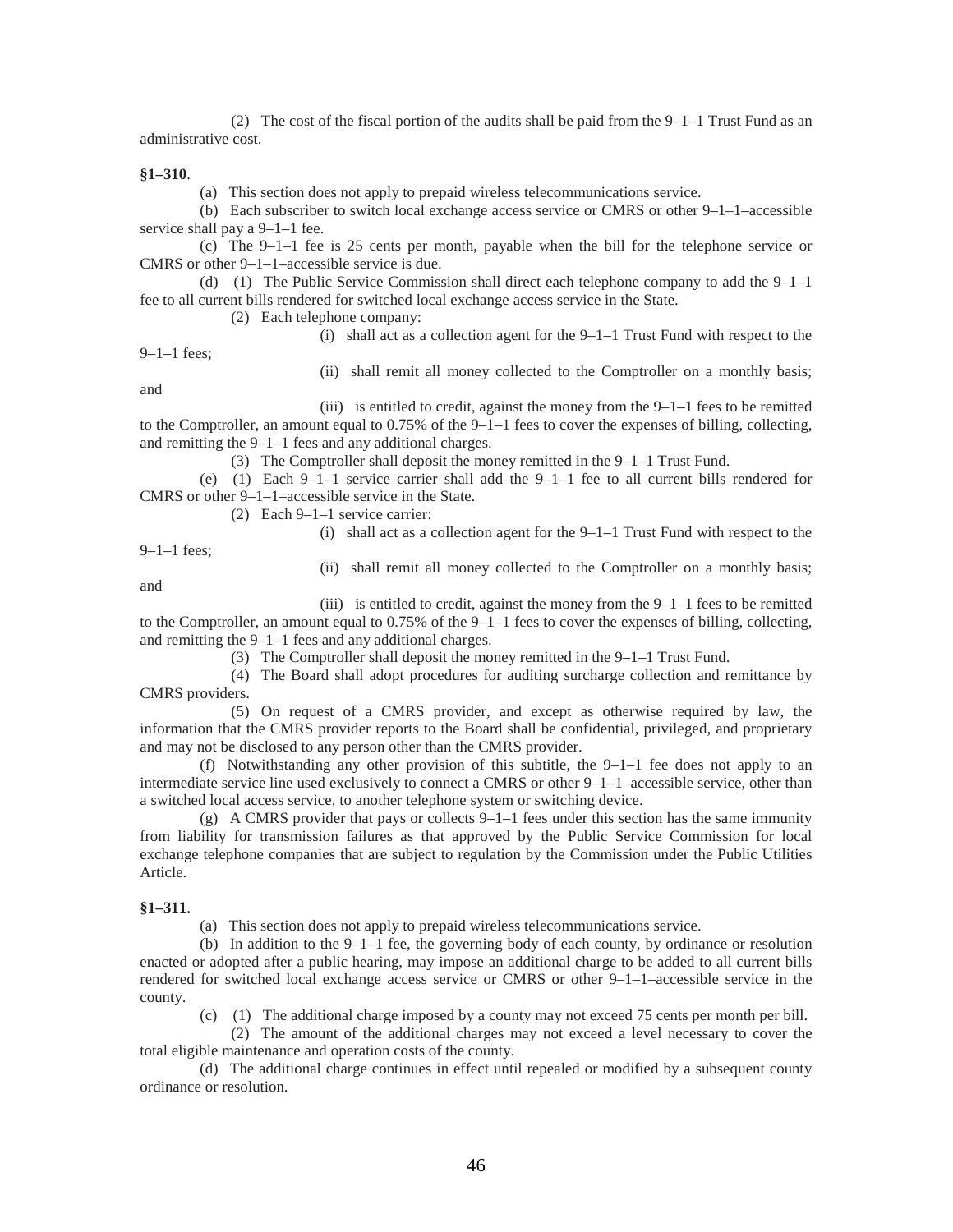(e) After imposing, repealing, or modifying an additional charge, the county shall certify the amount of the additional charge to the Public Service Commission.

(f) The Public Service Commission shall direct each telephone company that provides service in a county that imposed an additional charge to add, within 60 days, the full amount of the additional charge to all current bills rendered for switched local exchange access service in the county.

(g) Within 60 days after a county enacts or adopts an ordinance or resolution that imposes, repeals, or modifies an additional charge, each 9–1–1 service carrier that provides service in the county shall add the full amount of the additional charge to all current bills rendered for CMRS or other  $9-1-1$ accessible service in the county.

(h) (1) Each telephone company and each 9–1–1 service carrier shall:

(i) act as a collection agent for the 9–1–1 Trust Fund with respect to the additional charge imposed by each county;

(ii) collect the money from the additional charge on a county basis; and

(iii) remit all money collected to the Comptroller on a monthly basis.

(2) The Comptroller shall deposit the money remitted in the 9–1–1 Trust Fund account maintained for the county that imposed the additional charge.

#### **§1–312**.

(a) During each county's fiscal year, the county may spend the amounts distributed to it from 9- 1-1 fee collections for the installation, enhancement, maintenance, and operation of a county or multicounty 9-1-1 system.

(b) Subject to the provisions of subsection (c) of this section, maintenance and operation costs may include telephone company charges, equipment costs, equipment lease charges, repairs, utilities, personnel costs, and appropriate carryover costs from previous years.

(c) During a year in which a county raises its local additional charge under § 1-311 of this subtitle, the county:

(1) may use 9-1-1 trust funds only to supplement levels of spending by the county for 9-1-1 maintenance or operations; and

(2) may not use 9-1-1 trust funds to supplant spending by the county for 9-1-1 maintenance or operations.

(d) The Board shall provide for an audit of each county's expenditures for the maintenance and operation of the county's 9-1-1 system.

(e) (1) For a county without an operational Phase II wireless enhanced 9-1-1 system within the time frames established by the Board under § 1-306(b)(6) of this subtitle, the Board shall adopt procedures, to take effect on or after January 1, 2006, to assure that:

(i) the money collected from the additional charge and distributed to the county are expended during the county's fiscal year as follows:

1. for a 9-1-1 system in a county or a multicounty area with a population of 100,000 individuals or less, a maximum of 85% may be spent for personnel costs; and

2. for a 9-1-1 system in a county or multicounty area with a population of over 100,000 individuals, a maximum of 70% may be spent for personnel costs; and

(ii) the total amount collected from the 9-1-1 fee and the additional charge shall be expended only for the installation, enhancement, maintenance, and operation of a county or multicounty system.

(2) The Board may grant an exception to the provisions of paragraph (1) of this subsection in extenuating circumstances.

(3) A county with an operational Phase II wireless enhanced 9-1-1 system is exempt from the provisions of paragraph (1) of this subsection.

#### **§1–313**.

(a) (1) In this section the following words have the meanings indicated.

(2) "Consumer" means a person that purchases prepaid wireless telecommunications service in a retail transaction.

(3) "Provider" means a person that provides prepaid wireless telecommunications service under a license issued by the Federal Communications Commission.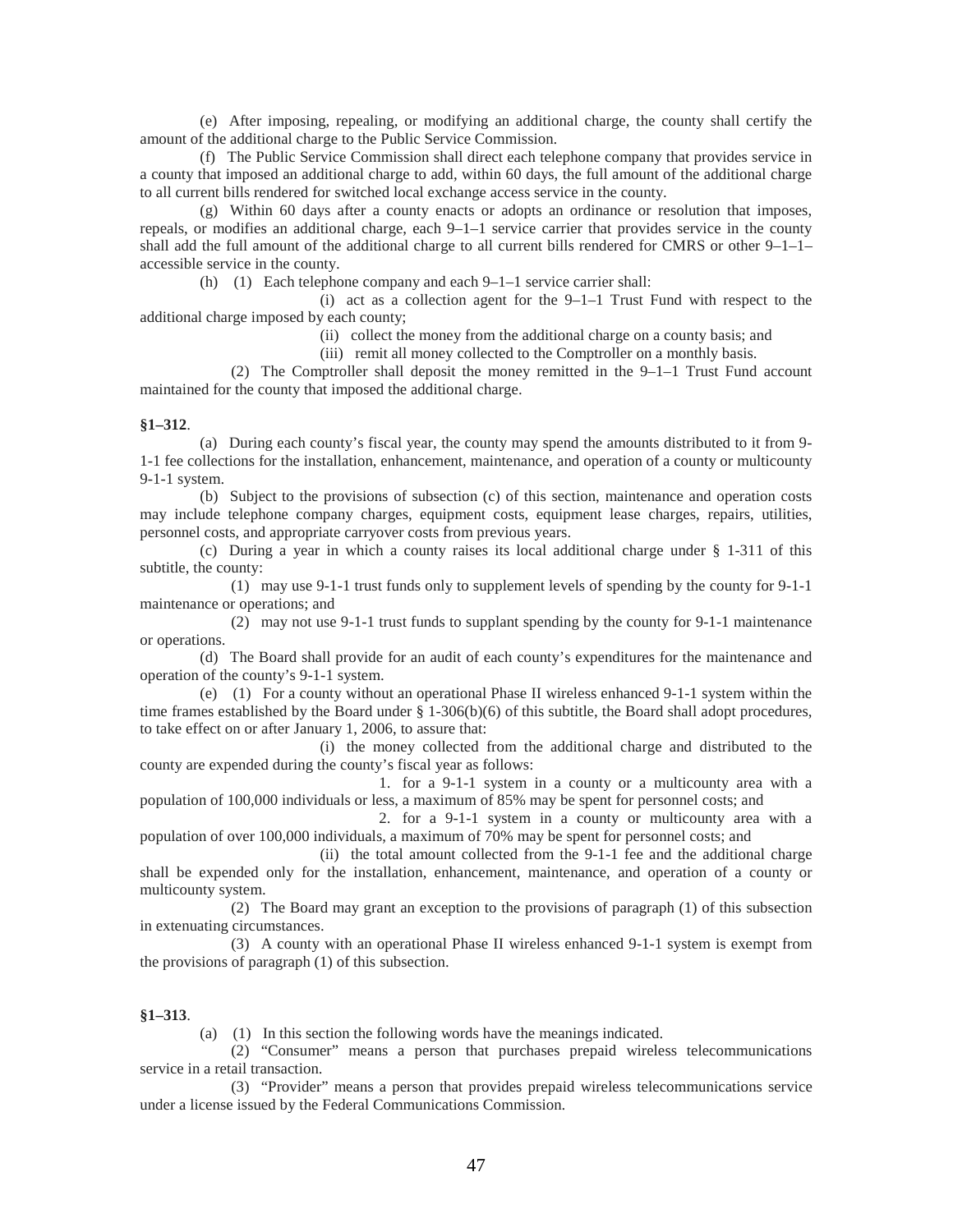(4) "Retail transaction" means the purchase of prepaid wireless telecommunications service from a seller for any purpose other than resale.

(b) There is a prepaid wireless E 9–1–1 fee of 60 cents per retail transaction.

(c) (1) (i) The prepaid wireless  $E \ 9-1-1$  fee shall be collected by the seller from the consumer for each retail transaction in the State.

(ii) The prepaid wireless E 9–1–1 fee collected by the seller under this section is not subject to the sales and use tax under the Tax – General Article.

(2) A retail transaction occurs in the State if:

(i) the sale or recharge takes place at the seller's place of business located in

the State;

(ii) the consumer's shipping address is in the State; or

(iii) no item is shipped, but the consumer's billing address or the location associated with the consumer's mobile telephone number is in the State.

(d) The amount of the prepaid wireless  $E$  9–1–1 fee shall be disclosed to the consumer at the time of the retail transaction.

(e) (1) Except as provided in paragraph (2) of this subsection, the prepaid wireless  $E\left(9-1-1\right)$  fee is the liability of the consumer and not of the seller or of any provider.

(2) The seller is liable for remitting all prepaid wireless  $E\left(9-1\right)-1$  fees that the seller collects from consumers as provided in this section.

(f) (1) Before December 28, 2013, a seller may deduct and retain 50% of prepaid wireless E 9– 1–1 fees collected from consumers for direct start–up costs.

(2) On or after December 28, 2013, a seller may deduct and retain 3% of prepaid wireless E 9–1–1 fees collected from consumers.

(g) A seller shall report and remit to the Comptroller all prepaid wireless  $E\left(9-1-1\right)$  fees collected by the seller in the manner provided for the remitting of the sales and use tax under Titles 11 and 13 of the Tax – General Article.

(h) The Comptroller shall deposit all reported and remitted prepaid wireless  $E\left[9-1-1\right]$  fees into the 9–1–1 Trust Fund within 30 days of receipt.

(i) A seller may demonstrate that a sale is not a retail transaction in a manner established by the Comptroller that is substantially similar to the procedures for demonstrating a resale for exemption from the sales and use tax under Titles 11 and 13 of the Tax – General Article.

(j) For the purpose of this section, the audit and appeal procedures established for the sales and use tax under Titles 11 and 13 of the Tax – General Article apply.

(k) A seller that is not a provider of prepaid wireless telecommunications service is not liable for damages in connection with:

(1) the provision of, or failure of,  $9-1-1$  or E  $9-1-1$  service;

(2) identifying, or failing to identify, the telephone number, address, location, or name associated with any person or device that is accessing or attempting to access  $9-1-1$  or E $9-1-1$  service; or

(3) the provision of any lawful assistance to any investigative or law enforcement officer.

(l) Providers and sellers of prepaid wireless telecommunications service have the same immunity from liability for transmission failures as that approved by the Public Service Commission for local exchange telephone companies that are subject to regulation by the Commission under the Public Utilities Article.

(m) A tax, a fee, a surcharge, or any other charge may not be imposed by the State, any political subdivision of the State, or any intergovernmental agency, for  $E\left[9-1-1\right]$  funding purposes, on any provider, seller, or consumer with respect to the sale, purchase, use, or provision of prepaid wireless telecommunications service.

(n) The Comptroller shall adopt regulations to carry out the provisions of this section.

#### **§ 1-314**

 (a) "Multiple-line telephone system" defined. -- In this section, "multiple-line telephone system" means a system that:

 (1) consists of common control units, telephone sets, control hardware and software, and adjunct systems, including network and premises-based systems; and

 (2) is designed to aggregate more than one incoming voice communication channel for use by more than one telephone.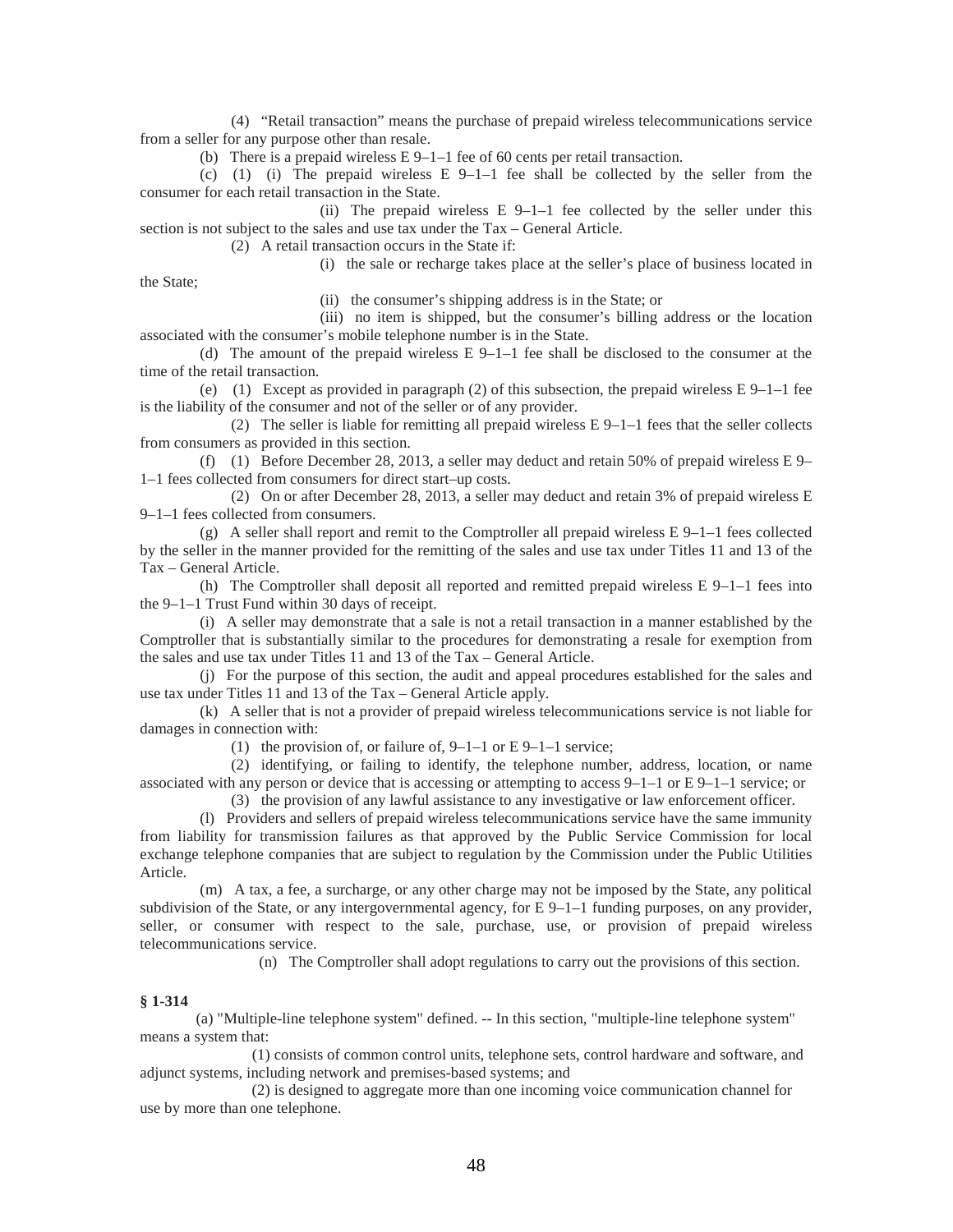(b) In general. --

 (1) Except as provided in paragraph (2) of this subsection, on or before December 31, 2017, a person that installs or operates a multiple-line telephone system shall ensure that the system is connected to the public switched telephone network in such a way that when an individual using the system dials 9-1-1, the call connects to the public safety answering point without requiring the user to dial any other number or set of numbers.

 (2) A unit of the Executive Branch of State government shall comply with paragraph (1) of this subsection on the date that the multiple-line telephone system of the unit is next upgraded.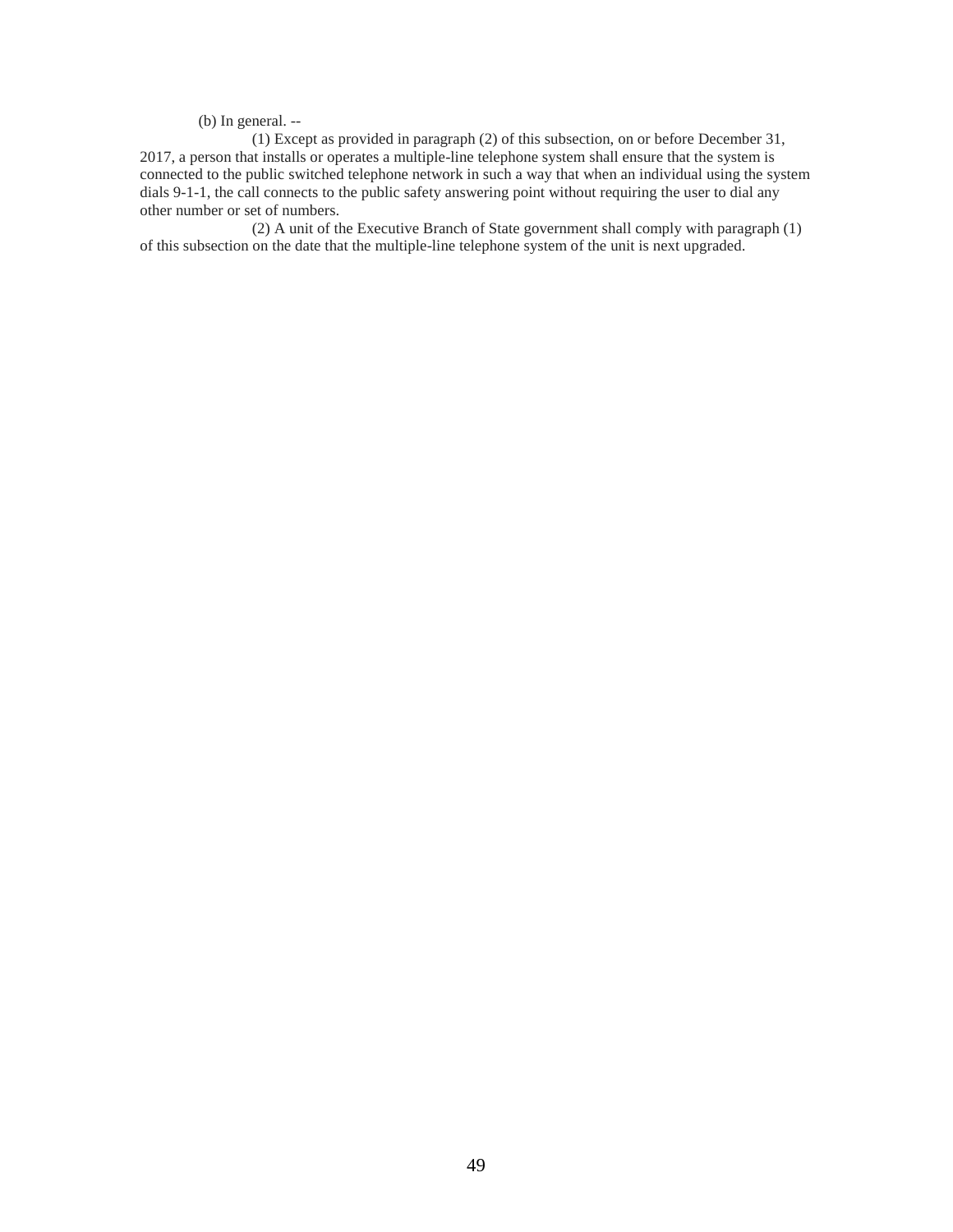# <span id="page-50-0"></span>**CODE OF MARYLAND REGULATIONS**

*12.11.03.00*

**Title 12 DEPARTMENT OF PUBLIC SAFETY AND CORRECTIONAL SERVICES** 

# *Subtitle 11 OFFICE OF THE SECRETARY*

# **Chapter 03 9-1-1 Emergency Telephone System**

# **Authority: Public Safety Article, Title 1, Subtitle 3, Correctional Services Article, §2-109; Annotated Code of Maryland**

*12.11.03.01* 

# **.01 Emergency Number Systems Board Authority.**

The Emergency Number Systems Board shall coordinate the implementation, enhancement, maintenance, and operation of county or multicounty 9-1-1 systems.

*12.11.03.02* 

# **.02 Definitions.**

A. In this chapter, the following terms have the meanings indicated.

B. Terms Defined.

(1) "Additional charge" has the meaning stated in Public Safety Article, §1-301, Annotated Code of Maryland.

(2) "Board" means the Emergency Number Systems Board.

(3) "9-1-1 system" means a telephone service or any other communication service that meets the planning guidelines under Public Safety Article, §1-306, Annotated Code of Maryland, and automatically connects an individual dialing the digits 9-1-1 to a public safety answering point.

(4) "Public safety answering point" has the meaning stated in Public Safety Article, §1-301, Annotated Code of Maryland.

*12.11.03.03* 

# **.03 The Emergency Number Systems Board.**

A. The Emergency Number Systems Board is under the direction of the Secretary of Public Safety and Correctional Services.

B. Board membership shall be according to Public Safety Article, §1-305, Annotated Code of Maryland.

C. The Board shall meet as necessary, but not less than quarterly each calendar year.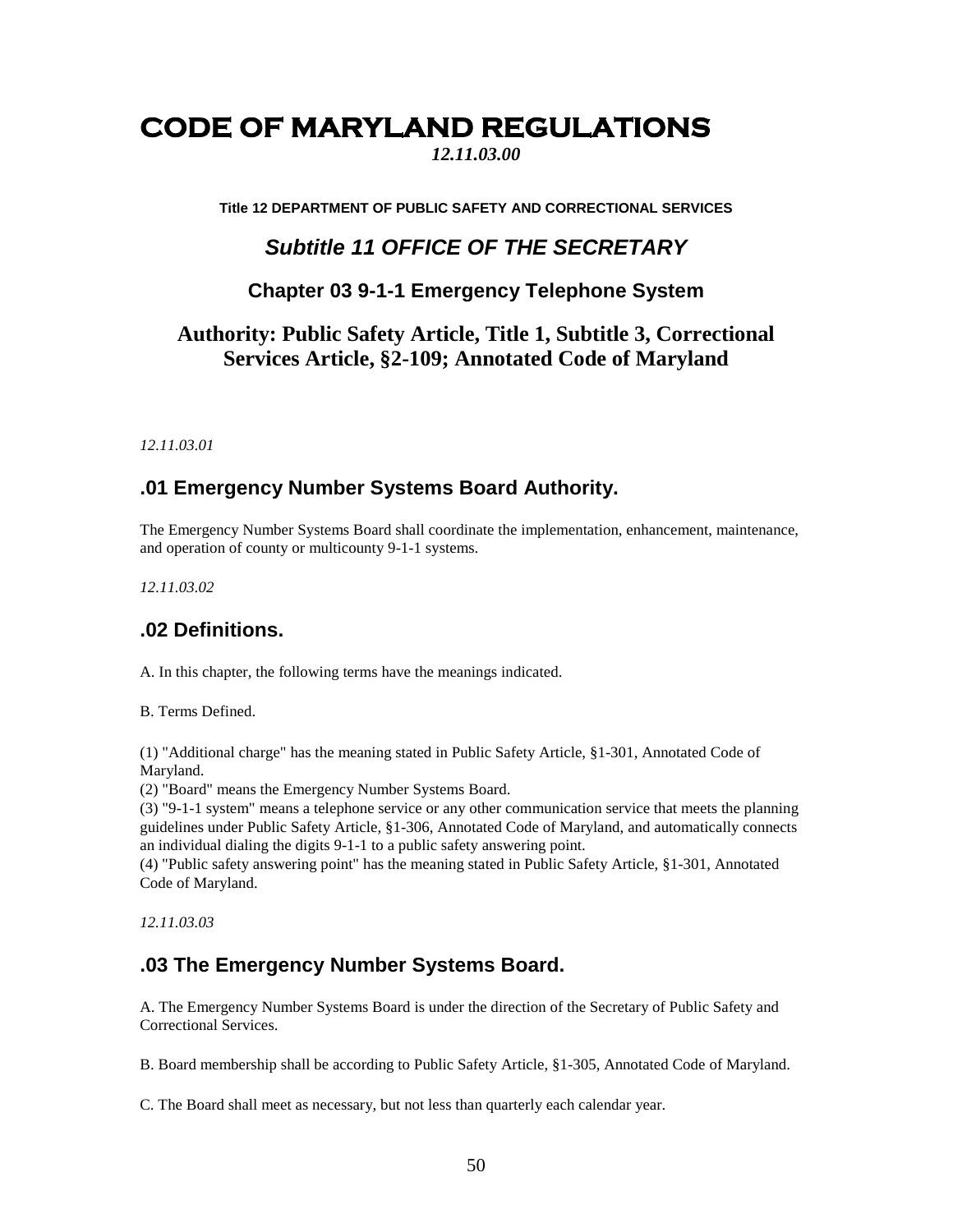D. The Board requires a majority of confirmed members present at a meeting to constitute a quorum.

E. The Board requires a majority vote of members present at a meeting before taking action.

F. The Board shall coordinate enhancement of county or multicounty 9-1-1 systems according to provisions under Public Safety Article, §1-306, Annotated Code of Maryland.

*12.11.03.04* 

# **.04 Implementation by County or Multicounty Area.**

A county or multicounty area shall maintain an enhanced 9-1-1 system that:

A. Uses the digits 9-1-1 as the published emergency telephone number for access to emergency services;

B. Has public safety answering points that provide 24-hour public access and dispatch service;

C. Provides transfer and referrals to related public safety services;

D. Provides for staffing all public safety answering points with personnel trained as required by this chapter;

E. Provides for equipping all public safety answering points with adequate access to TTY equipment to facilitate use by an individual with a speech or hearing disability;

F. Provides access to services for an individual who does not speak or understand the English language;

G. May provide access to local emergency management centers for all public safety answering points;

H. Permits a county to designate a public safety answering point using cooperative arrangements acceptable to the participating agencies;

I. Permits public safety answering points to transfer or relay emergency calls received requiring services outside of the jurisdiction of the system receiving the call;

J. Maintains a current master street address guide and communicates updated information to parties responsible for an automatic number identification (ANI) and automatic location identification (ALI) system;

K. Uses telephone equipment and services that provide:

(1) A visual or audible indication, or both, of an incoming call;

(2) The capability for the call taker to monitor a transferred call to ensure that the call is properly transferred;

(3) Annual telephone company monitoring of service to determine the grade of service and, if appropriate, to make recommendations to ensure that not more than one busy signal in every 100 incoming calls during an average busy hour is maintained; and

(4) Documentation of the date and time a 9-1-1 call is received; and

L. Has a sufficient number of call takers and equipment to consistently answer incoming calls on a daily average of 10 seconds or less.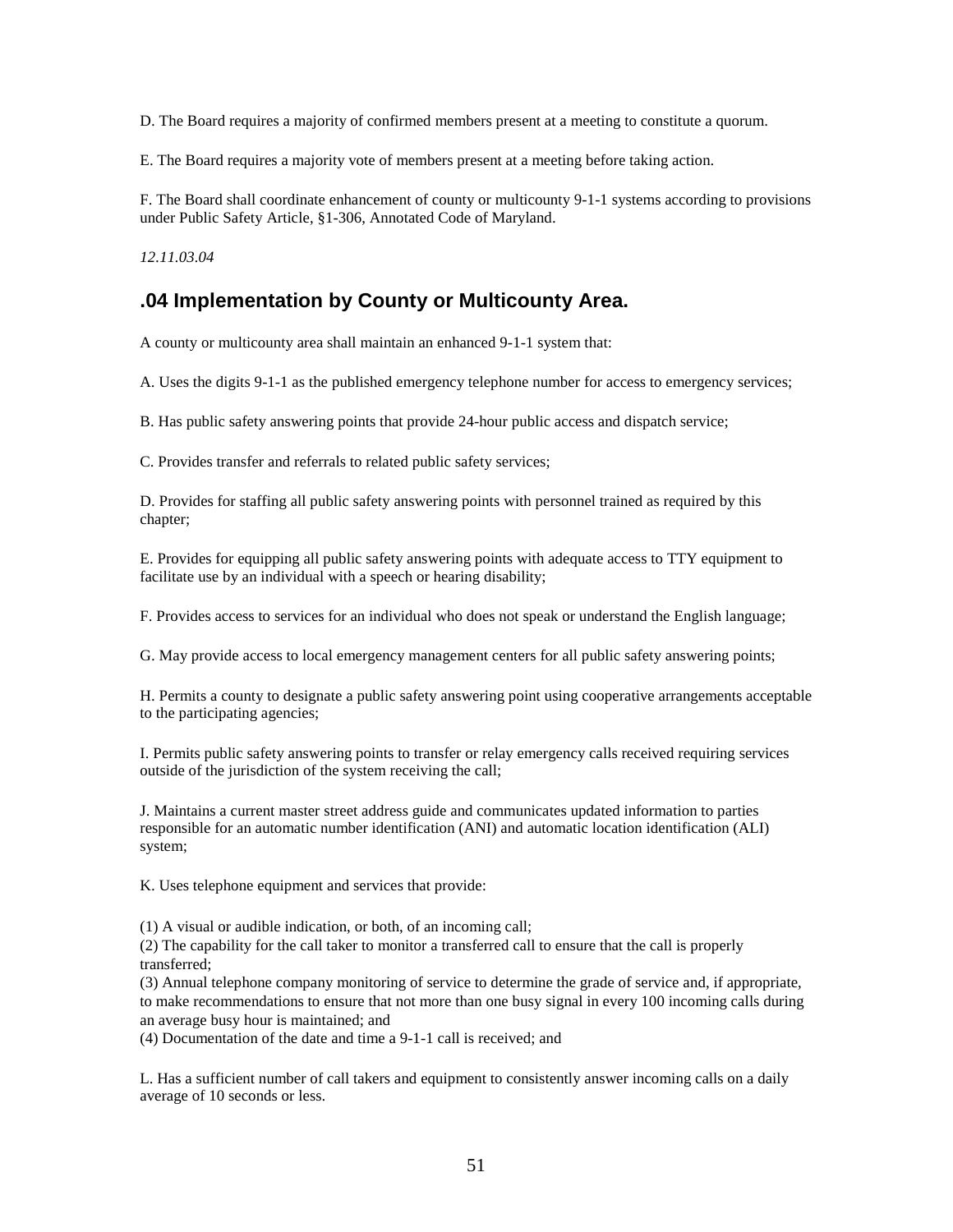#### *12.11.03.05*

# **.05 Plans for More Than One Public Safety Answering Point in a County.**

A county with a plan for more than one public safety answering point in the county shall submit the plan to the Board for consideration subject to the following:

A. The county administration submitting the plan and not the individual agency within the county shall receive and distribute funding; and

B. The plan shall meet the criteria established under this chapter, unless the Board approves a variation.

*12.11.03.06* 

# **.06 Minimum Enhanced 9-1-1 System Requirements.**

At a minimum, an enhanced 9-1-1 system implemented in Maryland shall include:

A. Sufficient incoming 9-1-1 lines for each telephone central office to ensure that not more than one in 100 call attempts during the average busy hour is blocked;

B. Connections to all public safety agencies covered by the system;

C. 24 hour, 7 day operation of the public safety answering point staffed with personnel trained as required under this chapter;

D. First priority to answering 9-1-1 calls;

E. Electronic recording of all 9-1-1 calls;

F. Playback capability of all 9-1-1 calls;

G. Connection to adjacent public safety answering points by private lines when there is a telephone exchange and jurisdictional boundary not covered by selective routing;

H. Security measures sufficient to minimize intentional disruption of the operation;

I. Standby emergency electrical power to keep the public safety answering point operating when commercial power fails;

J. At least one administrative line for nonemergency calls;

K. Written operational procedures;

L. Automatic location identification (ALI) which displays, at the public safety answering point, the address or location of the calling instrument;

M. Automatic number identification (ANI) which displays, at the public safety answering point, the calling telephone number;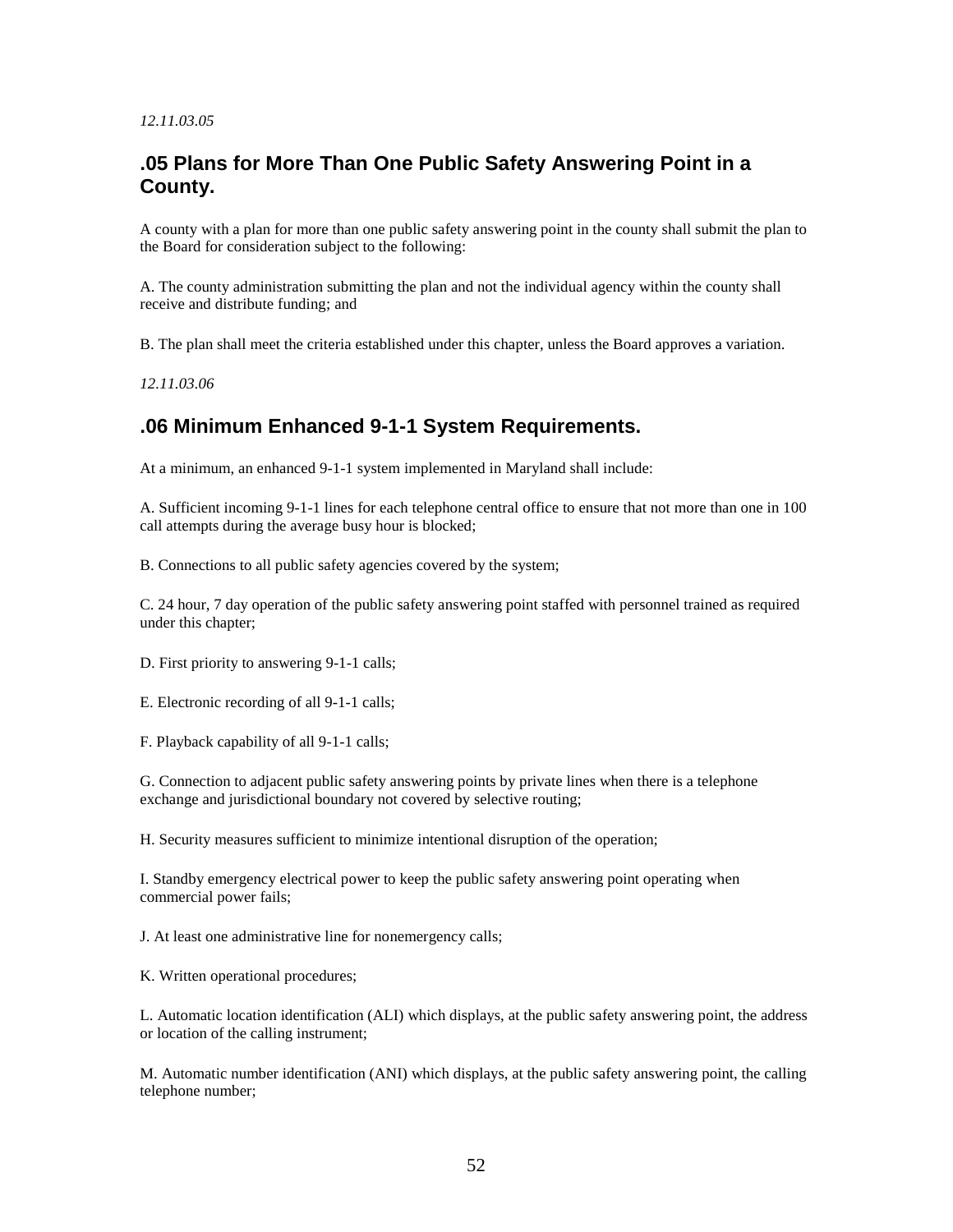N. Central office identification used to identify dedicated lines or trunks from a central office when a public safety answering point serves more than one central office;

O. A distinct tone, visible signal, or other process for:

(1) Alerting the call taker that an incoming 9-1-1 call was disconnected; and

(2) Receiving and displaying the telephone number with ANI and ALI information for a disconnected 9-1-1 call, when available;

P. Providing access to services for an individual:

(1) With a speech or hearing disability; or

(2) Who does not speak or understand the English language; and

Q. Other technical advances approved by the Board.

*12.11.03.07* 

# **.07 Minimum Features of a 3-1-1 System.**

A. A county or multicounty system may establish a 3-1-1 system to reduce congestion on the 9-1-1 system operation.

B. At a minimum, a 3-1-1 system shall include the following:

(1) Switching or programming to direct a 3-1-1 call to a nonemergency answering position;

(2) A 3-1-1 answering position that shall be capable of:

(a) Immediately transferring an emergency call to a 9-1-1 answering position or an adjoining public safety answering point;

(b) Transferring a nonemergency call to an adjoining jurisdiction or appropriate agency; and

(c) Providing an individual:

(i) With a speech or hearing disability access to TTY services; or

(ii) Who does not speak or understand the English language access to alternative communication services; and

(3) A 3-1-1 call taker trained to handle nonemergency calls and to transfer emergency calls to a 9-1-1 call taker.

*12.11.03.08* 

## **.08 Operational Plan.**

A. A county or multicounty system shall have and maintain a written operational plan for public safety services signed by public safety agencies within the public safety answering point area of responsibility.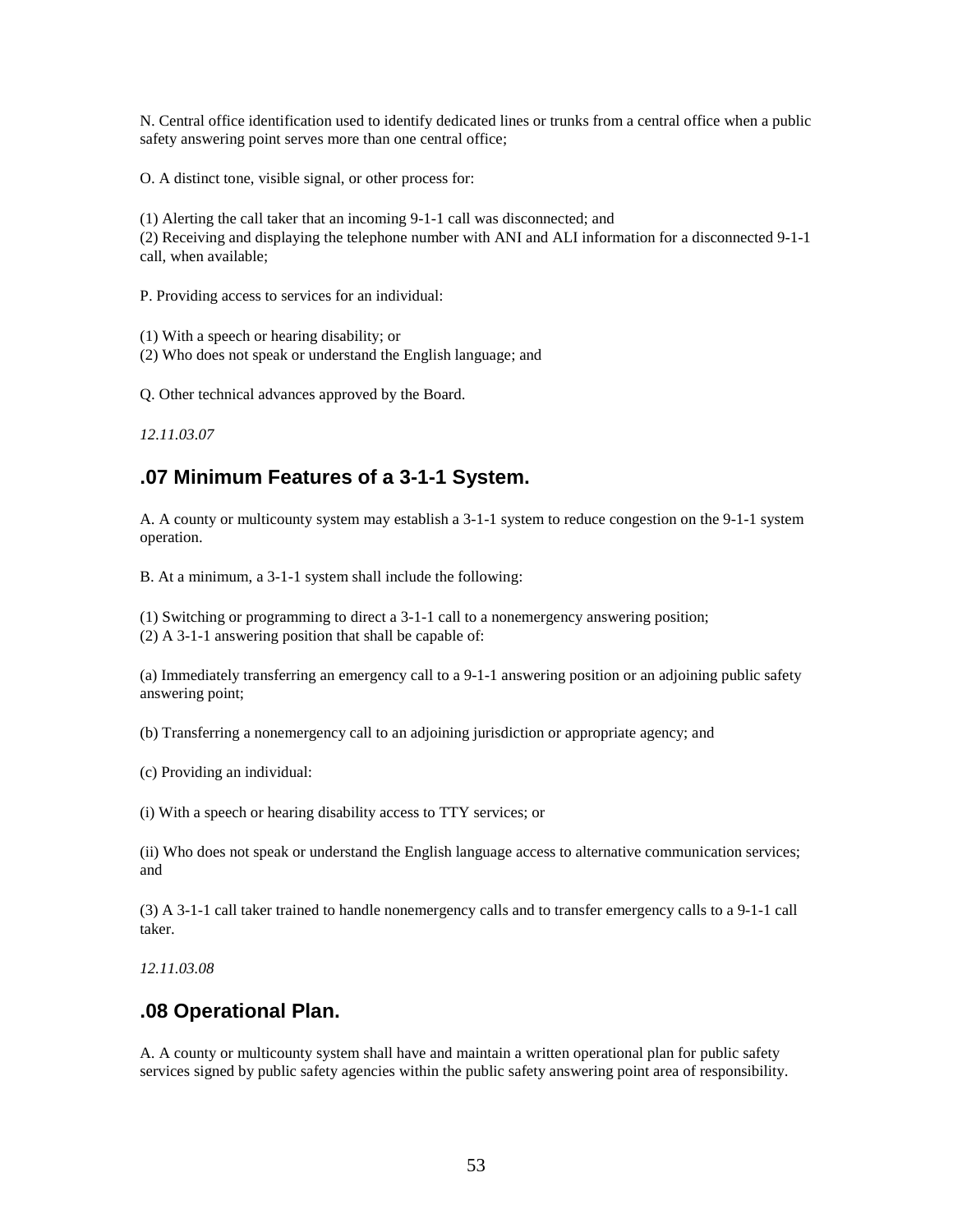B. A public safety agency included in an operational plan under §A of this regulation shall be familiar with the operational procedures of the other public safety agencies included in the same operational plan.

C. An operational plan shall provide for uniform methods and procedures to ensure effective interagency communications.

*12.11.03.09* 

# **.09 Safeguarding Telephone Circuits by Telephone Companies.**

A. A facility housing 9-1-1 telephone equipment shall:

(1) Be equipped at all exposed terminations, including central office distributing frames, with protective devices that prevent accidental worker contact; and (2) Include clearly identified protected terminations to distinguish protected terminations from other circuitry.

B. A protected circuit may not be opened, grounded, short-circuited, or manipulated in any way by a telephone company worker without the local telephone company first obtaining approval for circuit release from the appropriate public safety answering point.

C. A telephone company shall ensure that telephone company employees who work in facilities associated with the 9-1-1 service are familiar with procedures for safeguarding 9-1-1 system equipment.

*12.11.03.10* 

# **.10 Public Safety Answering Point Training.**

A. A county shall staff a public safety answering point with personnel who can properly process a call from a machine used by an individual who has a speech or hearing impairment.

B. Within 6 months of hiring a public safety answering point call taker, a county shall train the new call taker using a curriculum adopted or approved by the Board.

C. A county shall provide a public safety answering point call taker with yearly in-service training using a curriculum adopted or approved by the Board.

D. Training shall include:

- (1) Public safety answering point orientation;
- (2) Communication skills;
- (3) Electronic systems;
- (4) Policies and procedures;
- (5) Call processing;
- (6) Documentation;
- (7) Dispatch procedures;
- (8) Stress management;
- (9) Public relations;
- (10) Administrative duties; and
- (11) Disaster and major incident training.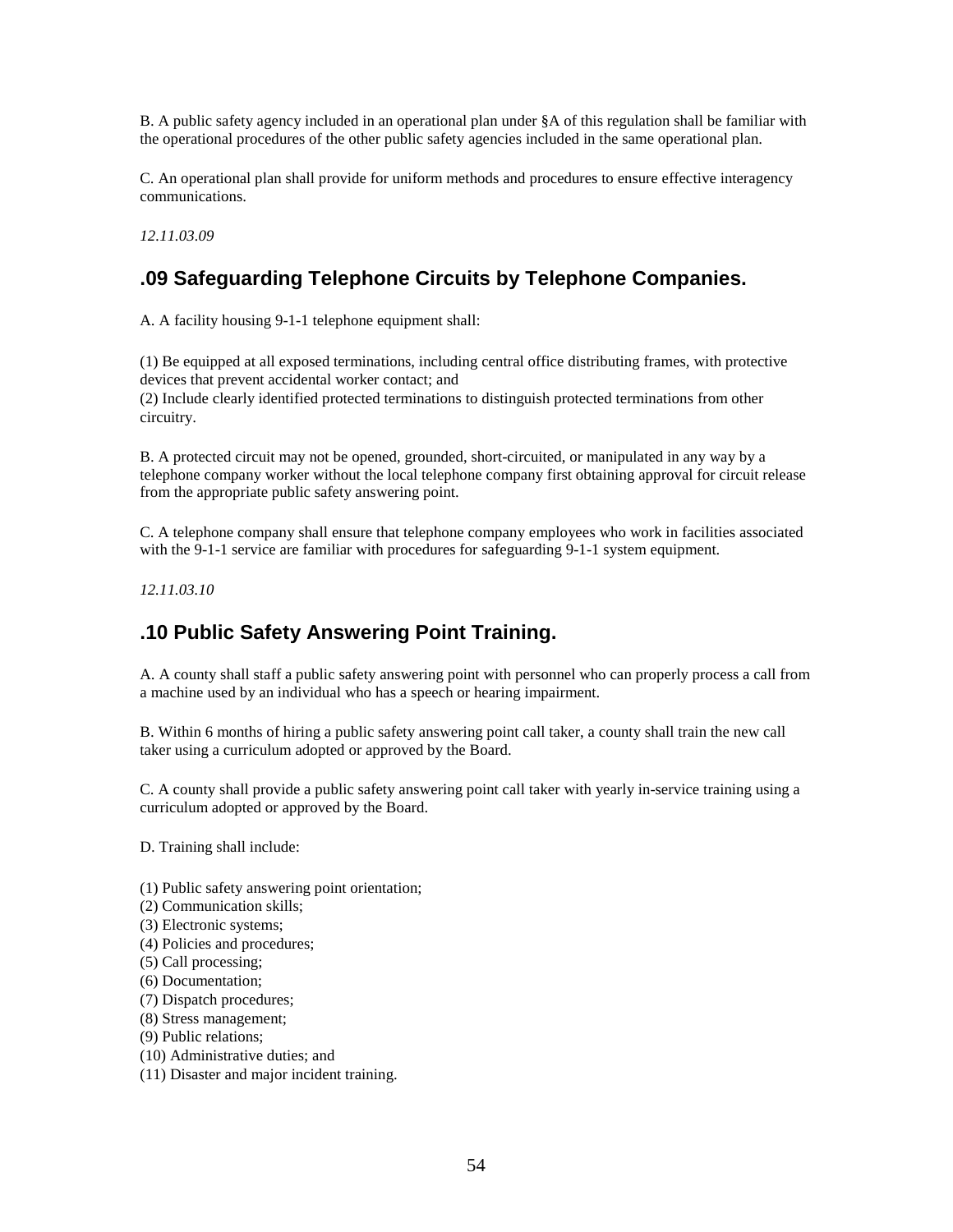#### *12.11.03.11*

# **.11 9-1-1 Fees.**

A. The Board shall ensure that collection, maintenance, dispersal, and auditing of 9-1-1 fees is conducted according to Public Safety Article, §§1-308—1-312, Annotated Code of Maryland.

B. Additional Charges—Local Government.

(1) In addition to the fee charged under Public Safety Article, §1-310, Annotated Code of Maryland, a county with an operational 9-1-1 system under Public Safety Article, §1-304, Annotated Code of Maryland, may, by ordinance or resolution after public hearing, enact or adopt an additional monthly charge not to exceed the limits under Public Safety Article, §1-311, Annotated Code of Maryland, to be applied to current bills, within that county, for:

(a) Switched local exchange access service; and

(b) Wireless telephone service or other 9-1-1 accessible service.

(2) A county authorizing an additional charge under §B of this regulation and maintaining an enhanced 9-1- 1 system shall be subject to an annual Board-authorized independent audit of authorized 9-1-1 expenditures pursuant to Public Safety Article, §1-312, Annotated Code of Maryland.

*12.11.03.12* 

# **.12 Equipment Which Qualifies for Funding or Reimbursement.**

A. Equipment that qualifies for purchase with funds from the 9-1-1 Trust Fund includes:

(1) Equipment for connecting and outswitching 9-1-1 calls within a telephone central office;

- (2) Trunking facilities from the central office to a public safety answering point;
- (3) Equipment to connect 9-1-1 calls to the appropriate public safety agency; and
- (4) Equipment for a 3-1-1 system.

B. Equipment necessary to constitute an enhanced 9-1-1 system shall be used for:

(1) Automatic number identification (ANI);

(2) Automatic location identification (ALI); or

(3) Other technical equipment the Board may require.

C. Computer aided dispatch equipment is not a part of a 9-1-1 system, except when the Board determines that an interface is necessary to properly process 9-1-1 calls.

*12.11.03.13* 

## **.13 Submission of 9-1-1 Plan.**

A. A county requesting reimbursement from the 9-1-1 Trust Fund for mandated equipment, 9-1-1 enhancements, or technological advancements shall submit the request to the Board for approval.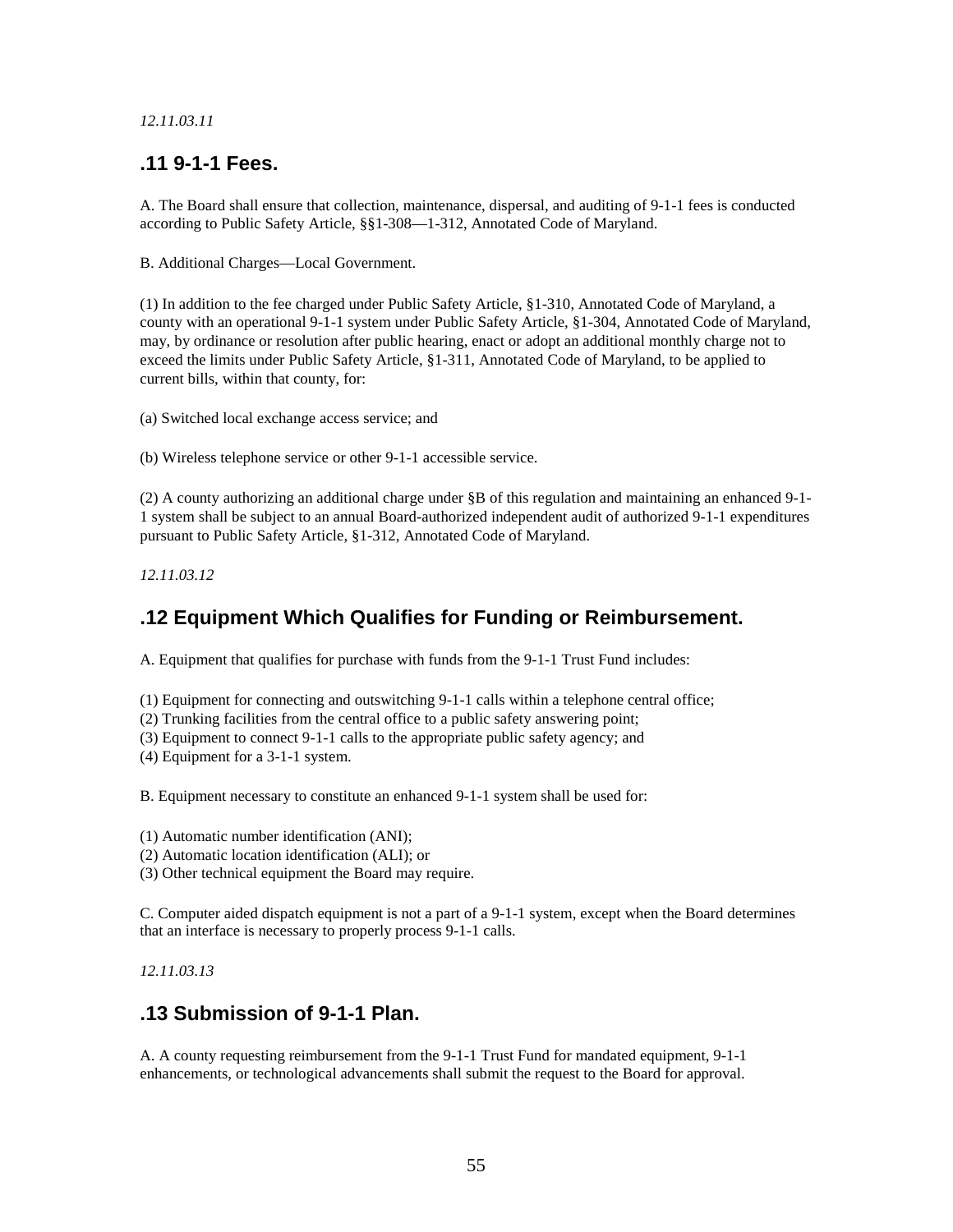B. A county shall submit a plan, request, report, or question to the Chairman, Emergency Number Systems Board.

*12.11.03.14* 

# **.14 Request for Reimbursement from the 9-1-1 Trust Fund.**

A. A county shall submit a request for reimbursement from the 9-1-1 Trust Fund to the Board in a format and according to procedures established by the Board.

B. Reimbursement Processing.

(1) A county public safety answering point director or a 9-1-1 administrator shall submit a written or electronic request for reimbursement to the Board so that it is received at least 2 weeks before a Board meeting at which it is to be considered.

(2) The county's public safety answering point director or 9-1-1 administrator, or a designee, shall attend the meeting at which the request is to be considered.

(3) The Board shall review the request and, if approved, encumber funds up to the amount of the request.

(4) The county shall ensure that the county's procurement laws and policies are followed.

*12.11.03.15* 

# **.15 Variations or Waivers of Regulations.**

A. Upon request by a county, the Board may grant a waiver or variance of the regulations contained in this chapter.

B. A county may submit a written or electronic request for waiver or variance to the Board that includes:

(1) Number of persons affected;

- (2) Impact of a variance or waiver;
- (3) Alternative methods;
- (4) Technical difficulties;
- (5) Cost.

C. The Board shall consider:

(1) The information for each of the areas cited in §B of this regulation; and

(2) The best interests of the affected parties, the applicant, and the Emergency Number Systems Board.

D. An affected party shall have the right to present, either in writing or through oral testimony, information which may bear on the Board's final decision.

E. Processing a Request for Waiver or Variance.

(1) Upon receipt of a written request for waiver or variance, the Board shall:

(a) Within 10 days of receipt of the request, direct a letter to the applicant, which shall:

(i) Acknowledge receipt; and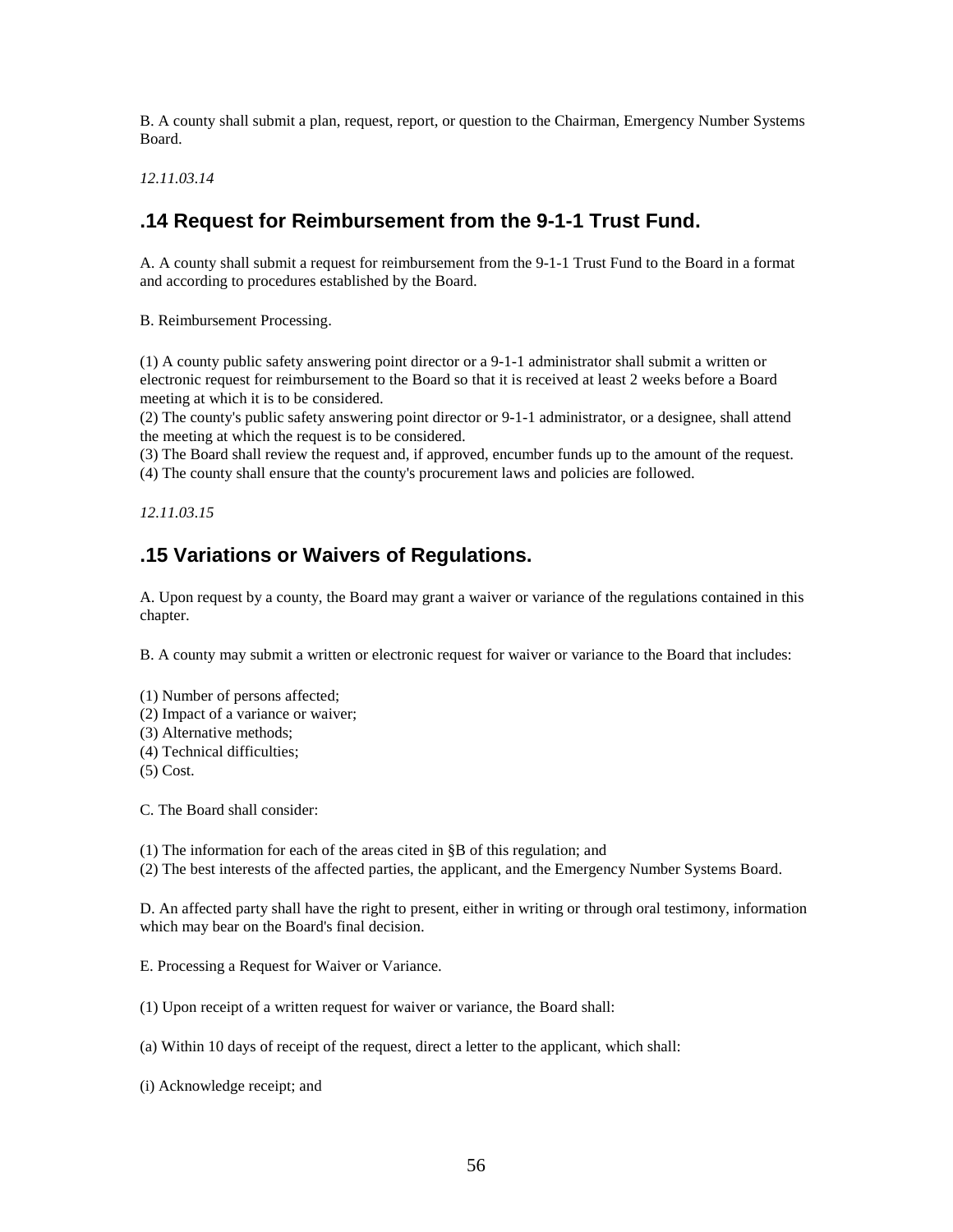(ii) Notify the applicant that additional information may be submitted, within 30 days, for the Board to consider during the review; and

(b) Review the documents or conduct a hearing.

(2) If the Board elects to review the documents, the review shall be conducted at a regular Board meeting within 60 days after the expiration of the 30-day period granted to the applicant to submit additional information.

(3) If the Board elects to conduct a hearing, the Board shall:

(a) Notify the applicant and affected parties of the hearing at least 10 days before the hearing and provide the hearing:

(i) Date;

(ii) Time; and

(iii) Location; and

(b) Conduct the hearing according to State Government Article, Title 10, Subtitle 2, Annotated Code of Maryland.

*12.11.03.16* 

## **.16 9-1-1 System Violations.**

A. The Board may instruct the State Comptroller to withhold funds from a county for 9-1-1 system expenditures for a violation under:

(1) Public Safety Article, §1-312, Annotated Code of Maryland; or

(2) The regulations in this chapter.

B. Withholding Funds.

(1) If the Board decides to withhold funds, the Board shall:

(a) Identify, in writing, the reason or reasons for withholding funds;

(b) Record the reason or reasons in the minutes of the meeting;

(c) Notify the county that the county has 30 days from the date of notification to respond in writing to the Board; and

(d) Notify the State Comptroller to hold funds, in that county's account within the 9-1-1 Trust Fund, until the Board advises the Comptroller that the funds may be released.

(2) Funds held by the Comptroller under this section may not accrue interest for a county.

(3) Interest income earned on funds held by the Comptroller under this regulation shall be diverted to the 9- 1-1 Trust Fund.

C. The Board shall notify the Secretary of action taken under §A or B of this regulation.